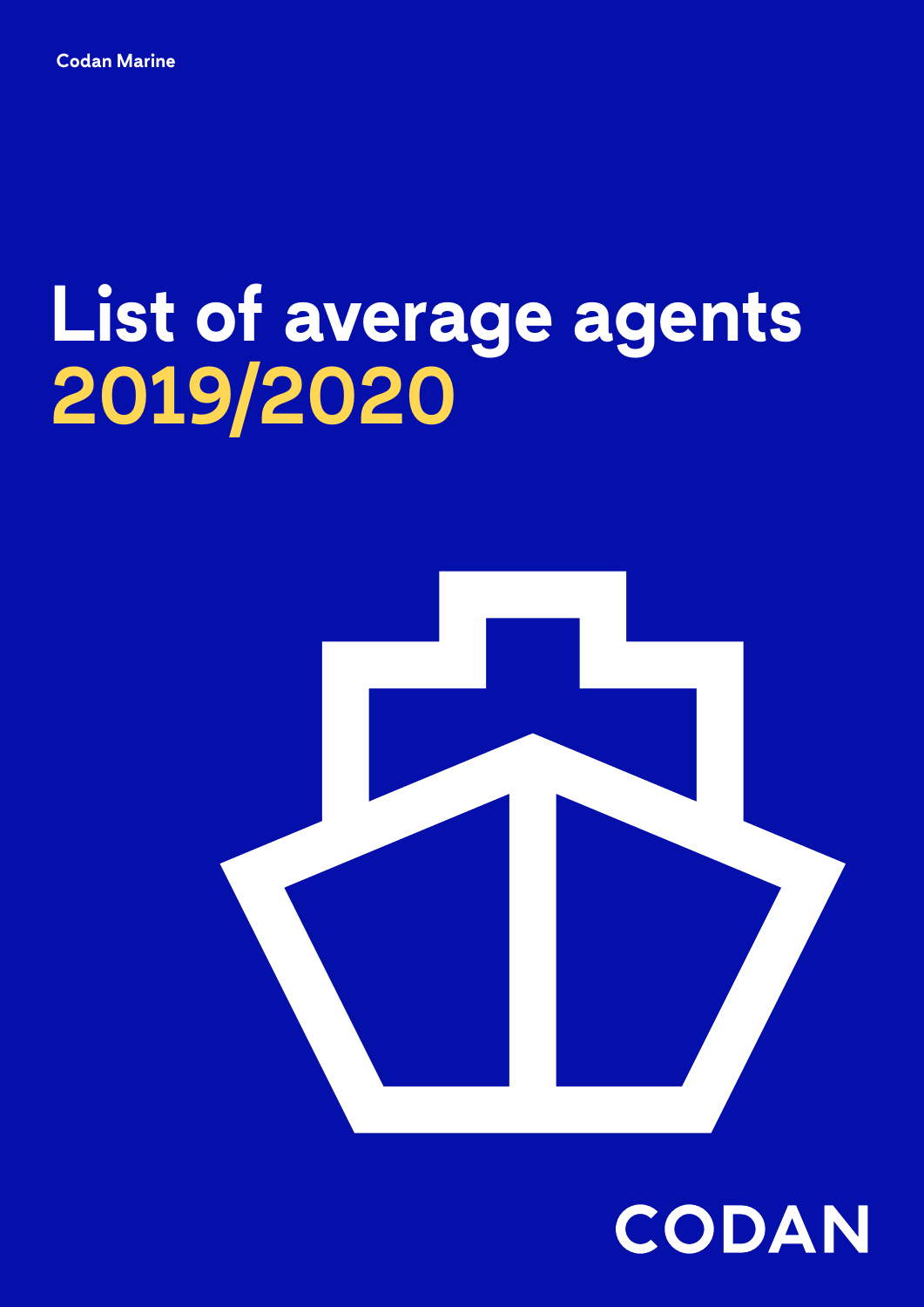# **General instructions for survey**

The master should be aware that when the vessel is insured on Danish, Swedish or Nordic hull insurance conditions, the policy covers damage to the Insured's vessel and any other property struck by that ship whether it be fixed or floating such as ship, pier, dolphin, buoy etc.

At all times, please ensure that a survey of the damaged object is conducted. Contact the Hull Underwriters also for survey of the third party property. Note – if the collision liability is resting with the P&I insurers, please contact P&I for survey of the third party property.

Underwriters is not established, ensure that our Average Agent at the port is notified promptly of the accident, even in case of minor damage, and please provide full reports, log extracts, Master's report relating to the incident and in case of engine damage also the Chief Engineer's report. The quicker we are notified, the quicker we can act to protect your interests.

If for some reason contact with the Hull

In ports where we are not represented and no reference is given, please contact nearest representative in the same country. Otherwise apply to Lloyd's agency.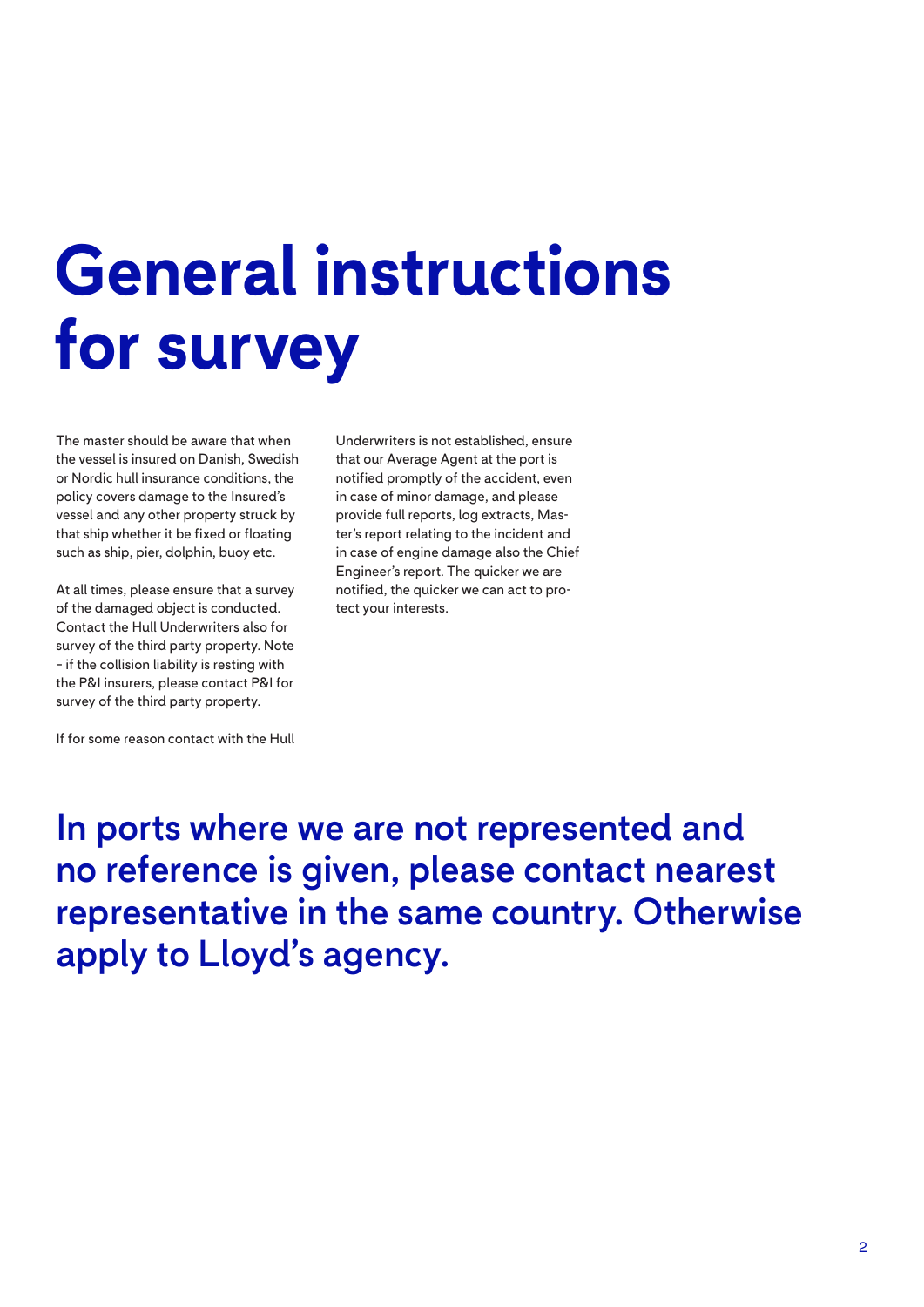## **List of average agents 2019/2020**

Index

| <b>Emergency numbers 24/7</b> |  |
|-------------------------------|--|
| Denmark +45 33 55 26 00       |  |
| Norway +47 94 52 45 55        |  |
| Sweden +46 75 243 33 30       |  |

| A. All Agents listed alphabetically according to name of port |    |
|---------------------------------------------------------------|----|
| B.All ports listed alphabetically by country                  | 67 |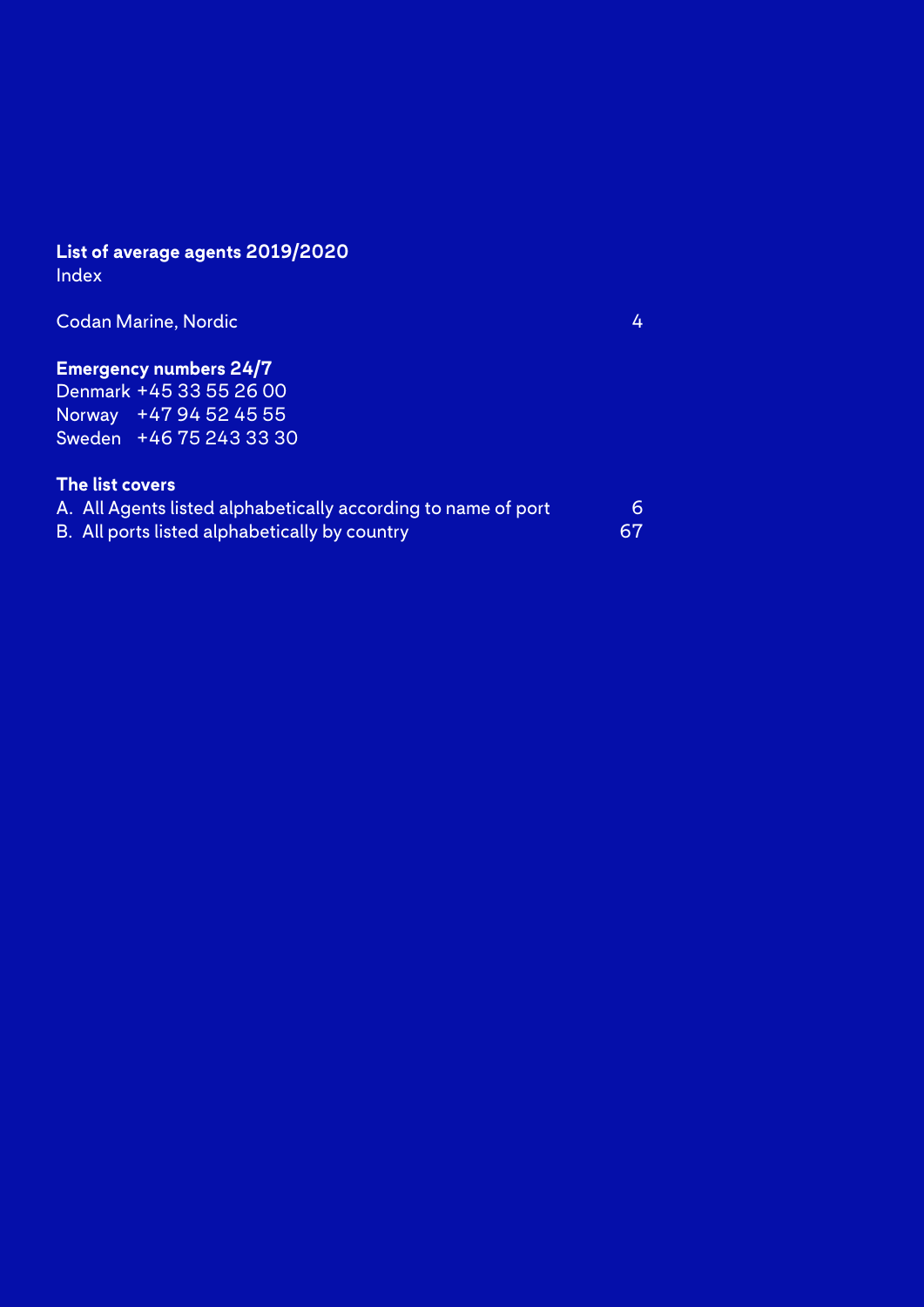### **Codan Marine, Nordic**

Gammel Kongevej 60 DK-1790 Copenhagen V

| International call:<br>Telephone:<br><b>Emergency phone 24 hrs:</b><br>$E$ -mail:<br>Web: | $+45$<br>33 21 21 21<br>33 55 26 00<br>claims@codanmarine.com<br>www.codanmarine.com |                |                              |
|-------------------------------------------------------------------------------------------|--------------------------------------------------------------------------------------|----------------|------------------------------|
| <b>Lisbeth Bach Christiansen</b><br>Nordic Claims Manager                                 | <b>Direct</b><br>33 55 34 30                                                         | <b>Private</b> | <b>Mobile</b><br>30 37 80 08 |
| Jens Bern<br><b>Senior Claims Handler</b>                                                 | 33 55 45 44                                                                          | 39 64 10 26    | 40 62 15 62                  |
| <b>Hanne Rydelsborg</b><br><b>Senior Claims Handler</b>                                   | 33 55 46 46                                                                          |                | 21 26 90 14                  |
| Hossein Falahyar<br>Senior Claims Handler                                                 | 33 55 20 68                                                                          |                | 30 37 81 24                  |
| Per Tannebæk<br><b>Senior Claims Handler</b>                                              | 33 55 27 20                                                                          | 44 66 59 99    | 21 41 05 48                  |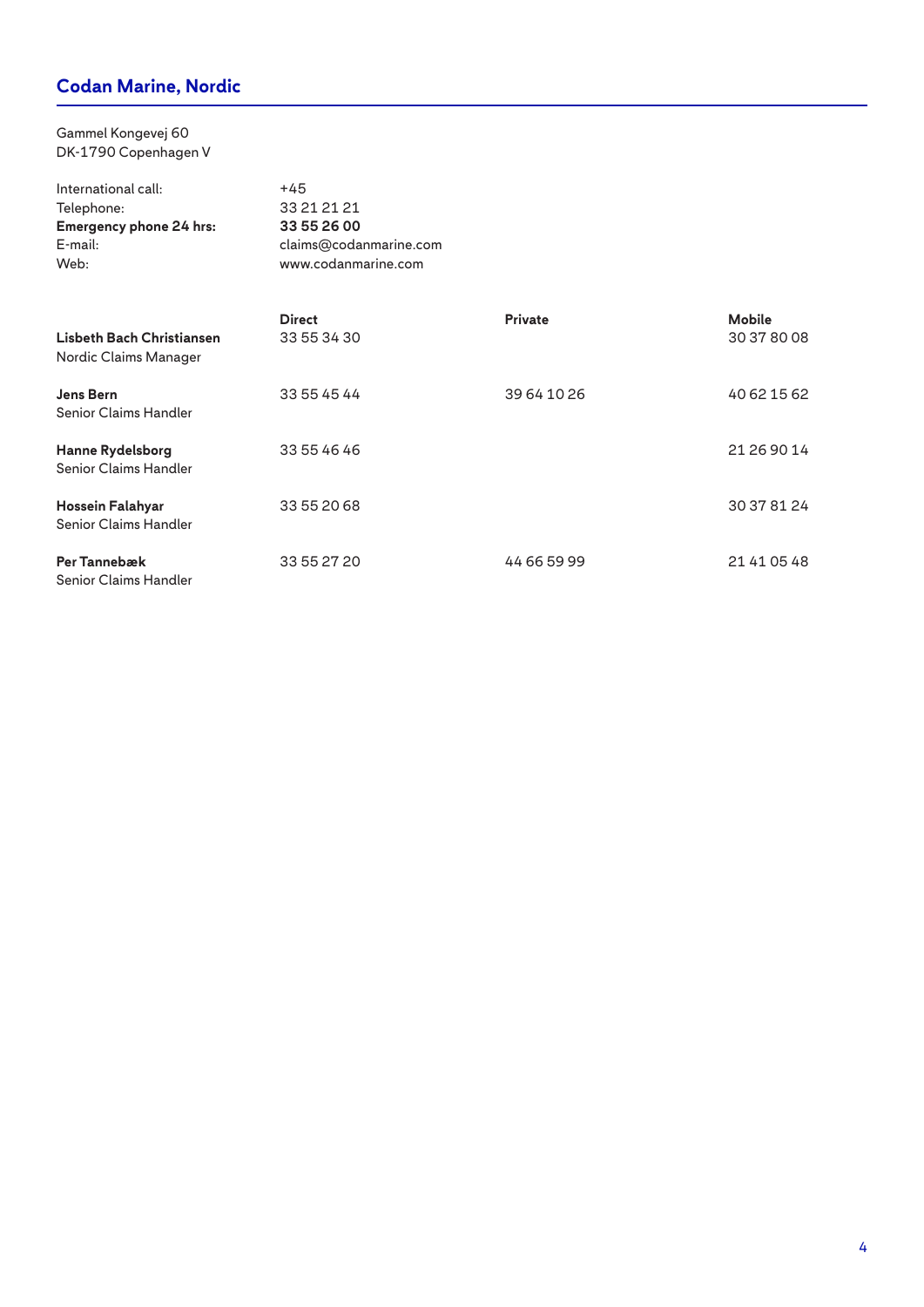# **All Agents listed alphabetically according to name of port**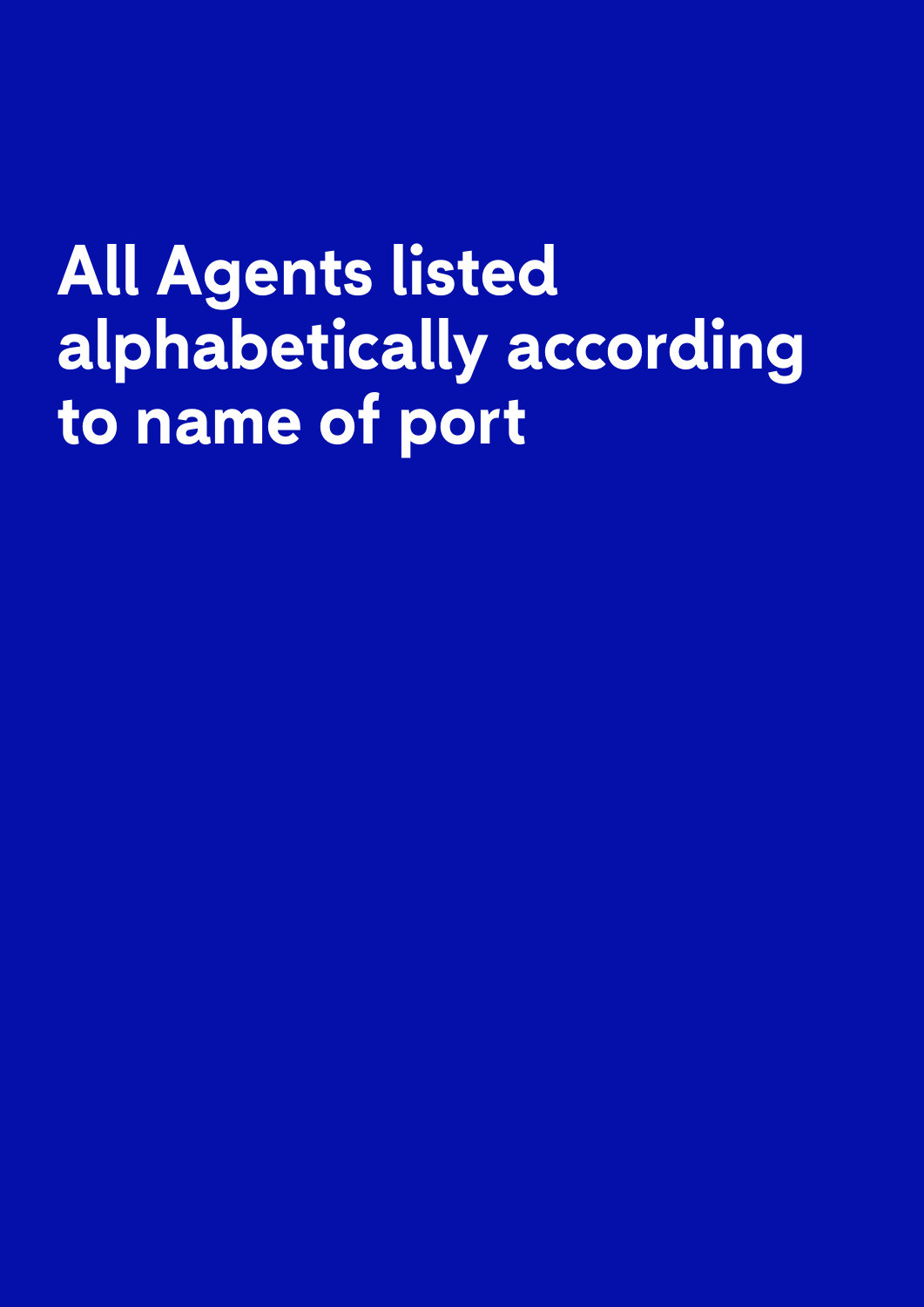#### **Aitken Spence Shipping Ltd. Colombo, Sri Lanka**

Aitken Spence Tower I 305 Vauxhall Street Colombo 2 Sri Lanka

**International call** +94 **Telephone** 11 230 8150

**E-mail** shipping@aitkenspence.lk **Web** www.aitkenspence.lk

> **After Hours Mobile** Bernard Fernando 777 699 340 R. S. Arjuna 764 677 691

#### **Albano de Oliveira Sucessor, LDA. (Azores) Ponta Delgada, Azores, Portugal**

Av. Infante D.Henrique, 5-1o P.O. Box 153 9500-762 Ponta Delgada Azores, Portugal

| International call | $+351$                       |               |
|--------------------|------------------------------|---------------|
| Telephone          | 296282638                    |               |
| 24 hrs emergency   | 296 282 638                  |               |
| E-mail             | Office@AlbanoAgency.com      |               |
| Web                | www.albano-agency-azores.com |               |
|                    | <b>After Hours</b>           | <b>Mobile</b> |
|                    | José Raposo                  | 917 287 275   |
|                    | Dr. Antonio Raposo           | 917 765 828   |

Ricardo Paulino **Rui Fragata** 

| Mobile      |
|-------------|
| 917 287 275 |
| 917 765 828 |
| 917 205 230 |
| 963 454 834 |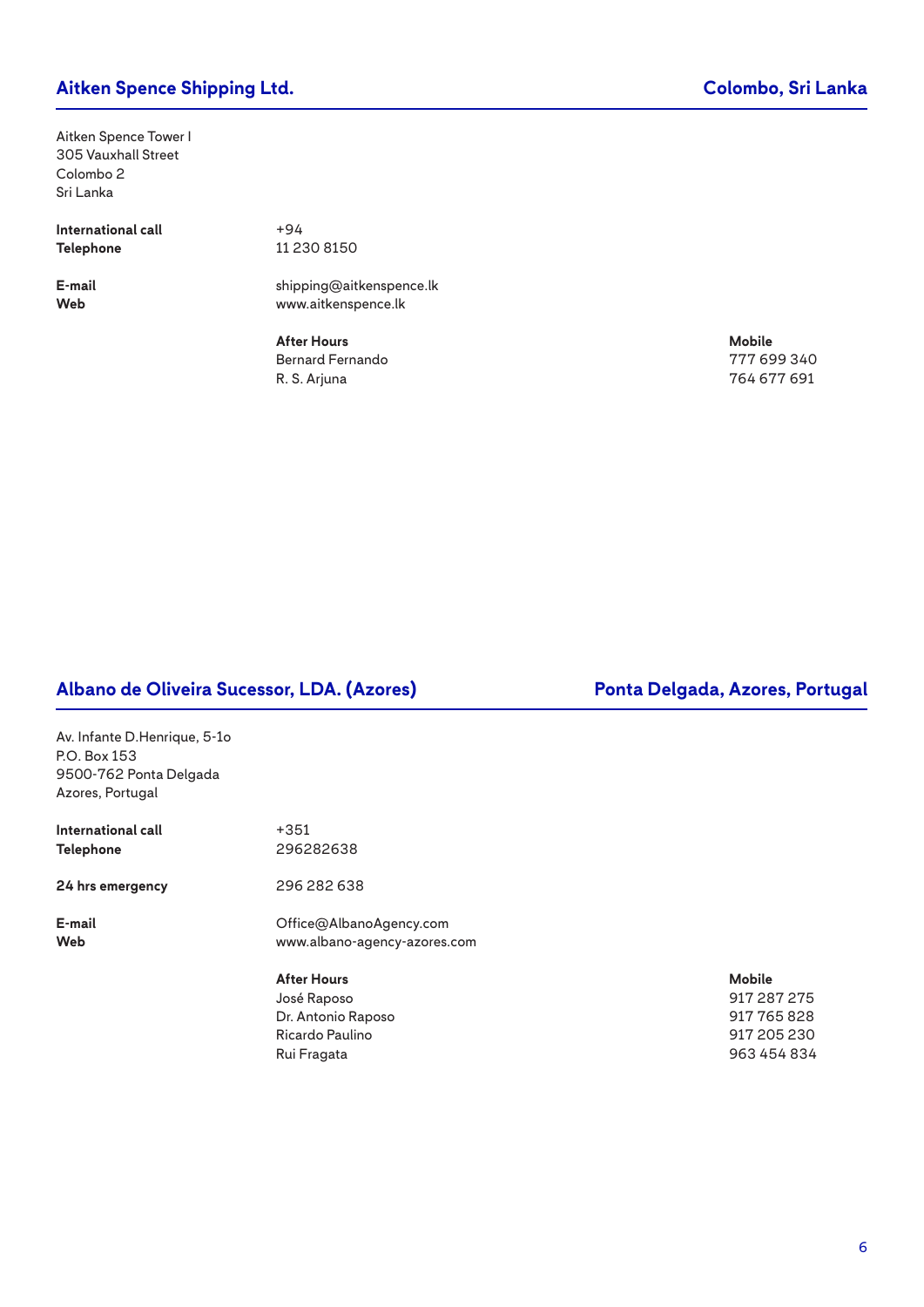### **Alfaship VIKING Internacional, S.L. Cartagena, Spain**

Travesia Los Vientos, 1-3 30202 Cartagena Spain

| International call<br><b>Telephone</b> | $+34$<br>868104438                               |                  |               |
|----------------------------------------|--------------------------------------------------|------------------|---------------|
| 24 hrs emergency                       | 868104438                                        |                  |               |
| E-mail<br><b>Web</b>                   | alfaship.viking@alfaship.com<br>www.alfaship.com |                  |               |
|                                        | <b>After Hours</b>                               | <b>Telephone</b> | <b>Mobile</b> |
|                                        | Patricia Siljeström                              | 968 312595       | 609 081408    |
|                                        | Jose Barcelo                                     | 968 541782       | 609892280     |

Pablo Arnaldos Pablo Calderon

**Allied Surveyors And Adjusters Limited Bangkok, Thailand**

| 43 Thai CC Tower. 3rd Floor. Room No. 30 |  |
|------------------------------------------|--|
| South Sathorn Road. Yannawa. Sathorn     |  |
| Bangkok 10120                            |  |
| Thailand                                 |  |
|                                          |  |

|                    | After Hours          |
|--------------------|----------------------|
| E-mail             | allied@loxinfo.co.th |
| Web                | www.alliedbkk.com    |
| 24 hrs emergency   | 26756707-10          |
| International call | +66                  |
| Telephone          | 26756707-10          |

Chookul Puthai 2 391 5577 81 643 3805

**After Hours Telephone Mobile**

| 968 312595 | 609 081408 |
|------------|------------|
| 968 541782 | 609 892280 |
|            | 697 814981 |
|            | 619 861846 |
|            |            |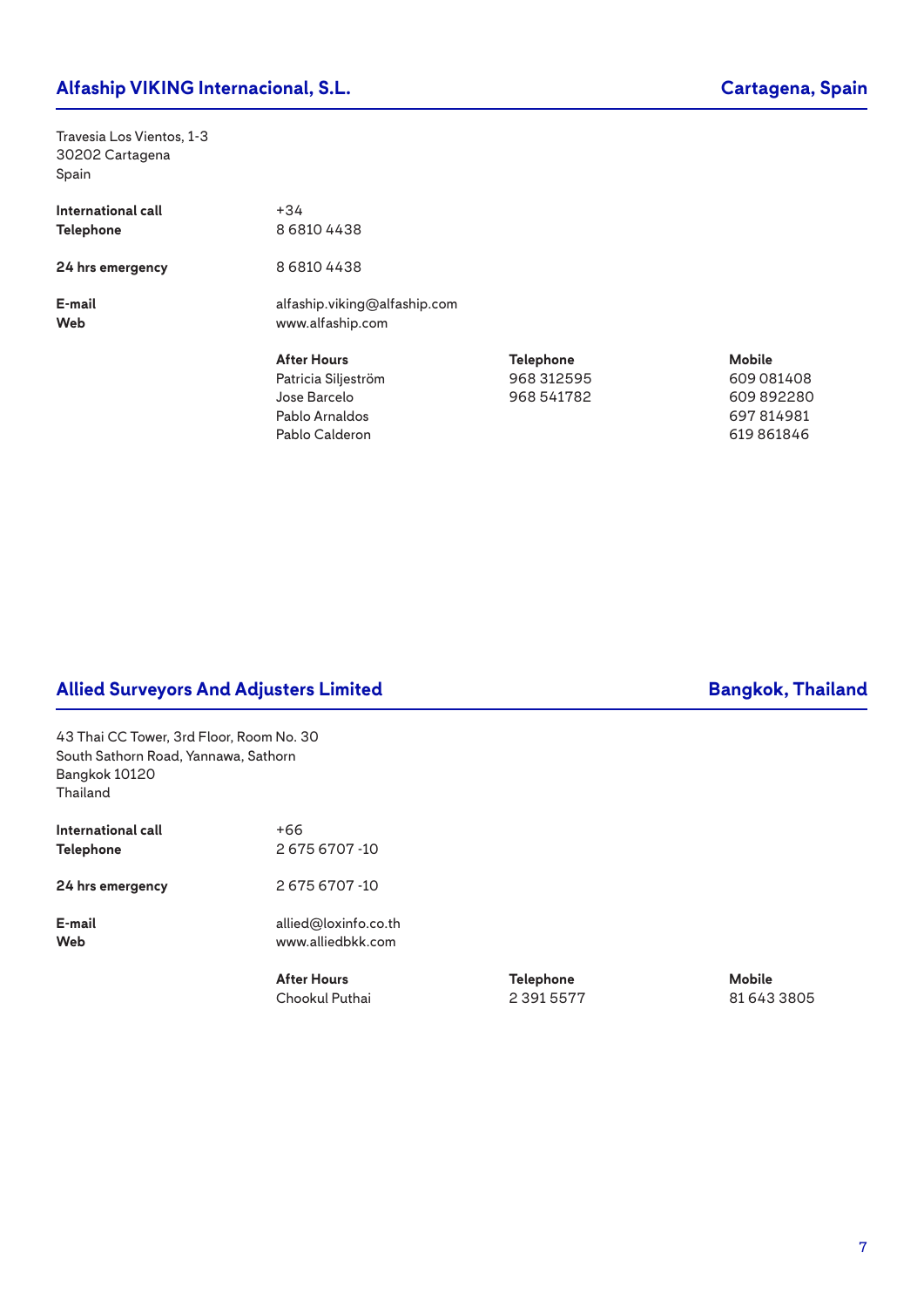### **Amorim Marine Services Santos, Brazil**

Rua Cruzeiro do Sul 168 Condominia Haras Sao Luiz Salto CEP 13329-132 Brazil

| International call<br><b>Telephone</b> | $+55$<br>40 298 333                                          |                          |
|----------------------------------------|--------------------------------------------------------------|--------------------------|
| 24 hrs emergency                       | 993 73 2129                                                  |                          |
| E-mail<br><b>Web</b>                   | jva@amorimmarineservices.com<br>www.amorimmarineservices.com |                          |
|                                        | <b>After Hours</b><br>Jørgen Victor Amorim                   | <b>Mobile</b><br>$+5511$ |

Jørgen Victor Amorim +55 119 9468 0133

### Andrew Moore & Associates Ltd. **Andrew Moore & Associates Ltd. Hong Kong, China**

| 2703 Universal Trade Centre |
|-----------------------------|
| 3 Arbuthnot Road, Central   |
| Hong Kong                   |
| China                       |

| International call | +852      |
|--------------------|-----------|
| <b>Telephone</b>   | 28613313  |
|                    |           |
| 24 hrs emergency   | 2807 2927 |

**E-mail** lahk@andrew-moore.com **Web** www.andrew-moore.com

> **After Hours Mobile** Michael McCollam 2008 8680 Ka Kiong (Anthony) Yap **6142 8929**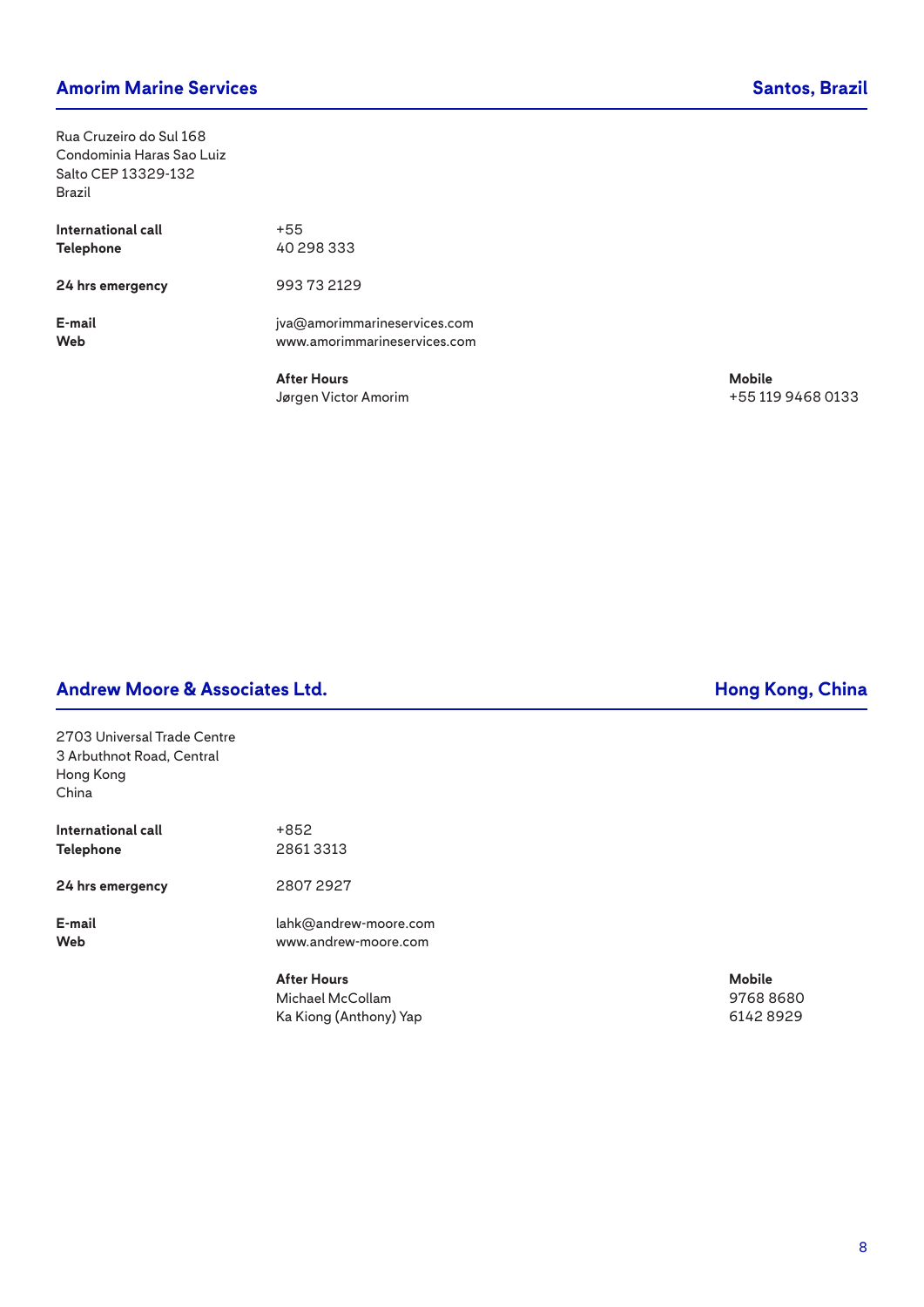| 17, Kurrambi Cresent<br><b>Hallet Cove</b><br>Adelaide 5158 SA<br>Australia |                                      |                                       |                              |
|-----------------------------------------------------------------------------|--------------------------------------|---------------------------------------|------------------------------|
| International call<br>Telephone                                             | $+61$<br>883811177                   |                                       |                              |
| 24 hrs emergency                                                            | 882352511                            |                                       |                              |
| E-mail                                                                      | adelaide@ausship.com.au              |                                       |                              |
|                                                                             | <b>After Hours</b><br>Nello Magliulo | <b>Telephone</b><br>8 8 3 8 1 1 1 7 7 | <b>Mobile</b><br>403 024 561 |

13 Micrantha Place Mountain Creek Brisbane 4557, Queensland Australia

| International call<br><b>Telephone</b> | $+61$<br>478 184 698    |
|----------------------------------------|-------------------------|
| 24 hrs emergency                       | 754507663               |
| E-mail                                 | brisbane@ausship.com.au |
|                                        |                         |

**After Hours Mobile**

**Aus Ship P&I Brisbane, Australia**

Greg Pugh **478 184 698**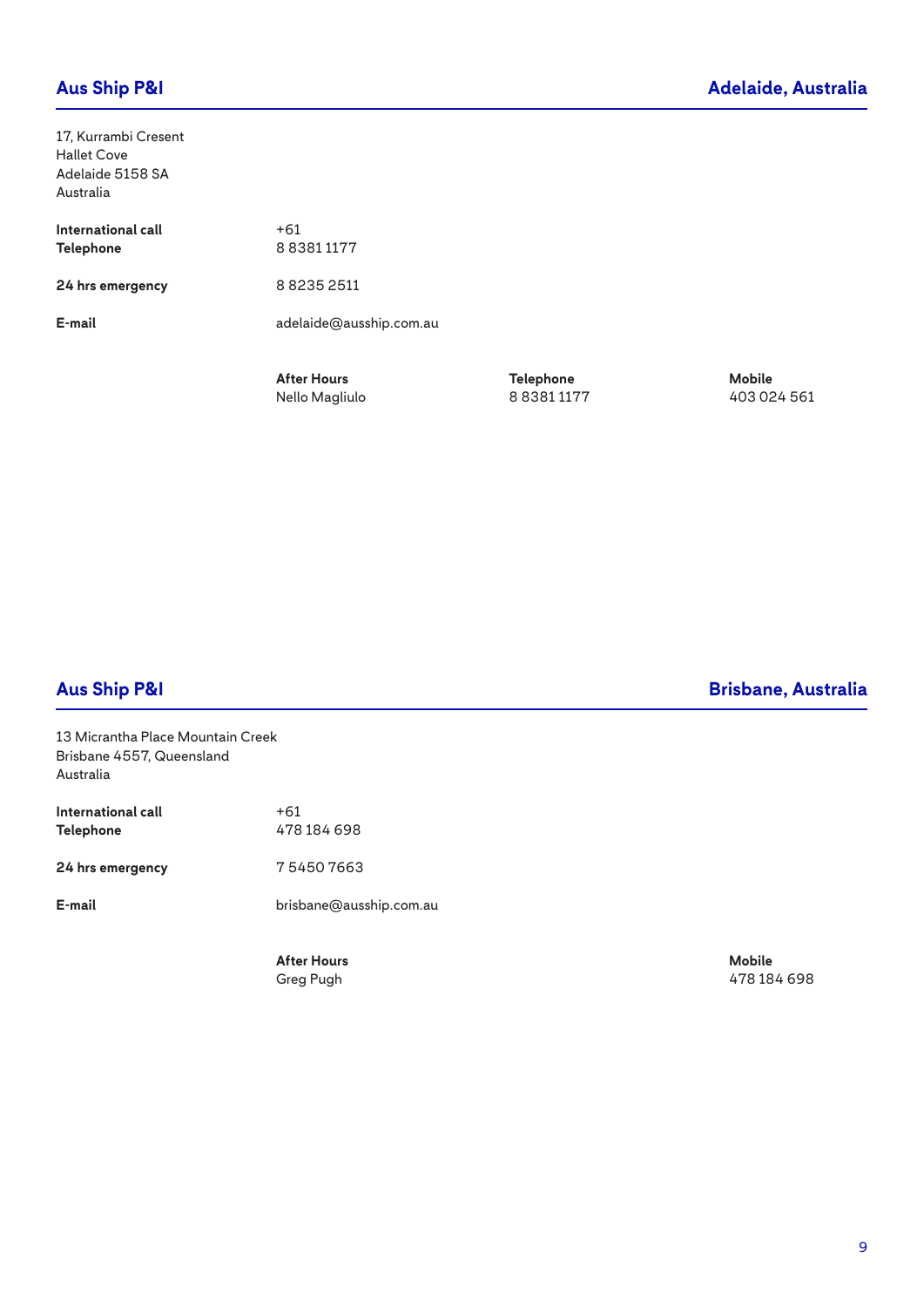P. O. Box 1302 Palmerston, Northern Territory 0830 Australia

| International call | +61                         |
|--------------------|-----------------------------|
| <b>Telephone</b>   | 1300 736 647                |
| 24 hrs emergency   | 1300 736 647                |
| E-mail             | darwin@ausship.com.au       |
| Web                | www.ausship@ausship.com.au  |
|                    | After Hours<br>Abdul Quader |

**After Hours Telephone** 418 797059

48 Henry Bull Drive, Bullcreek Freemanle WA 6149 Australia

|                                        | <b>After Hours</b>         | Mobile |
|----------------------------------------|----------------------------|--------|
| <b>Web</b>                             | www.ausship@ausship.com.au |        |
| E-mail                                 | fremantle@ausship.com.au   |        |
| 24 hrs emergency                       | 893191287                  |        |
| International call<br><b>Telephone</b> | $+61$<br>893398222         |        |

Ajay Tondon 411 871 311 Fred De Rooij 411 871 312

**Aus Ship P&I Fremantle, Australia**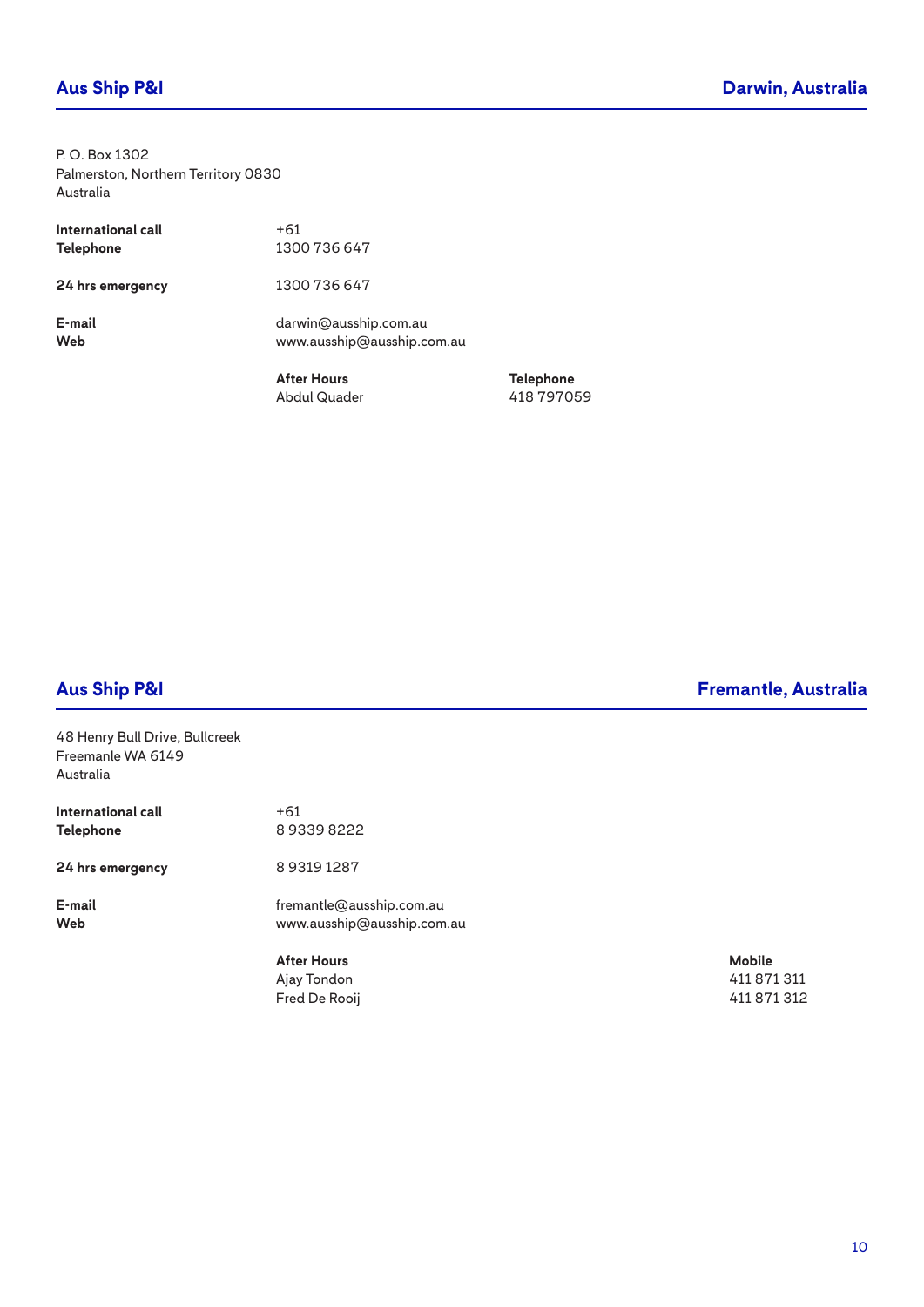#### **Aus Ship P&I Tasmania, Australia, Tasmania**

Ulvertone P. O. Box 338 Australia, Tasmania

|                    | After Hours          |
|--------------------|----------------------|
| E-mail             | tasmania@ausship.com |
| Web                | www.ausship.com.au   |
| 24 hrs emergency   | 364293390            |
| International call | +61                  |
| <b>Telephone</b>   | 364293272            |

**After Hours Telephone Mobile** Brian Peters 3 6429 3334 418 140 085

2B, Ross Street, Toorak Melbourne, VIC 3142 Australia

**International call**  $+61$ **Telephone** 9824 1622 **24 hrs emergency** 3 6429 3390 **E-mail** melbourne@ausship.com.au **Web** www.ausship.com

**After Hours Telephone Mobile**<br>
Chris Will 438 98

Stuart Will 438 982 222

**Aus Ship P&I Melbourne, Australia**

Chris Will 438 982 111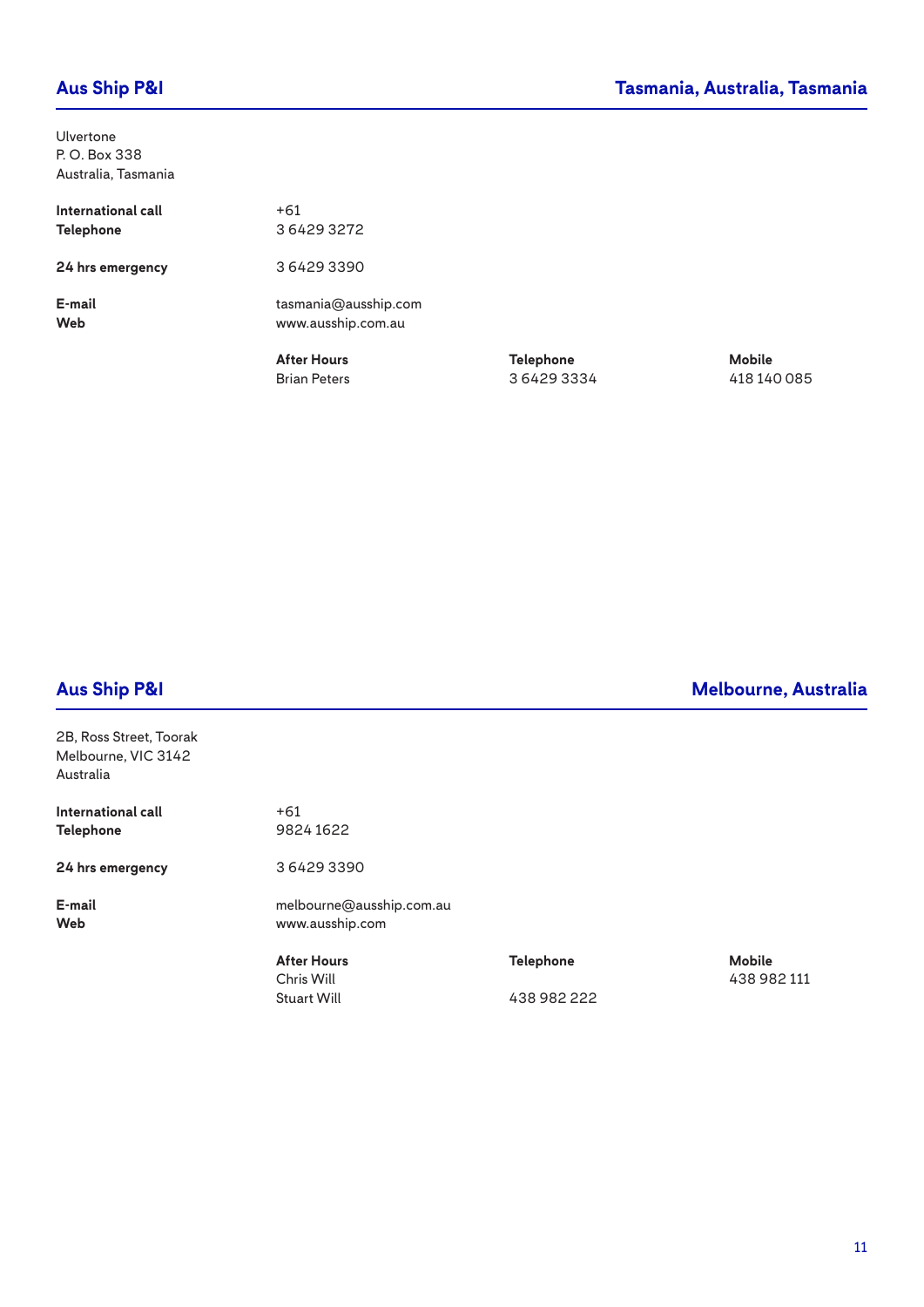Australia

| International call<br><b>Telephone</b> | $+61$<br>249479025                       |               |
|----------------------------------------|------------------------------------------|---------------|
| 24 hrs emergency                       | 249635596                                |               |
| E-mail<br><b>Web</b>                   | newcastle@ausship.com<br>www.ausship.com |               |
|                                        | <b>After Hours</b>                       | <b>Mobile</b> |
|                                        | <b>Drandon Quinlan</b>                   | 117.21        |

Brendan Quinlan 417 235 947

Suite 502a, Level 5, 15 Blue Street North Sydney, NSW 2060 Australia

| International call | $+61$                             |
|--------------------|-----------------------------------|
| <b>Telephone</b>   | 289203222                         |
| 24 hrs emergency   | 425 263 633                       |
| E-mail             | sydney@ausship.com.au             |
| Web                | www.ausship.com.au                |
|                    | <b>After Hours</b><br>James Neill |

| After Hours           | <b>Telephone</b> | Mobile      |
|-----------------------|------------------|-------------|
| James Neill           |                  | 425 263 633 |
| Drew James            | 294892015        | 407892015   |
| Capt. Olav Castellino | 298991719        | 412 737 270 |
| John Waugh            | 294494550        | 425 264 479 |
|                       |                  |             |

**Aus Ship P&I Sydney, Australia**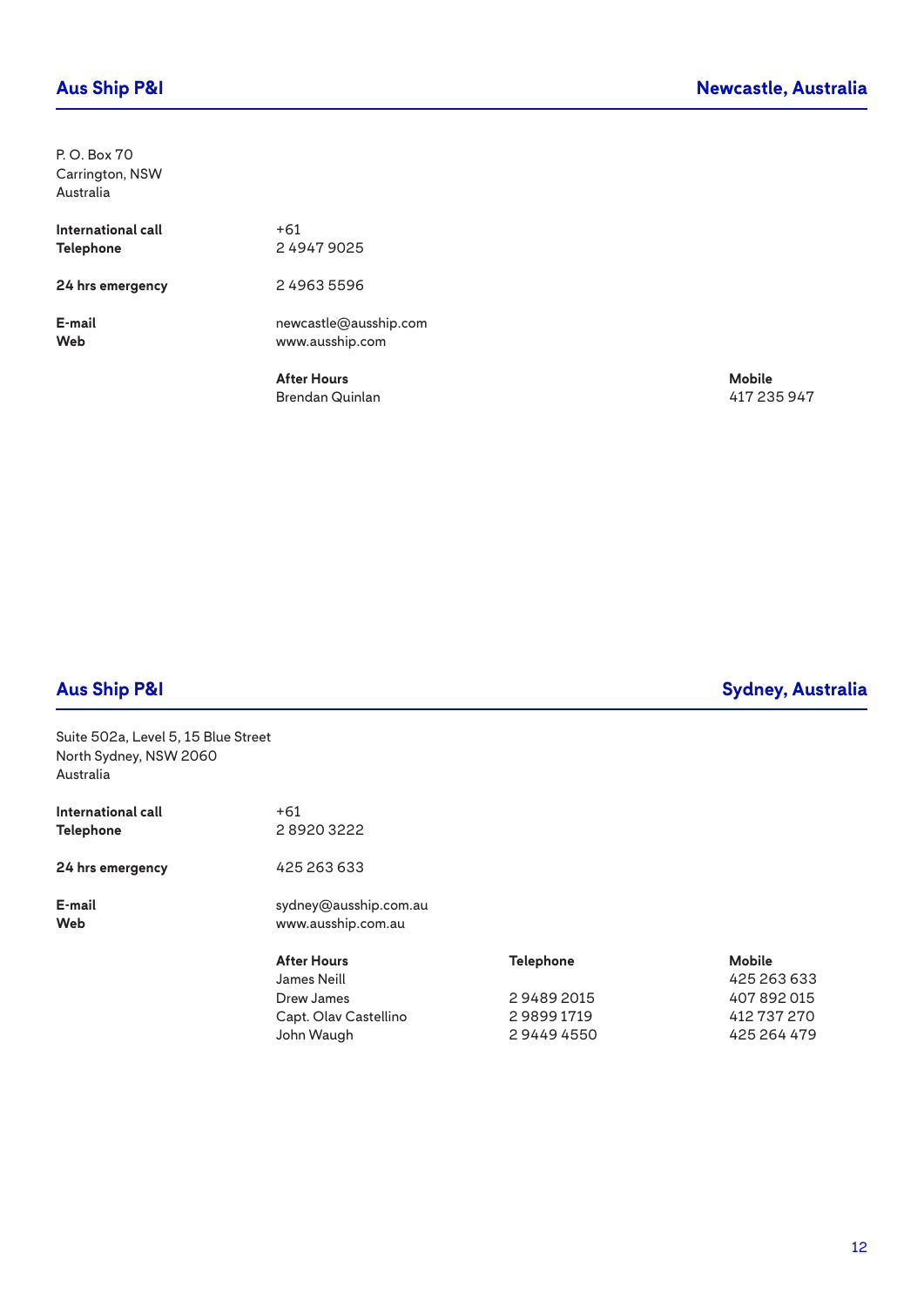### **Aus Ship P&I Townsville, Australia, Queensland**

HermitPark P. O. Box 3563 Townsville QLD 4812 Australia, Queensland

| International call | $+61$                                 |
|--------------------|---------------------------------------|
| <b>Telephone</b>   | 747725460                             |
| 24 hrs emergency   | 7 4772 5460                           |
| E-mail             | townsville@ausship.com.au             |
| Web                | www.ausship@ausship.com.au            |
|                    | <b>After Hours</b><br>Wwilliam Dawson |

**After Hours Telephone Mobile** Wwilliam Dawson 7 4778 8017 419 203 787

### **Bachke & Co. A/S Trondheim, Norway**

Fjordgata 11 7010 Trondheim Norway

| International call | +47            |
|--------------------|----------------|
| <b>Telephone</b>   | 7399 2850      |
| 24 hrs emergency   | 91351826       |
| E-mail             | firmapost@bacl |
| Web                | www.bachke.no  |

**E-mail** firmapost@bachke.no

**After Hours Telephone Mobile** Arild Bachke Frode Løfaldli 9597 8212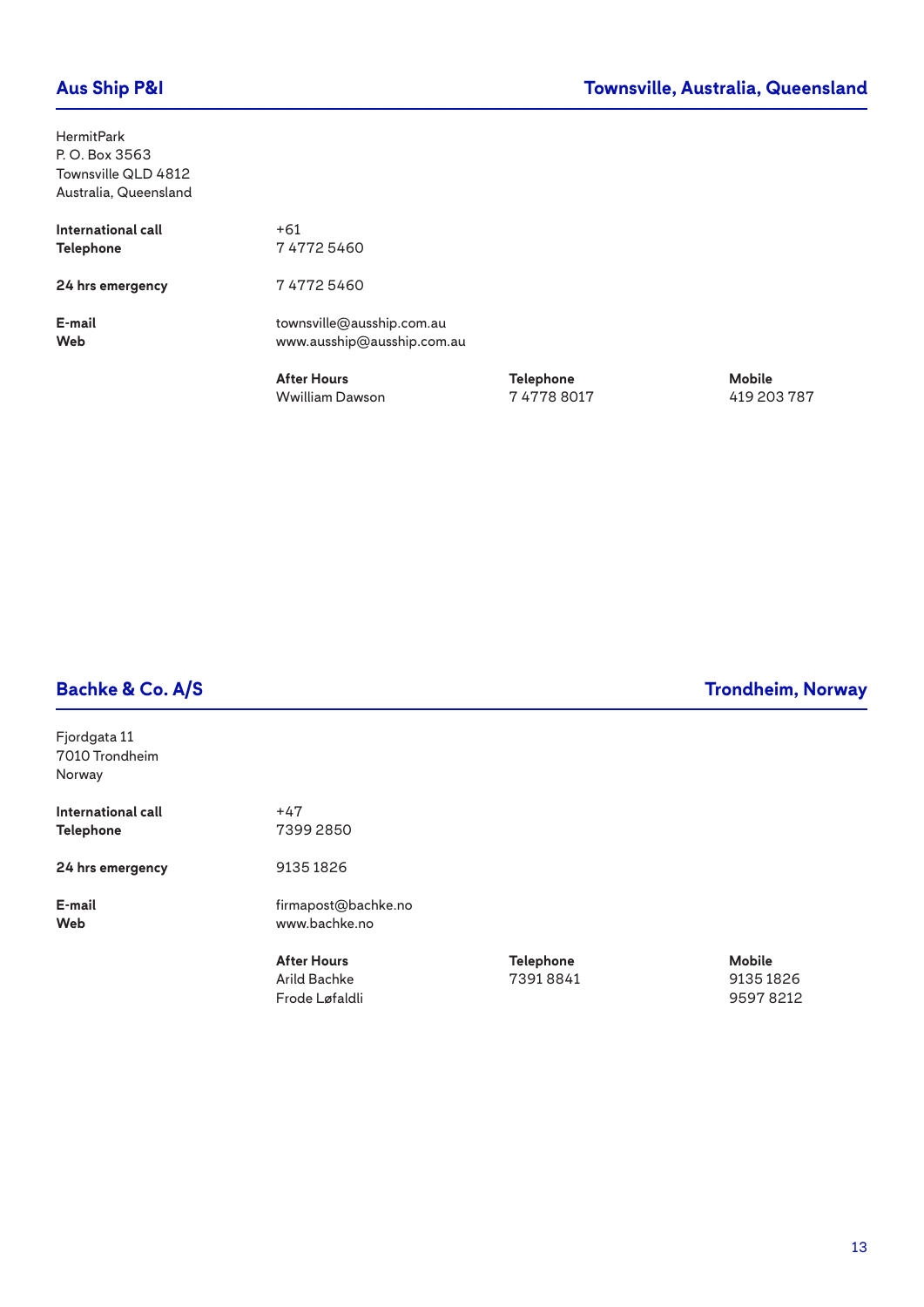### **Baltic Kontor Ltd. Riga, Latvia**

Maza Aluksnes Str. 7 Riga, LV-1045 Latvia

|                                        | <b>After Hours</b>        | <b>Mobile</b> |
|----------------------------------------|---------------------------|---------------|
| E-mail<br><b>Web</b>                   | bkriga@bk.lv<br>www.bk.lv |               |
| 24 hrs emergency                       | 29 205 680                |               |
| International call<br><b>Telephone</b> | $+371$<br>67 381 463 -67  |               |

Sergey Batmanov 29 205 680 Veniamin Chlenov 29 517 849

#### **Baltic Surveyors Group Ltd. Gdynia, Poland**

ul. Wladyslawa IV 49/12 81-384 Gdynia Poland

| International call | +48                  |
|--------------------|----------------------|
| <b>Telephone</b>   | 604 402 439          |
|                    | 586 618 031          |
| 24 hrs emergency   | 604 402 439          |
| E-mail             | office@bsg-gdynia.pl |
|                    |                      |

**After Hours Mobile** Zbigniew Piotrowski 604 402 439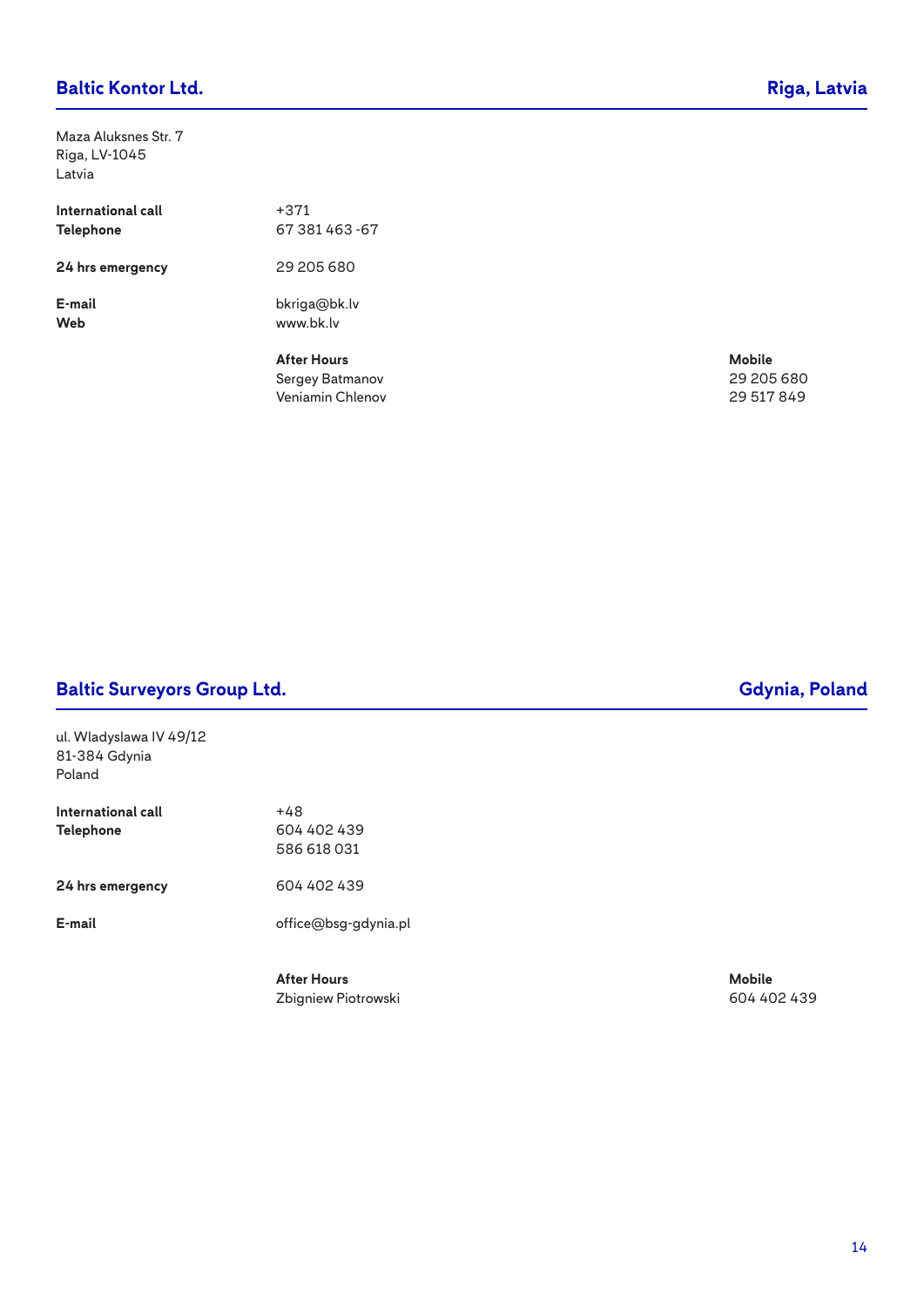### **Baltik Kontor Klaipeda Ltd. Klaipeda, Lithuania**

Tilzes Str. 8 - 2 P.O. Box 445, LT-92003 Klaipeda LT-91132 Klaipeda Lithuania

| International call<br><b>Telephone</b> | $+370$<br>46410498                         |                        |
|----------------------------------------|--------------------------------------------|------------------------|
| 24 hrs emergency                       | 69888695                                   |                        |
| E-mail<br><b>Web</b>                   | bkk@bkk.lt<br>www.bkk.lt                   |                        |
|                                        | <b>After Hours</b><br>Capt Georgii Zarubin | <b>Mobile</b><br>69881 |

Capt. Georgij Zarubin 6988 8695

### **Bergen Maritime Consultancy AS Bergen Area, Norway**

| Spelhaugen 15<br>5157 Fyllingsdalen<br>Norway |                  |
|-----------------------------------------------|------------------|
| International call<br><b>Telephone</b>        | +47<br>9280 5107 |
| 24 hrs emergency                              | 93013752         |
| E-mail                                        | post@b-m-c.no    |

**Web** www.b-m-c.no

**After Hours Telephone** Svein Jakobsen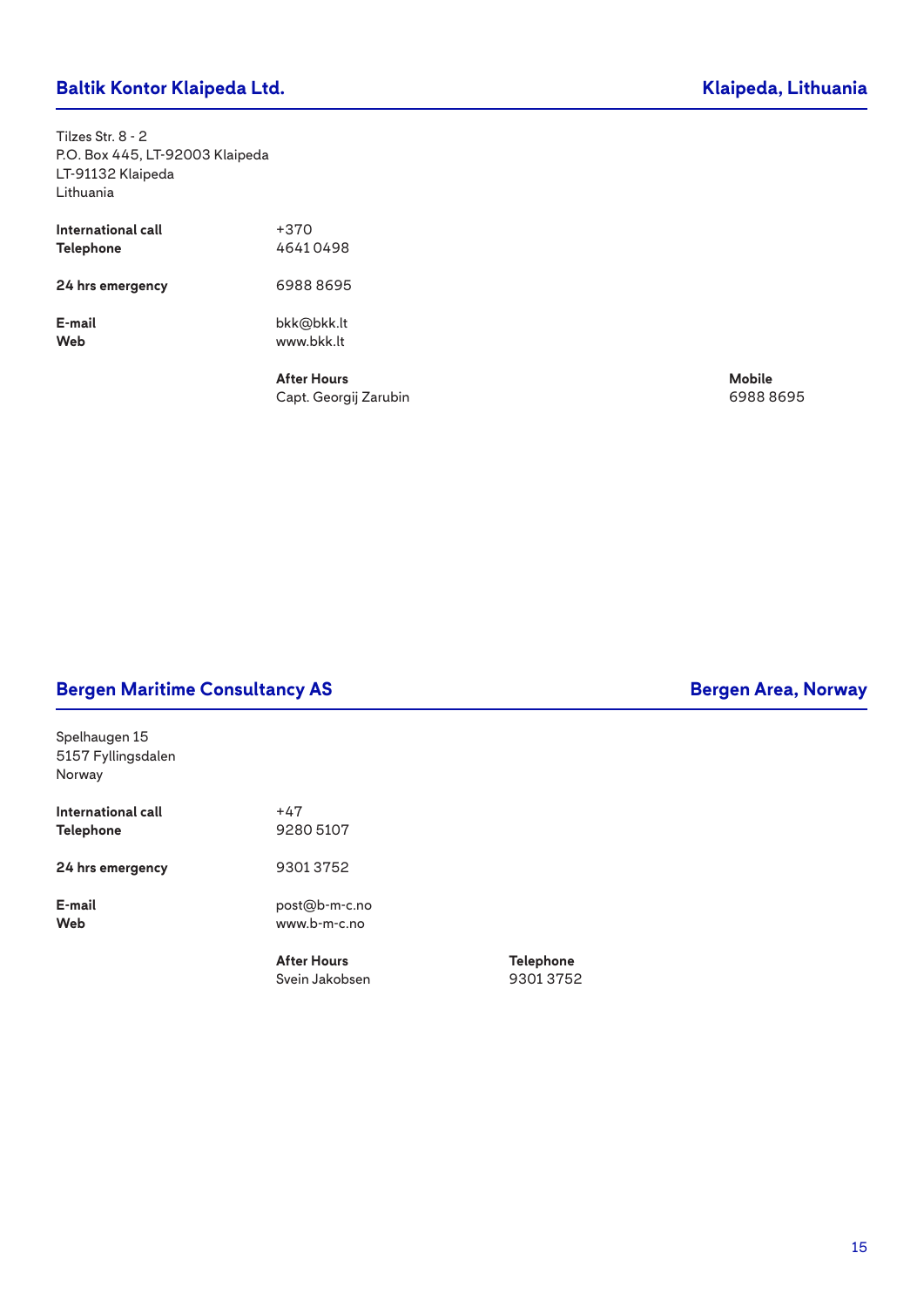### **BLATAS LDA - Blandy Shipping The Contract of the Contract of Tunchal, Portugal**

2, Avenida Zarco 9001-956 Portugal

| <b>Telephone</b><br>24 hrs emergency | 291 200 600<br>96 627 1610                |                  |                        |
|--------------------------------------|-------------------------------------------|------------------|------------------------|
| E-mail<br><b>Web</b>                 | info@blandyshipping.com<br>www.blandy.com |                  |                        |
|                                      | <b>After Hours</b><br>Chris Blandy        | <b>Telephone</b> | <b>Mobile</b><br>29120 |

Duarte Serrão 291 200 647 966 271 610

Kaya Beethoven 7 Cas Grandi Willemstad Curacao

| International call | +599     |
|--------------------|----------|
| <b>Telephone</b>   | 95138524 |
| 24 hrs emergency   | 95138524 |

**E-mail** peter@bramarcaribbean.com **Web** www.dekracaribbean.com

### **Bramar Caribbean Wllemstad, Curacao**

291 200 600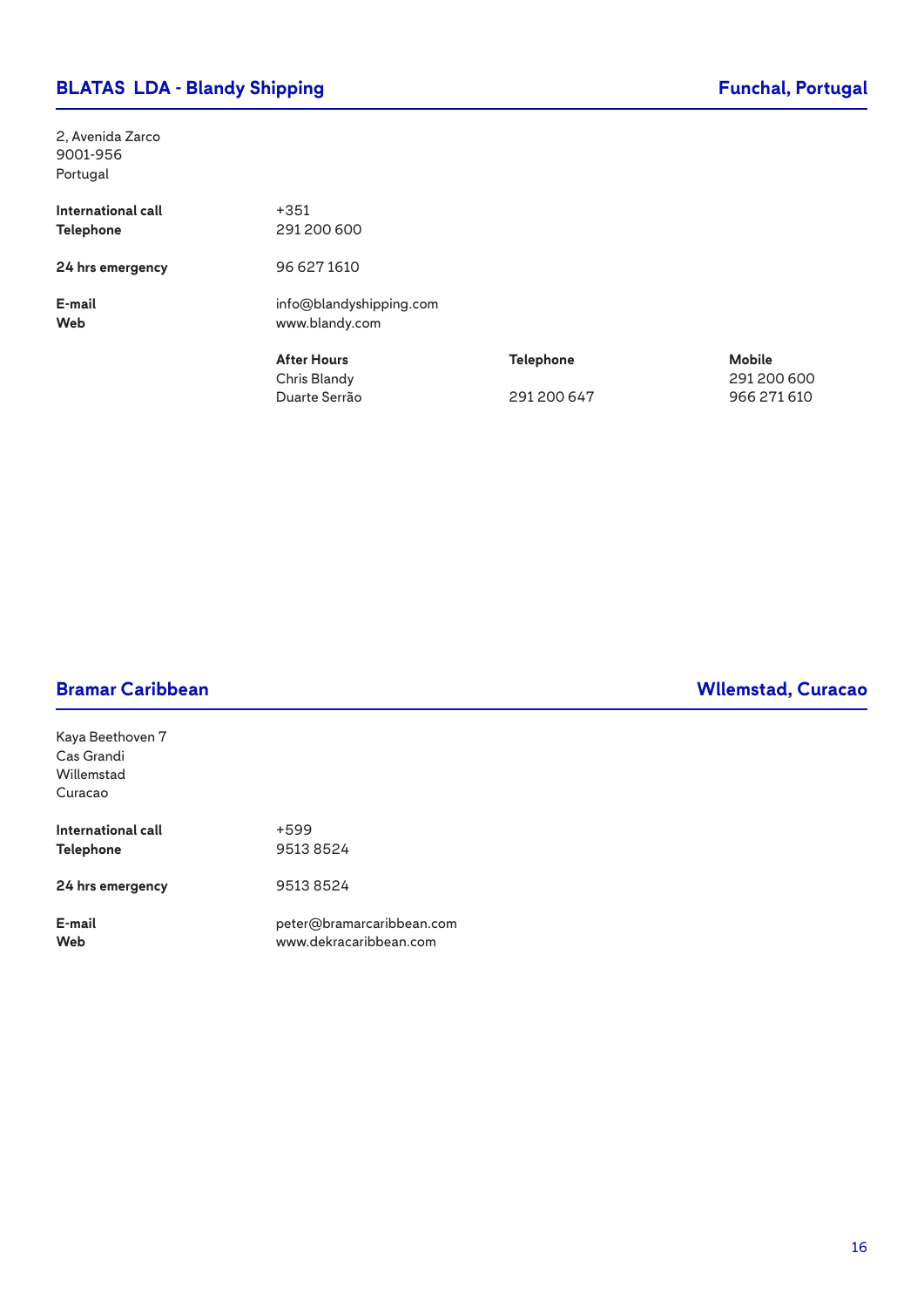### **Bull Marine Surveyors S.L. Barcelona, Spain**

Paseo de la Riera 81 Bajos 08320 Teia, Barcelona Spain

| International call<br><b>Telephone</b> | $+34$<br>93 555 6259                            |               |
|----------------------------------------|-------------------------------------------------|---------------|
| 24 hrs emergency                       | 93 555 6259                                     |               |
| E-mail<br><b>Web</b>                   | info@bullsurveyors.com<br>www.bullsurveyors.com |               |
|                                        | <b>After Hours</b>                              | <b>Mobile</b> |
|                                        | $E \cup L \subseteq D \cup U$                   | 61.755        |

Erik S. Bull 61 753 0462

#### **Chadwick Weir Navegacion S.A. Montevideo, Uruguay**

Colón 1498, off. 202 11000 Montevideo Uruguay

International call **+598 Telephone** 2916 1168

**E-mail** chw@chw.com.uy **Web** www.chw.com.uy

> After Hours **Mobile Telephone Mobile** Alejandro Laborde 2711 5219 9560 9651 Bettina Polo Enrique Laborde 2481 2980 9251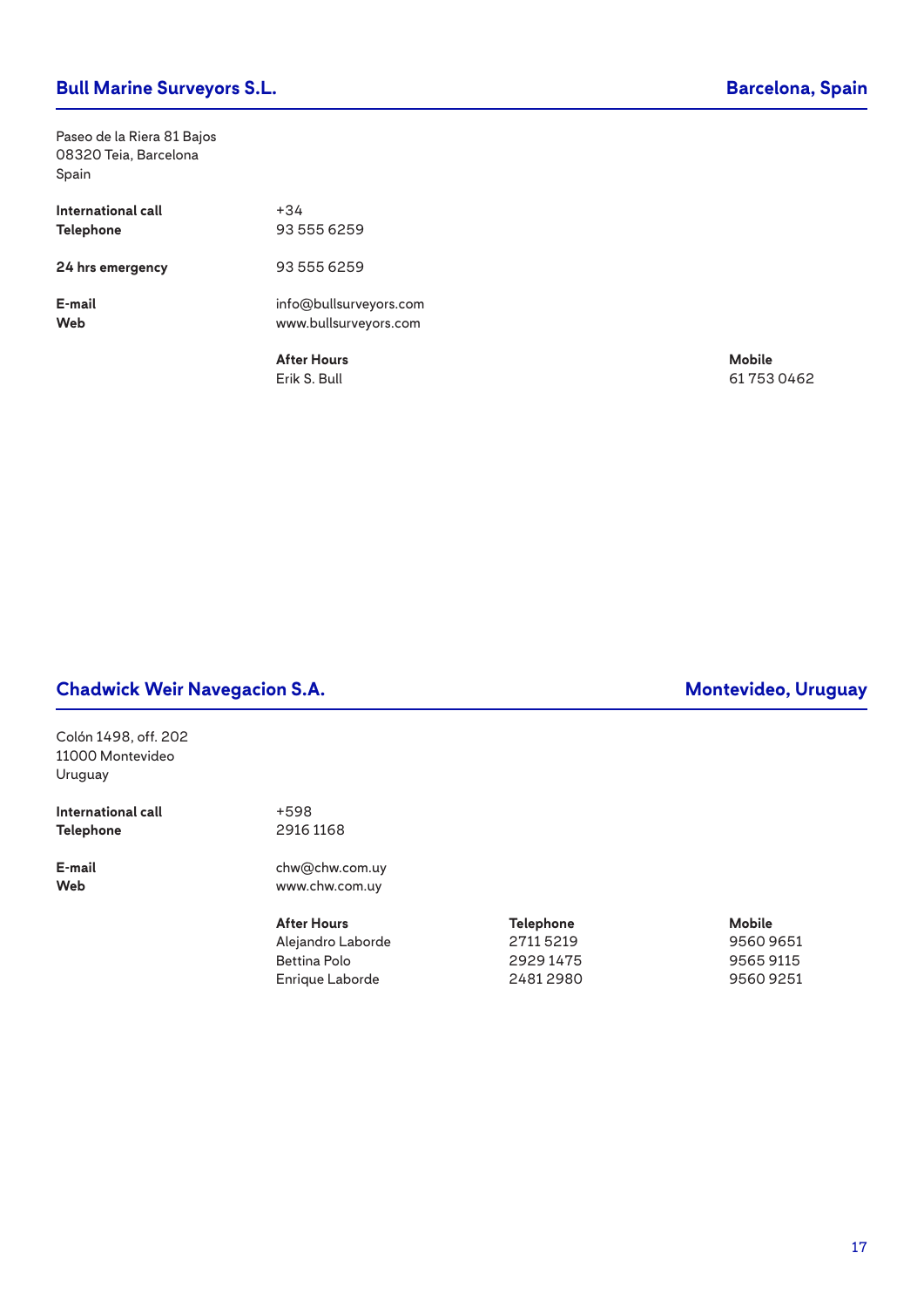### **Det Norske Veritas Nuuk, Greenland**

Augo Lyngip Aqqutaa 8 3900 Nuuk Greenland

|                    | <b>After Hours</b> |
|--------------------|--------------------|
| E-mail             | nuuk@dnvgl.com     |
| Web                | www.dnvgl.com      |
| 24 hrs emergency   | 55 23 51           |
| International call | $+299$             |
| Telephone          | 32 33 08           |

Station Manager 32 33 08

**After Hours Telephone**

#### **El Hamamsy Marine Services Ltd Alexandria, Egypt**

| 12, Nouh Alfandi Street |
|-------------------------|
| El Pharana              |
| Alexandria              |
| Egypt                   |

| International call | $+20$                   |                  |                  |
|--------------------|-------------------------|------------------|------------------|
| Telephone          | 34870900                |                  |                  |
|                    | 348 589 66              |                  |                  |
|                    | 348 589 77              |                  |                  |
| 24 hrs emergency   | +20 122 234 6821        |                  |                  |
| E-mail             | survey@elhamamsy.com.eg |                  |                  |
| Web                | www.elhamamsy.com.eg    |                  |                  |
|                    | <b>After Hours</b>      | <b>Telephone</b> | <b>Mobile</b>    |
|                    | Mostafa Elhamamsy       | +2034819864      | 122 234 6821     |
|                    | Marwa El Hamamsy        | +20 3 487 5706   | +20 122 234 6816 |
|                    | Hady El Hamamsy         | +2034866499      | +20 122 321 6984 |
|                    |                         |                  |                  |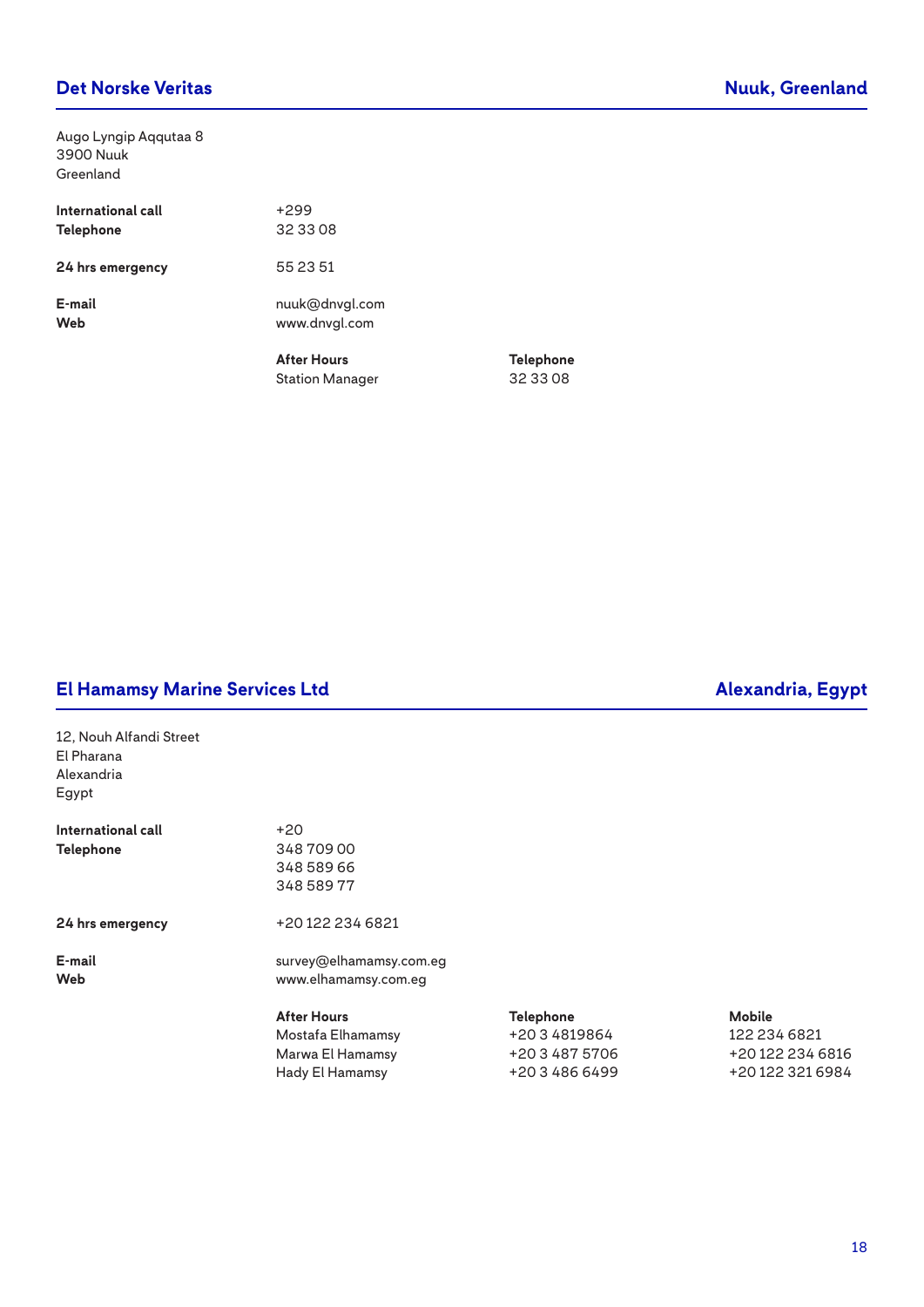#### **El Hamamsy Marine Services Ltd Dammam, Saudi Arabia**

El Toubishy District, Nagd St ALKhobar 31952 P. O. Box 77217 Dammam Saudi Arabia

| E-mail                                 |
|----------------------------------------|
| 24 hrs emergency                       |
| International call<br><b>Telephone</b> |
|                                        |

After Hours **Mobile Telephone Mobile** Marwa El Hamamsy  $+2034875706$   $+201222346816$ Mostafa Elhamamsy +20 3 481 9864 Hady El Hamamsy +20 3 486 6499 +20 122 321 698**4**

#### **El Hamamsy Marine Services Ltd Aqaba Jordan,**

12, Nouh Alfandi Street El Pharana Alexandria

**International call**  $+20$ **Telephone** 3 487 0900

3 487 6813

**E-mail** survey@elhamamsy.com.eg **Web** www.elhamamsy.com.eg

> **After Hours Mobile** Beshr Shahin +20 12 2323 5929

Mostafa Elhamamsy +20 12 2234 6821 Marwa Elhamamsy +20 12 2234 6816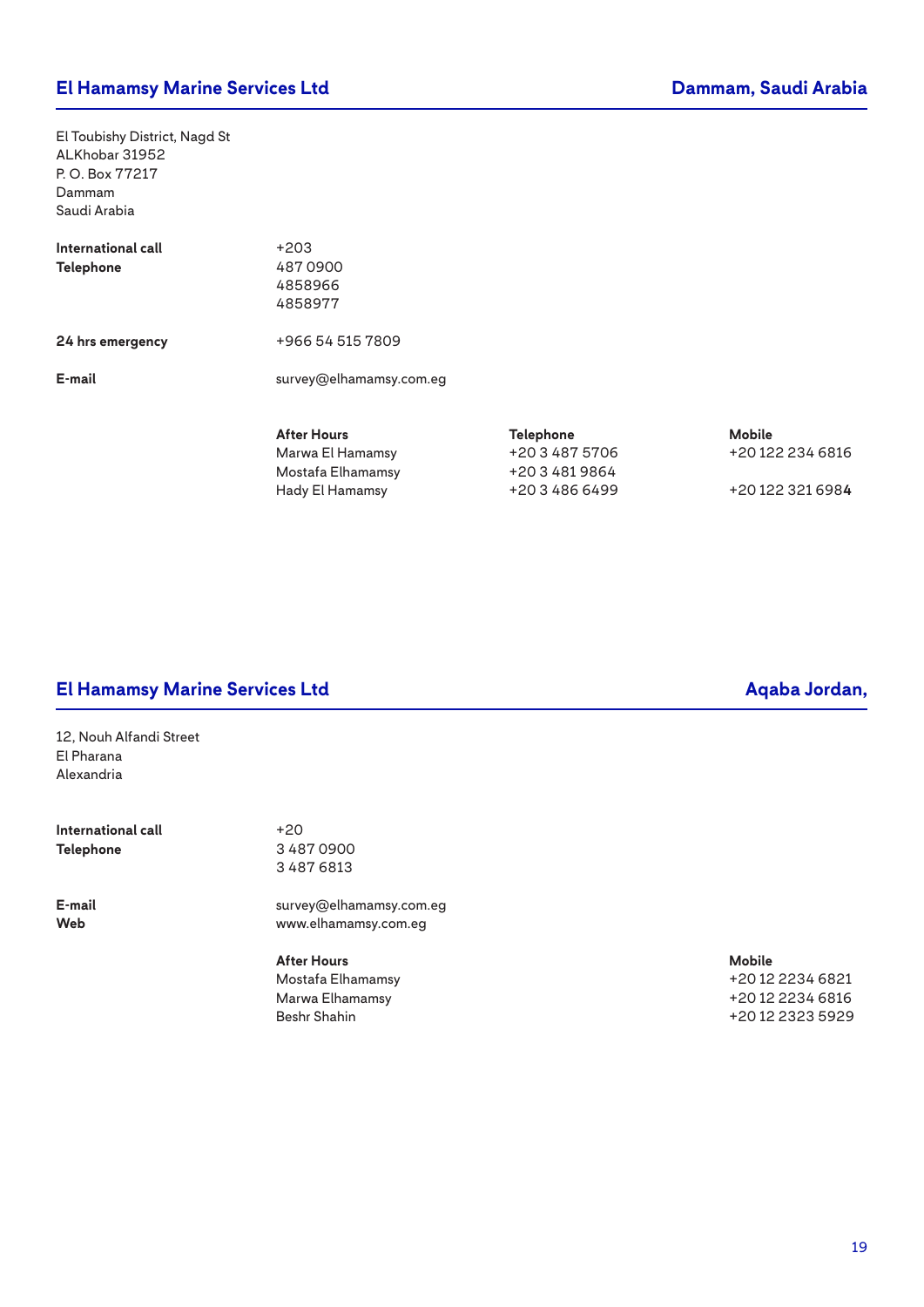### **Eltvedt & O'Sullivan Marseille, France**

10 place de la Joliette – Les Docks – Atrium 10.8 13567 Marseille Cedex 2 France

**International call**  $+33$ **Telephone** 491 1440 460

**E-mail** mail@eltvedtosullivan.cmo **Web** www.eltvedtosullivan.com

> **After Hours Telephone** Simon Webster 613 621 389

Port de Saumaty Chemin du Littoral B.P. 1 Saint-Henri 13321 Marseille Cedex 16 France

**International call**  $+33$ **Telephone** 495 061 192

**24 hrs emergency** 625 730 808

**E-mail** contact@eticmar.com **Web** www.etic-sas.com

| After Hours               | <b>Telephone</b> | <b>Mobile</b> |
|---------------------------|------------------|---------------|
| Alain Dalmas              | 491594036        | 616 962 836   |
| Frank Benham              | 491482323        | 616 962 849   |
| Graham Ashley             | 442 226 912      | 616 962 837   |
| <b>Florence R Gourlet</b> | 950 777 442      | 613 780 041   |
| <b>Florence Gourlet</b>   | 950 777 442      | 613 780 041   |
| Agathe Le Dem             |                  | 612 888 615   |
| Pierre de Massiac         |                  | 604 593 315   |

### **ETIC S.a.s. West African port, France**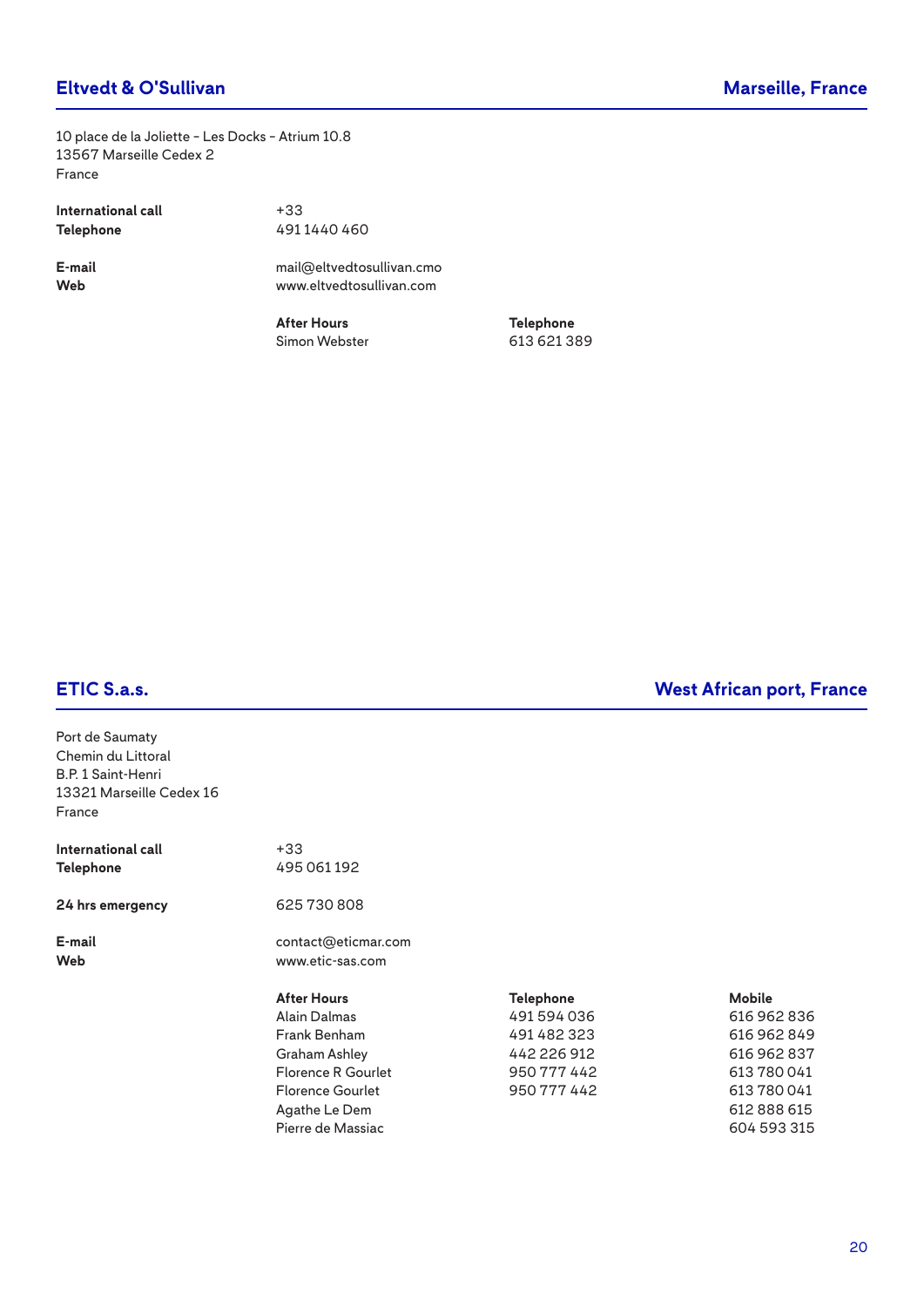### **Eurogal Surveys Ltd/G.S.L. Odessa, Ukraine**

1, Preobrazhenskaya Street, Suite 2, 65082 Odessa Ukraine

| International call<br><b>Telephone</b> | $+380$<br>482 348 313                                 |               |
|----------------------------------------|-------------------------------------------------------|---------------|
| 24 hrs emergency                       | 50 316 6536                                           |               |
| E-mail<br><b>Web</b>                   | odessa@eurogal-surveys.com<br>www.eurogal-surveys.com |               |
|                                        | <b>After Hours</b>                                    | <b>Mobile</b> |
|                                        | <b>Gennadiy Markov</b>                                | 50 316        |
|                                        | Georgiy Tkachenko                                     | 50 316        |
|                                        | المنافذ والمستحدث والمستحدث والمستنا                  | $E \cap 21$   |

Julia Matalinets

50 316 6536 50 316 0573 Igor Postovik 50 316 4298

### **Felvenza S.A. Guayaquil, Ecuador**

| Cdla. Kennedy Norte, Av. Francisco de Orellana<br>Torre B. Piso 12 Oficina 1205-1206<br>Guayaquil 090506<br>Ecuador |                           |               |
|---------------------------------------------------------------------------------------------------------------------|---------------------------|---------------|
| International call                                                                                                  | $+593$                    |               |
| Telephone                                                                                                           | 42630480                  |               |
| 24 hrs emergency                                                                                                    | 999429349                 |               |
| E-mail                                                                                                              | mng.director@felvenza.com |               |
| Web                                                                                                                 | www.felvenza.com          |               |
|                                                                                                                     | <b>After Hours</b>        | <b>Mobile</b> |
|                                                                                                                     | Jaime Opazo Larrain       | 999427922     |
|                                                                                                                     | Paul Zurita               | 997560361     |
|                                                                                                                     | Ricardo Capiello          | 939923869     |
|                                                                                                                     | <b>Andres Paredes</b>     | 999429349     |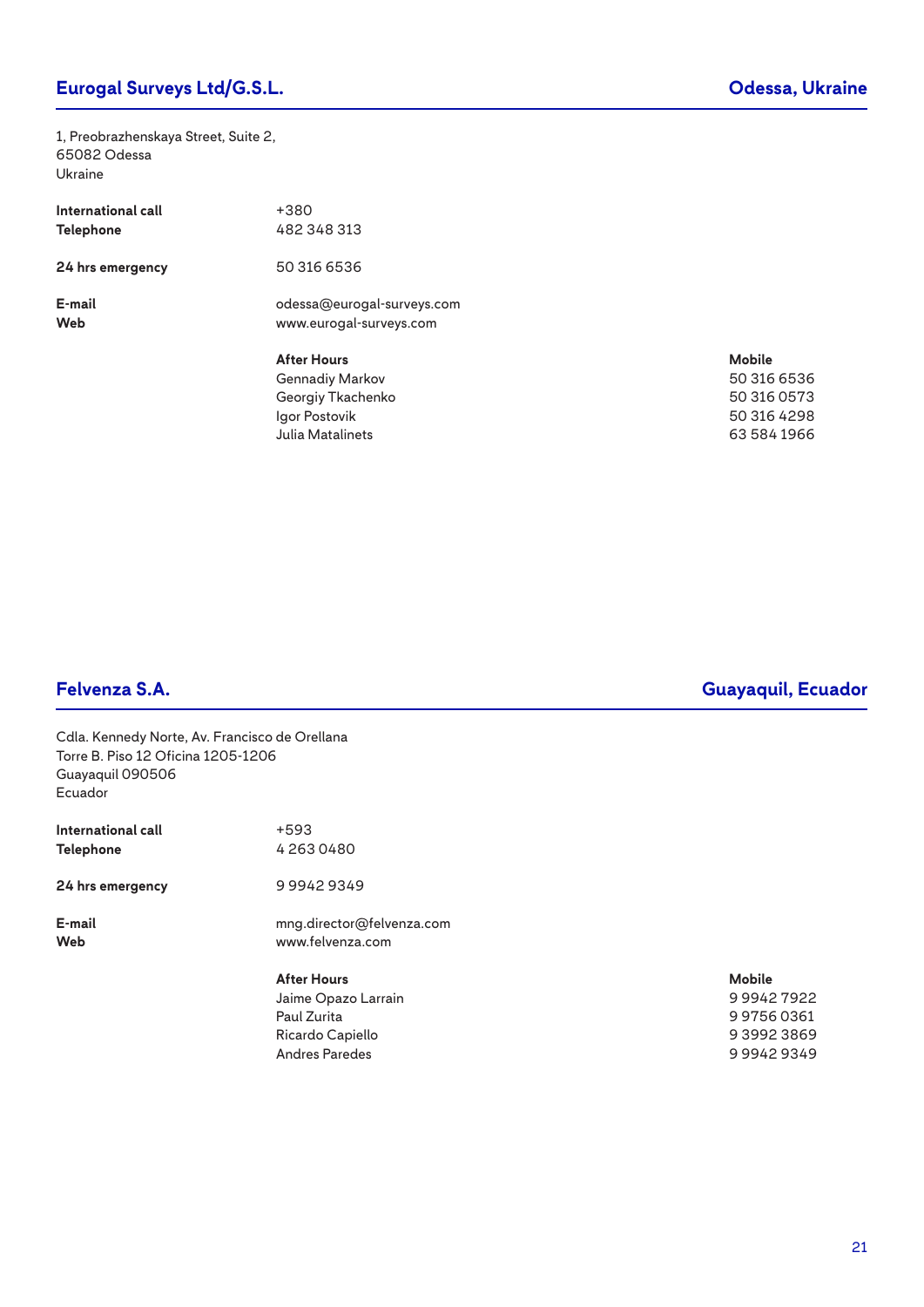Singapore

| International call<br><b>Telephone</b> | $+45$<br>33932593                                       |               |
|----------------------------------------|---------------------------------------------------------|---------------|
| 24 hrs emergency                       | 33932593                                                |               |
| E-mail<br><b>Web</b>                   | mail@surveyassociation.com<br>www.surveyassociation.com |               |
|                                        | <b>After Hours</b>                                      | <b>Mobile</b> |
|                                        | Contact via Survey Association Ltd.                     | +45 3393 2593 |
|                                        | Francis Tan                                             | +65 8383 8721 |

### **Frank B. Hill & Co., S.A. Caracas, Venezuela**

Centro Plaza, Torre C, Piso 15, Ofic. B Los Palos Grandes 1062 Caracas Venezuela

| International call | $+58$              |
|--------------------|--------------------|
| <b>Telephone</b>   | 212 285 7176       |
|                    | 212 285 8734       |
| 24 hrs emergency   | 212 977 2387       |
| E-mail             | fbhlaccs@gmail.com |
| Web                | www.frankbhill.com |
|                    | <b>After Hours</b> |
|                    | Giancarlos Cruz V. |
|                    | Andreina Baker     |

**After Hours Telephone Mobile** Giancarlos Cruz V. 212 977 2387 414 327 4889 412 953 9427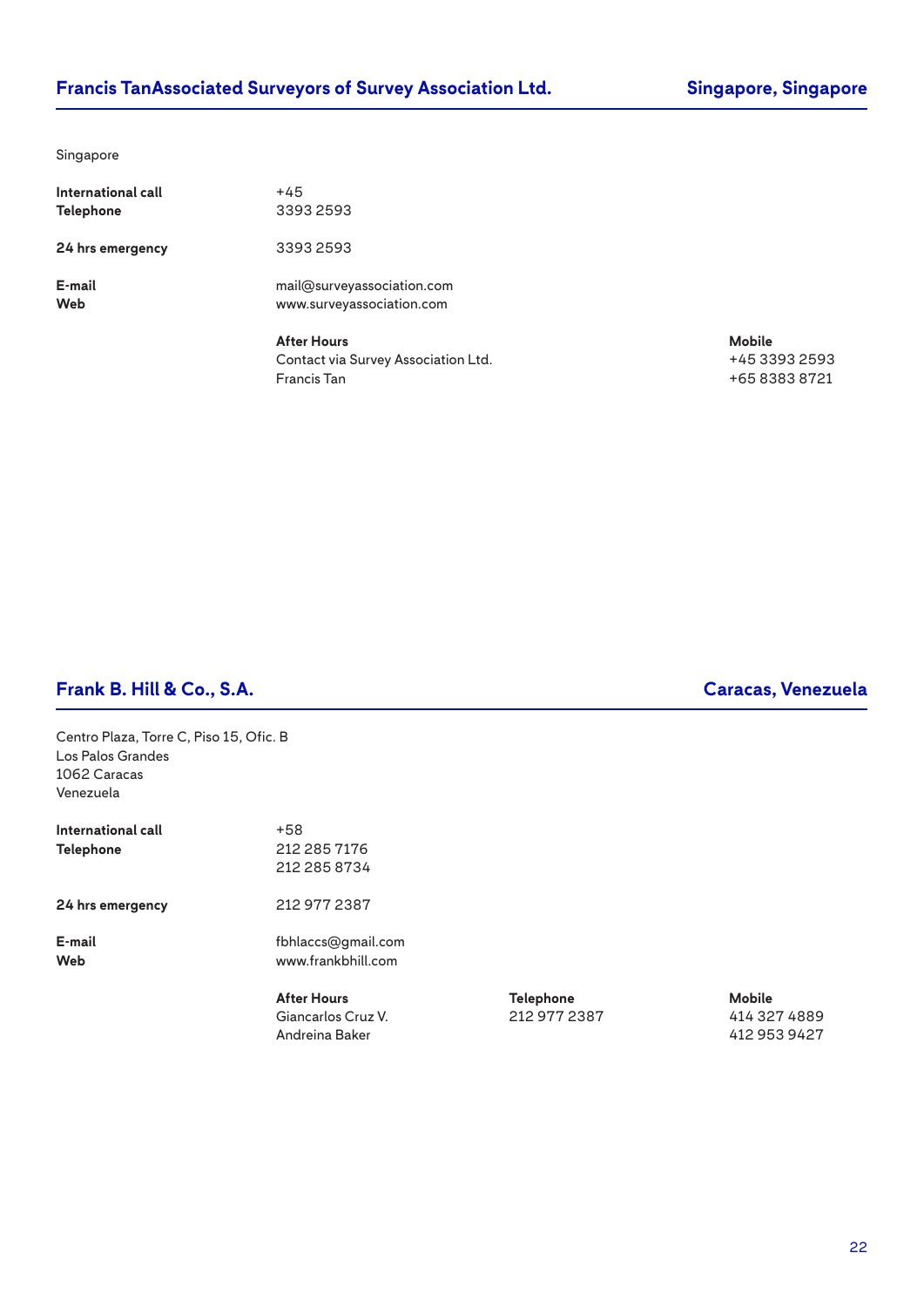Marchant Pereira # 367, 9th Floor, Office 902 Providencia Santiago-Chile Santiago Chile

| International call<br><b>Telephone</b> | +56<br>2 2484 1515                |
|----------------------------------------|-----------------------------------|
|                                        | 222696364                         |
| 24 hrs emergency                       | 989208610                         |
| E-mail<br>Web                          | contacto@gibbs.cl<br>www.gibbs.cl |
|                                        | <b>After Hours</b>                |
|                                        | Diego Risopatrón                  |
|                                        | Gonzalo Navarro                   |

| <b>Gulf Agency Company (Lebanon) Ltd.</b> |  |  |  |  |
|-------------------------------------------|--|--|--|--|
|                                           |  |  |  |  |

El Arz Street, Modern Building, 7th Floor Riad El Solh Beirut 11072160 P.O. Box 11-4392 Beirut Lebanon

International call  $+961$ **Telephone** 1 446 189

1 446 086

**E-mail** lebanon@gac.com **Web** www.gac.com/lebanon

> **After Hours Mobile** Simon G. Bejjani 3606 175 Rosy Chaanine 3606 176 Wafaa N. Radi 3 266 618

### **Beirut, Lebanon**

**After Hours Telephone Mobile**

Diego Risopatrón 9 2286213 9 9228 6213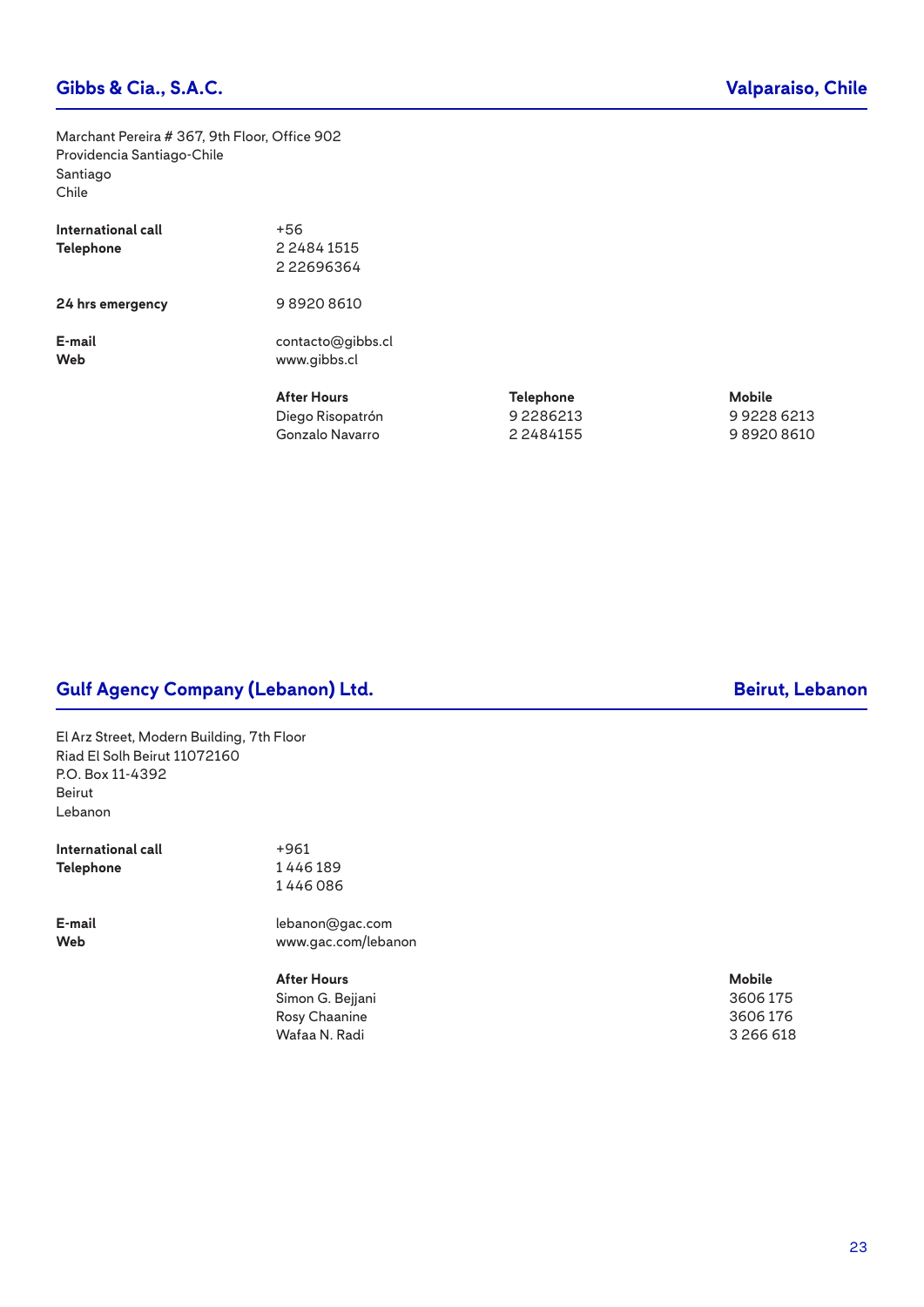#### **Harper Wira Surveyors Sdn Bhd Kuala Lumpur, Malaysia**

No. 28-1, Jalan PJU 1B Taman Kota Pandamar 4200 Port Klang, Selangor Malaysia

| International call | +60                                      |
|--------------------|------------------------------------------|
| <b>Telephone</b>   | 331676566                                |
| 24 hrs emergency   | 12 372 3678                              |
| E-mail             | general@hwisa.com.my                     |
| Web                | www.hwisa.com.my                         |
|                    | <b>After Hours</b><br>Rudi Kong Juan Sim |

**After Hours Telephone Mobile** Rudi Kong Juan Sim 12 372 3678 Lim Sia Ho 3 3167 6566 11 1213 8878

### **Hayes Stuart Atlantic Inc. Halifax, Canada**

95 Akerley Blvd. P.O. Box 38195 Burnside Dartmouth, Nova Scotia B3B 1X2 Canada

**International call** +1 **Telephone** 902 468 2651

**E-mail** halifax@hayesstuart.com **Web** www.hayesstuart.com

> **After Hours**<br> **After Hours**<br> **Frans Schouffoer**<br> **After Hours**<br> **Pour Algebra 259 2753**<br> **Pour Algebra 259 2753**<br> **Pour Algebra 26 2753** Frans Schouffoer Richard Breton 418 564 3703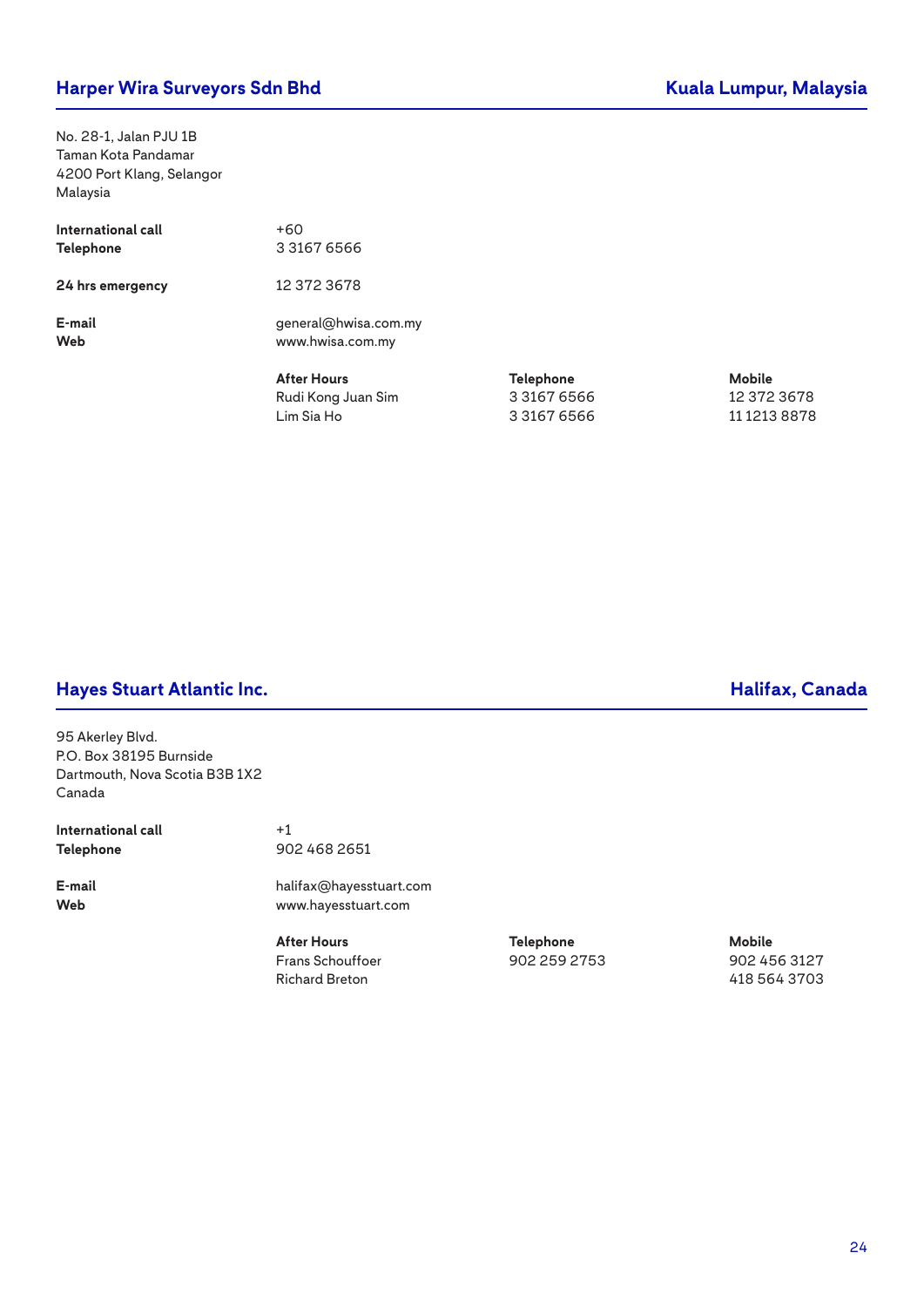6020 Jean Talon Est, Suite 605 Montreal, Quebec H1S3B1 Canada

**International call** +1 **Telephone** 514 866 1801

**E-mail** montreal@hayesstuart.com **Web** www.hayesstuart.com

| <b>Telephone</b> | Mobile       |
|------------------|--------------|
| 450 445 0821     | 514 915 1438 |
| 450 419 5114     | 514 602 4442 |
| 450 435 0265     | 514 979 5405 |
|                  |              |

7504 du Daim, Quebec Quebec G1G 6S2 Canada

| International call | $+1$                   |
|--------------------|------------------------|
| <b>Telephone</b>   | 418 660 4621           |
| 24 hrs emergency   | 418 660 4621           |
| E-mail             | quebec@hayesstuart.com |
| Web                | www.hayesstuart.com    |

**After Hours Mobile** Richard Breton 418 564 3703

**Hayes Stuart Inc. Quebec City, Canada**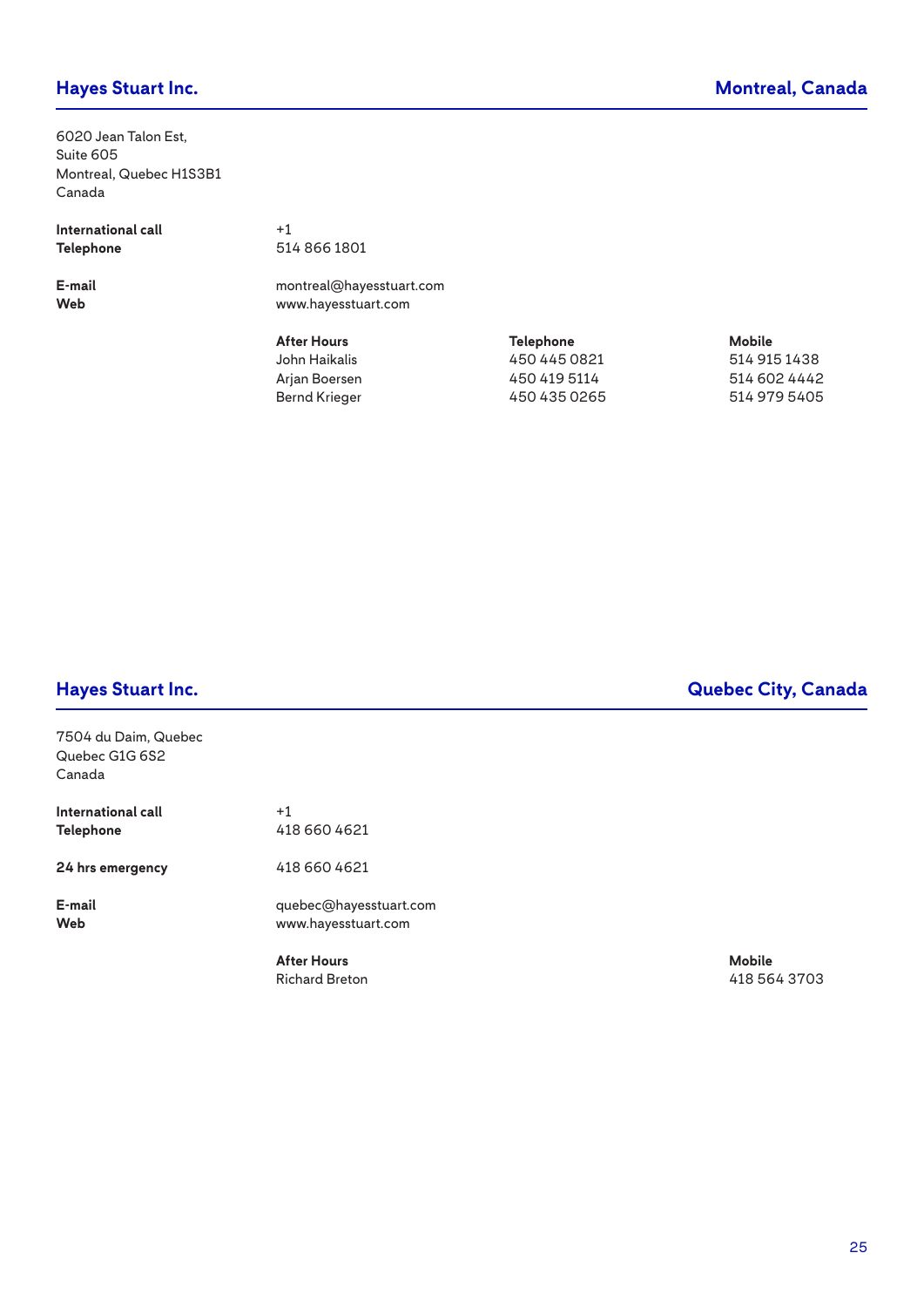### **Hayes Stuart Inc. Toronto, Canada**

415 The Westway, Martinway Plaza P. O. Box 12504 Toronto, Ontario M9R 4C7 Canada

| International call<br><b>Telephone</b> | $+1$<br>416-620-0700                           |               |
|----------------------------------------|------------------------------------------------|---------------|
| 24 hrs emergency                       | 416-620-0700                                   |               |
| E-mail<br><b>Web</b>                   | toronto@hayesstuart.com<br>www.hayesstuart.com |               |
|                                        | <b>After Hours</b>                             | <b>Mobile</b> |
|                                        | <b>Wesley Ferdis</b>                           | $416 - 20$    |
|                                        | Francis D'Souza                                | 647-3         |

Wesley Ferdis 416-200-9220 647-385-7997

#### **Houston Marine Consultants Houston, U.S.A.**

P. O.Box 781 Bellaire, Texas 77401 U.S.A.

| International call | $+1$         |
|--------------------|--------------|
| Telephone          | 713 592 9867 |
| 24 hrs emergency   | 713 858 5516 |

**E-mail** hmctx@peoplepc.com **Web** www.houstonmarineconsultants.com

> **After Hours Mobile** Mukul H. Advani 713 858 5516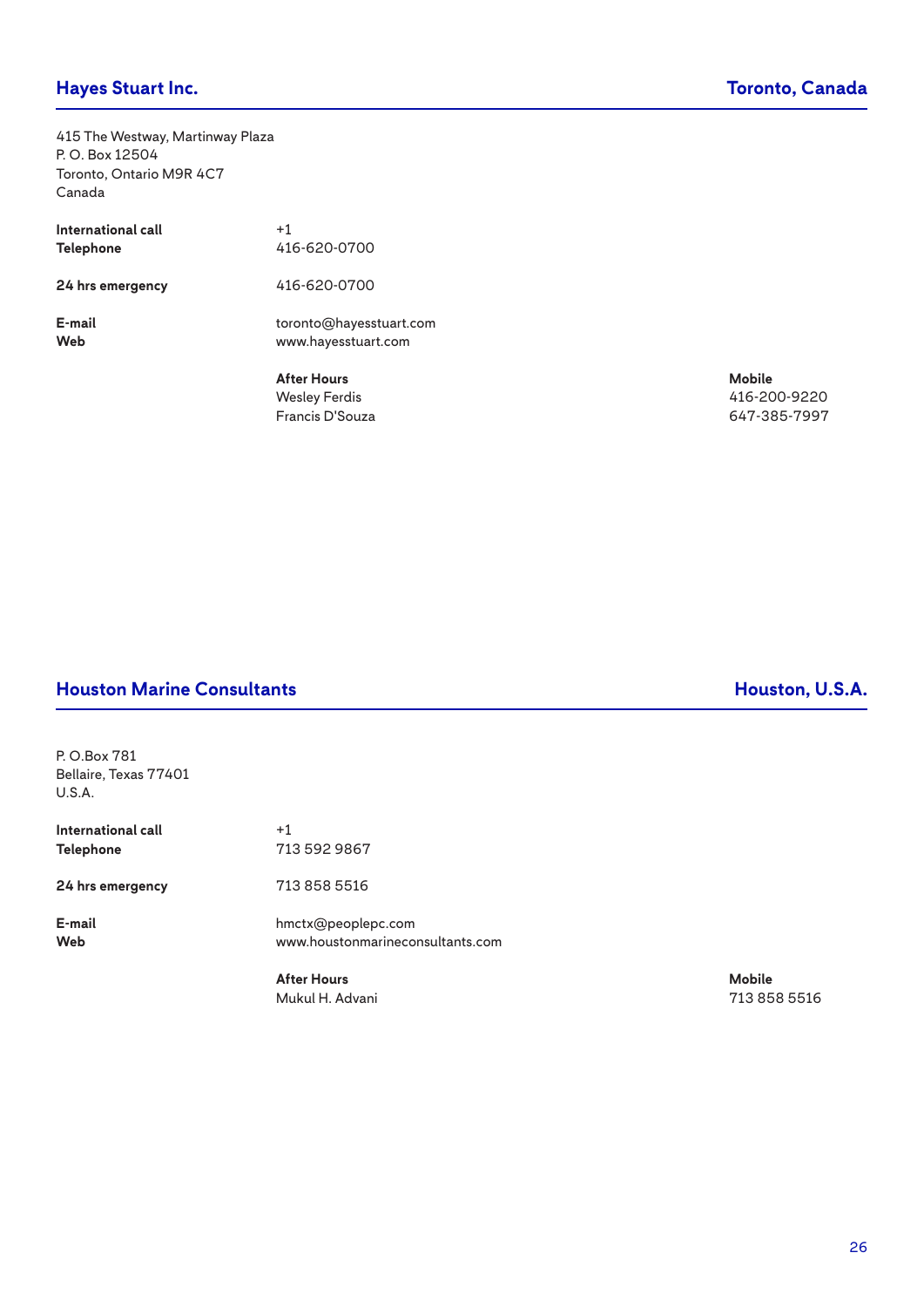Rm 312, 3rd Fl., Xincheng Commercial Bld., No.11 Chongwenmen Outer Ave., Dongcheng Dist. Beijing. 100062 China

**International call**  $+86$ **Telephone** 10 6708 6837

6708 1625 6708 6725

**E-mail** agency.bj@huatai-serv.com **Web** www.huatai-serv.com

**After Hours Mobile**

Yifei Shao 10701021741

#### **Huatai Surveyors & Adjusters Company Dalian, China**

Rm 22-D/E, Anhe Building, No 87 Renmin Road Zhongshan District Dalian 116001 China

**International call**  $+86$ **Telephone** 411 82811122

82535356 82535256

**E-mail** agency.dl@huatai-serv.com

**After Hours Mobile** 15642363786

Guan Xing 185 253 306 035 Ana He 18741149196 /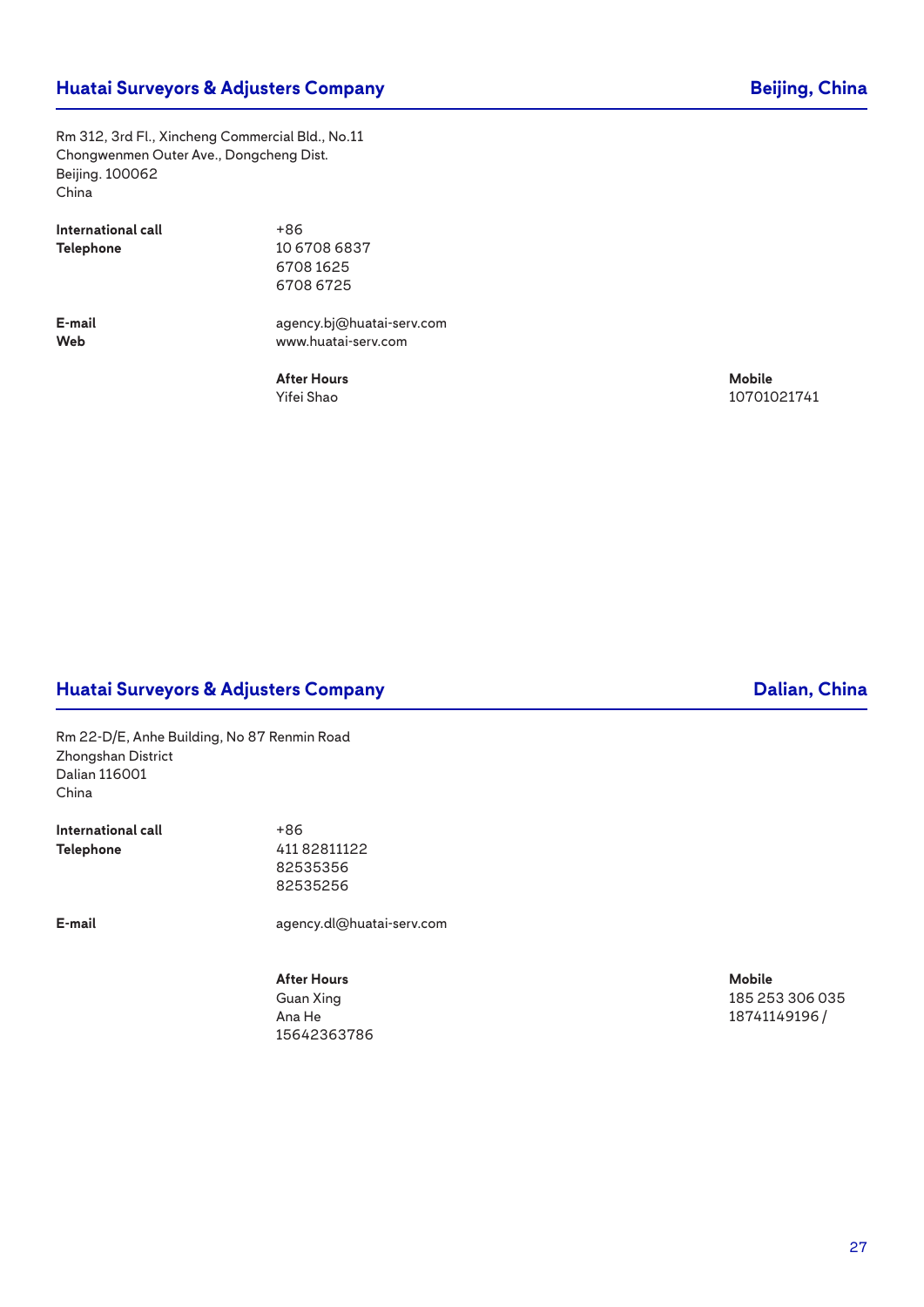Room 2110, Jun Yuan Mansion Tian he East Road 155 510620 Gangzhou China

**International call**  $+86$ **Telephone** 20 388 12306

20 38814366 20 38805511

**E-mail** agency.gz@huatai-serv.com **Web** www.huatai-serv.com

> After Hours **Mobile Telephone Mobile** Stephie Cui 134 354 46330

Feng Xia 138 261 22194

#### **Huatai Surveyors & Adjusters Company Hangzhou, China**

Room No.1406, No.37 East Jie Fang RD Fortune Finance Center, Hangzhou 310016 China

**International call**  $+86$ **Telephone** 571 8755 6027

**E-mail** agency.hz@huatai-serv.com **Web** www.huatai-serv.com

> **After Hours Mobile** Yongzhong Yang 1996 7423 661 Yu Xia 1395 8078 424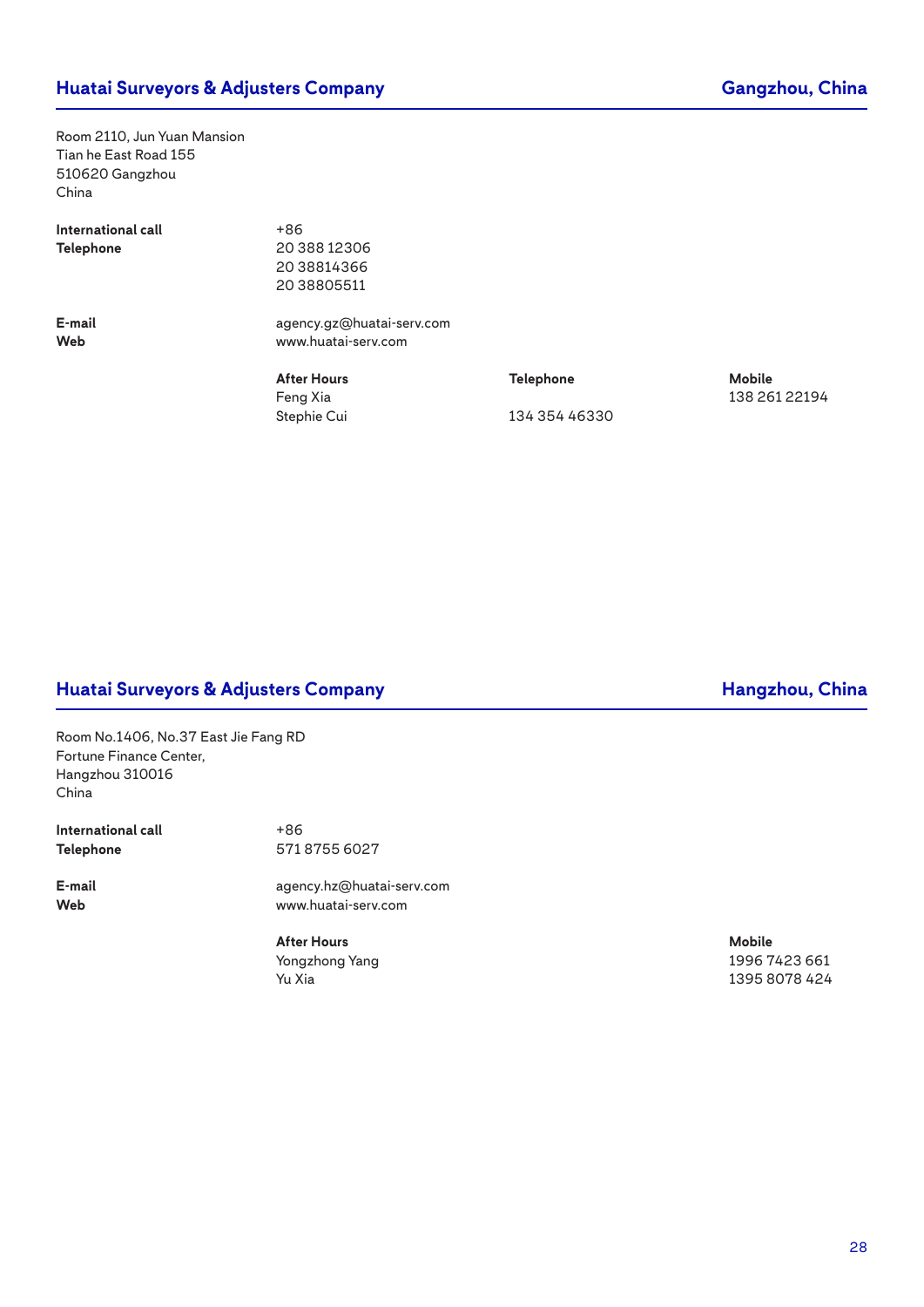### **Huatai Surveyors & Adjusters Company Shanghai, China**

14-B, World Plaza 855 Pudong South Road Shanghai 200120 China

**International call** +86 **Telephone** 21 5836 9707

5836 9201

**E-mail** agency.sh@huatai-serv.com **Web** www.huatai-serv.com

**After Hours Mobile**

Jinsong Liu 1376 4316 251 Jun Jiang 1370 1865 582

#### **Hugo Trumpy srl Genoa, Italy**

10, Via San Siro P.O. Box 81467 GE 14 16124 Genoa Italy

|                    | <b>After Hours</b>                      |
|--------------------|-----------------------------------------|
| E-mail<br>Web      | hull@hugotrumpy.it<br>www.hugotrumpy.it |
| 24 hrs emergency   | 010 249 4311                            |
|                    | 010 249 4311                            |
|                    | 010 249 4265                            |
| <b>Telephone</b>   | 010 249 4264                            |
| International call | +39                                     |

Giampaolo Reggio 610 320 0779 335 831 8035 Roberto Sannino 335 740 7557

**After Hours Telephone Mobile**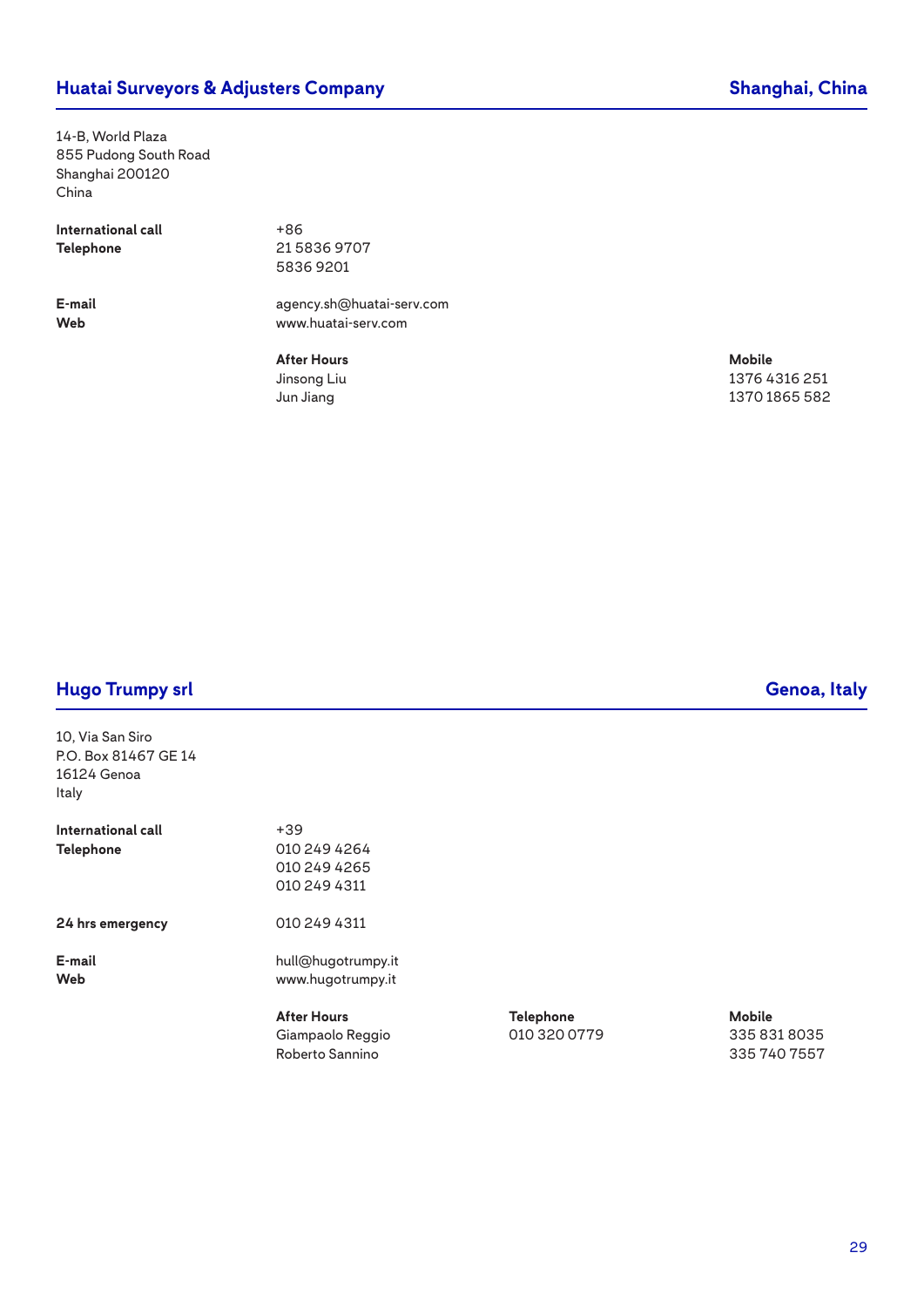Dongju Building 7th Floor 5, Jungang-daero 42beon-gil, Jung-gu Busan South Korea

**International call** +82 **Telephone** '514636551 - 5

**E-mail** busan@hssna.co.kr

**Web** www.hssna.co.kr

**After Hours Telephone Mobile**

J. D. Jang 10 3562 5042 S. K. Choi 10 8904 8304 M. S. Choi 10 9420 2924

#### **IMOC Group Dubai, Abu Dhabi, Fujairah, United Arab Emirates**

Fujairah Technical Service Building 1st Floor P.O. Box 2072 Fujairah Port United Arab Emirates

|                                 | <b>After Hours</b>                     | <b>Telephone</b> |
|---------------------------------|----------------------------------------|------------------|
| E-mail<br>Web                   | UAE@imocgroup.com<br>www.imocgroup.com |                  |
| 24 hrs emergency                | 5648 34722                             |                  |
| International call<br>Telephone | $+971$<br>5648 34772                   |                  |

Christian Vammen 5648 34722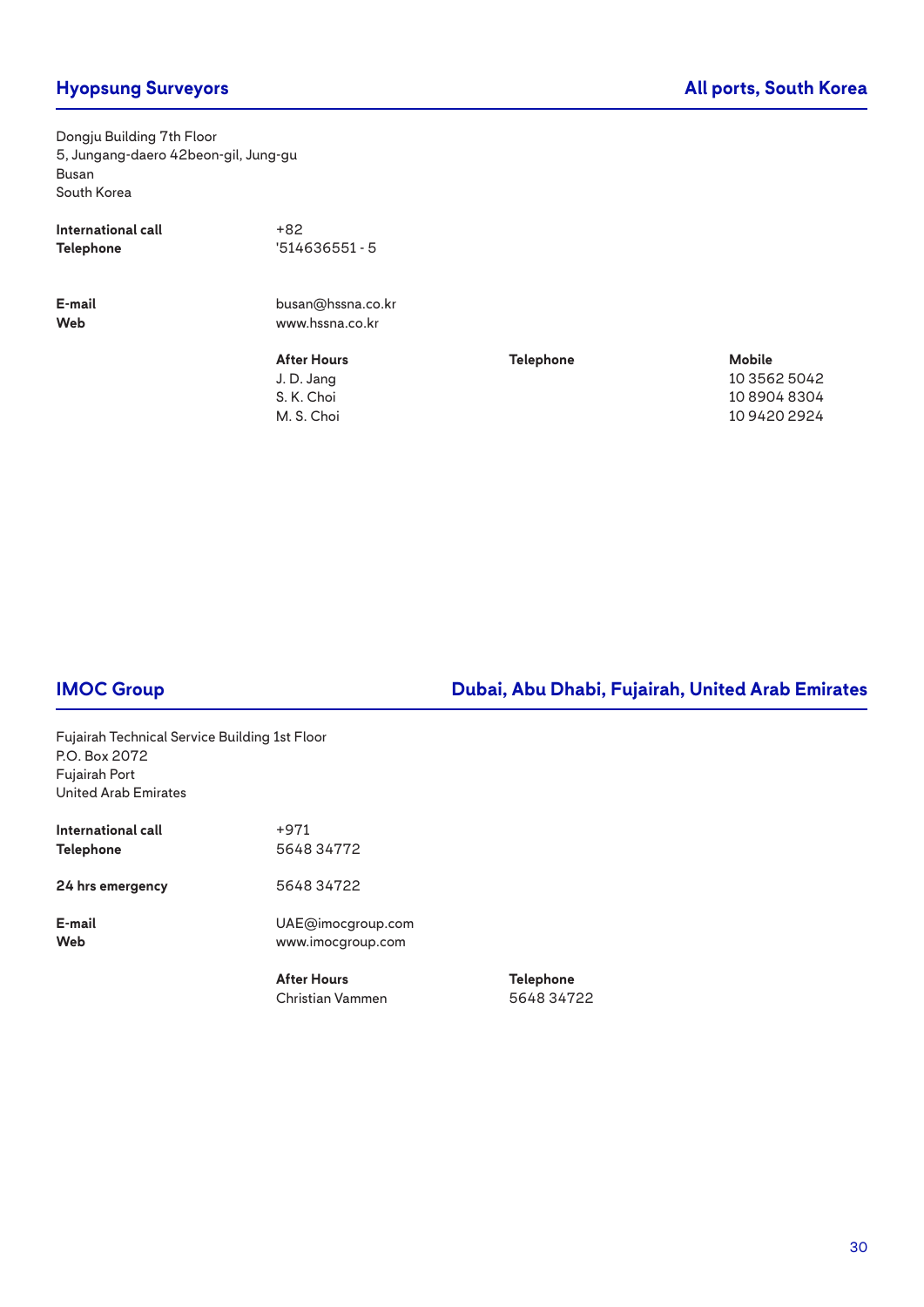Bank of America Cennter 700, Louisiana Street, Suite 3950 Houston U.S.A.

| International call<br><b>Telephone</b> | $+1$<br>2814804260                                          |                        |
|----------------------------------------|-------------------------------------------------------------|------------------------|
| 24 hrs emergency                       | 203 256 1000                                                |                        |
| E-mail<br><b>Web</b>                   | head@independentmaritime.com<br>www.independentmaritime.com |                        |
|                                        | <b>After Hours</b><br>Steve Cunningham                      | <b>Mobile</b><br>28190 |

281 908 4992 Sander Wielemaker **786 376 2888** Jens Bogsrud 832 640 3215 GP Singh 832 794 3942

#### **Independent Maritime Consulting Ltd. Miami, U.S.A. Miami, U.S.A.**

500 NE 25th St Suite #10 Pompano Beach, Florida 33064 U.S.A.

| International call<br><b>Telephone</b> | $+1$<br>203 256 1000                                        |              |               |
|----------------------------------------|-------------------------------------------------------------|--------------|---------------|
| 24 hrs emergency                       | 203 256 1000                                                |              |               |
| E-mail<br><b>Web</b>                   | head@independentmaritime.com<br>www.independentmaritime.com |              |               |
|                                        | <b>After Hours</b>                                          | Telephone    | <b>Mobile</b> |
|                                        | John E. Stenvik                                             | 203 256 1000 | 954 425 2380  |
|                                        | Wolf Schonborn                                              | 203 256 1000 | 954 854 8283  |
|                                        | Kevin Hislop                                                | 203 256 1000 | 786 395 0515  |

Terry Upson 203 256 1000 352 259 7699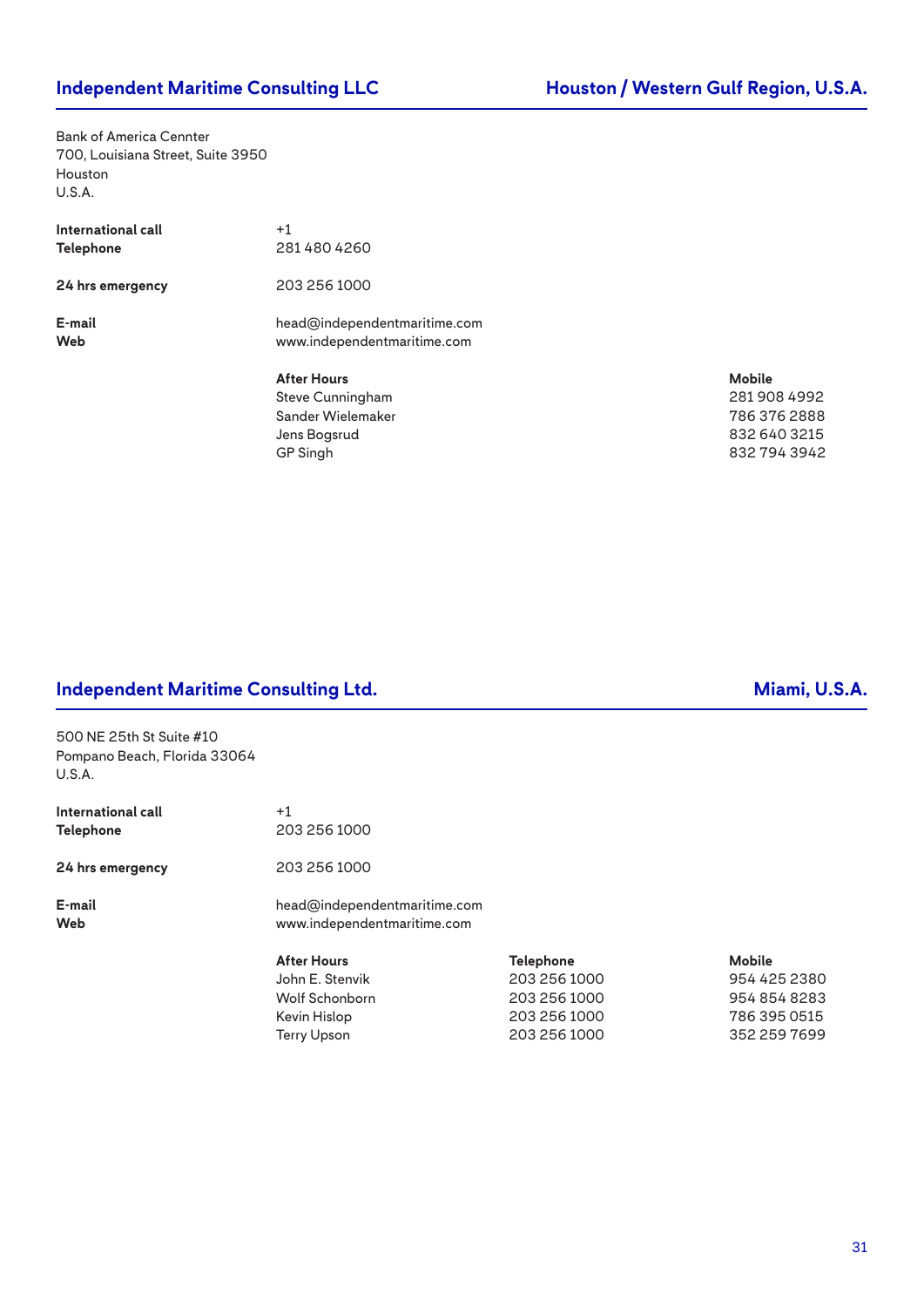#### Independent Maritime Consulting Ltd. **Southport, U.S.A.** Southport, U.S.A.

2425 Post Road, Suite 101 Southport CT 06890 U.S.A.

| International call<br><b>Telephone</b> | $+1$<br>203 256 1000                                        |                                  |                               |
|----------------------------------------|-------------------------------------------------------------|----------------------------------|-------------------------------|
| 24 hrs emergency                       | 203 256 1000                                                |                                  |                               |
| E-mail<br><b>Web</b>                   | head@independentmaritime.com<br>www.independentmaritime.com |                                  |                               |
|                                        | <b>After Hours</b><br>David H.Smith                         | <b>Telephone</b><br>203 256 1000 | <b>Mobile</b><br>203 767 2240 |
|                                        | Kevin J. Lennon<br>Kevin Burgoyne                           | 203 256 1000<br>203 256 1000     | 203 521 9360<br>978 968 8459  |

#### **Independent Maritime Consulting Ltd. Vancouver, Canada**

2111 Parkway Boulevard Coquitlam BC V3E 3K5 Canada

|                                        | <b>After Hours</b>                                              | <b>Telephone</b> | <b>Mobile</b> |
|----------------------------------------|-----------------------------------------------------------------|------------------|---------------|
| E-mail<br>Web                          | mbentley@independentmaritime.com<br>www.independentmaritime.com |                  |               |
| 24 hrs emergency                       | 778 989 0153                                                    |                  |               |
| International call<br><b>Telephone</b> | $+1$<br>778 285 0053                                            |                  |               |

Dean Couphos 203 256 1000 917 685 92052 Stijn Vodde 203 256 1000 267 575 6041 Captain Jay Bolton 203 256 1000 860 460 9209

Mark Bentley 2778 285 1368 778 989 0153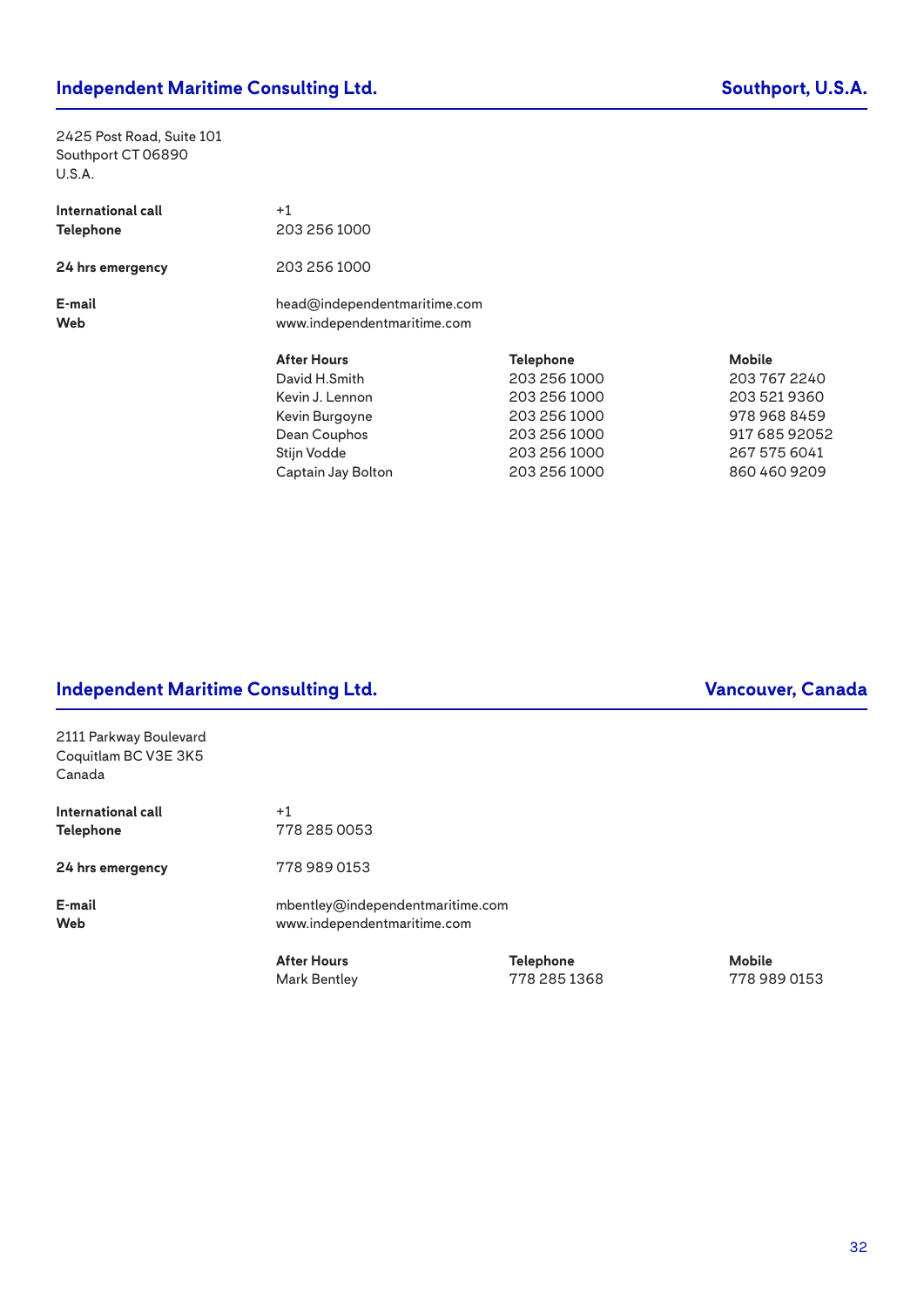Møllerveien 22 P.O. Box 553 N-5501 Haugesund Norway

| International call<br><b>Telephone</b> | $+47$<br>5374 7740                                |                                 |                              |
|----------------------------------------|---------------------------------------------------|---------------------------------|------------------------------|
| 24 hrs emergency                       | 4529 4275                                         |                                 |                              |
| E-mail<br><b>Web</b>                   | mail@jacobsenmarine.com<br>www.jacobsenmarine.com |                                 |                              |
|                                        | <b>After Hours</b><br>Richard Jacobsen            | <b>Telephone</b><br>53 74 77 40 | <b>Mobile</b><br>45 29 42 75 |

**After Hours Telephone Mobile**

### **Jervell Navegacão, Lda. Porto, Portugal**

| Largo do Terreiro 4<br>4050-603 Porto<br>Portugal |                       |  |
|---------------------------------------------------|-----------------------|--|
| International call<br>Telephone                   | $+351$<br>223 322 512 |  |
| 24 hrs emergency                                  | 917 404 191           |  |
| E-mail                                            | jervell@jervell.pt    |  |
|                                                   |                       |  |

**Carla Santos** 256 754 748

**After Hours**<br> **Carla Santos**<br> **Carla Santos**<br> **Carla Santos**<br> **Carla Santos**<br> **Carla Santos**<br> **Carla Santos**<br> **Carla Santos**<br> **Carla Santos**<br> **Carla Santos**<br> **Carla Santos**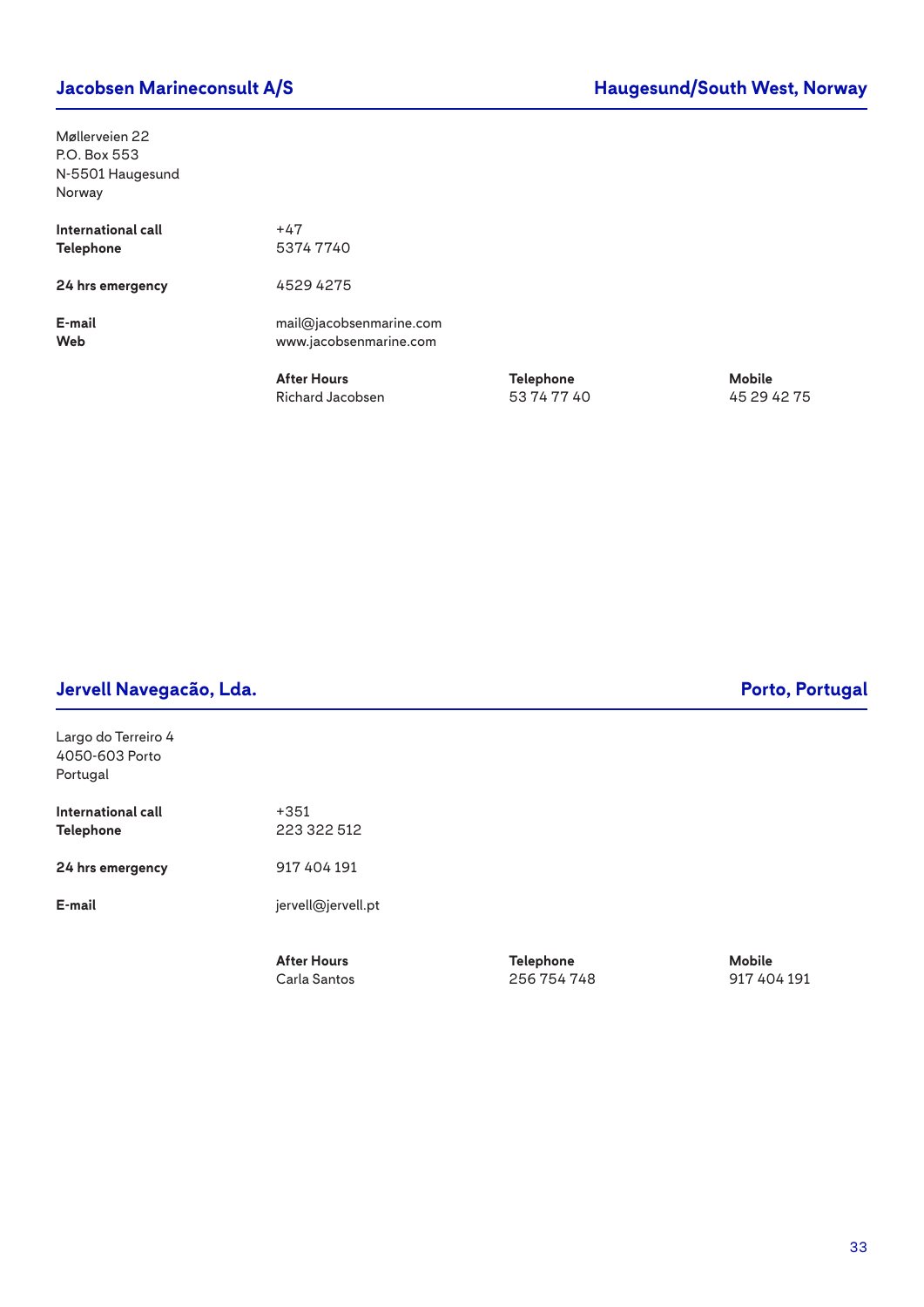### **JF (Bangladesh) Limited Chittagong, Bangladesh**

Finlay House 11, Agrabad Commercial Area Chittagong 4100 Bangladesh

| International call | $+880$                   |                  |               |
|--------------------|--------------------------|------------------|---------------|
| <b>Telephone</b>   | 31 716 321 -5            |                  |               |
|                    | 31 715 542               |                  |               |
| 24 hrs emergency   | 17 1400 3151             |                  |               |
| E-mail             | lloydsagency@jfbdltd.com |                  |               |
| <b>Web</b>         | www.jfbd.com             |                  |               |
|                    | <b>After Hours</b>       | <b>Telephone</b> | <b>Mobile</b> |
|                    | I.H.Khan                 | 31 619 480       | 1714 C        |
|                    | S. Barua                 |                  | 17142         |
|                    | Ali Sagar                |                  | 18148         |
|                    | Nayan Chadra             | 1811 197 278     |               |

**Jnj Survey AB Gothenburg, Sweden**

1714 003 151 1714 289 142 1814 815 727

| Skeppsbron 5-6<br>411 21 Gothenburg<br>Sweden |                    |                  |               |
|-----------------------------------------------|--------------------|------------------|---------------|
| International call                            | $+46$              |                  |               |
| Telephone                                     | 317577970          |                  |               |
| 24 hrs emergency                              | 317577970          |                  |               |
| E-mail                                        | jnj@jnjsurvey.se   |                  |               |
|                                               | <b>After Hours</b> | <b>Telephone</b> | <b>Mobile</b> |
|                                               | Johan Åstrand      | 31 757 7971      | 705 367154    |
|                                               | Johan Gustavsson   | 317577972        | 706 339 294   |

Lars-Erik Hellring 768 855 138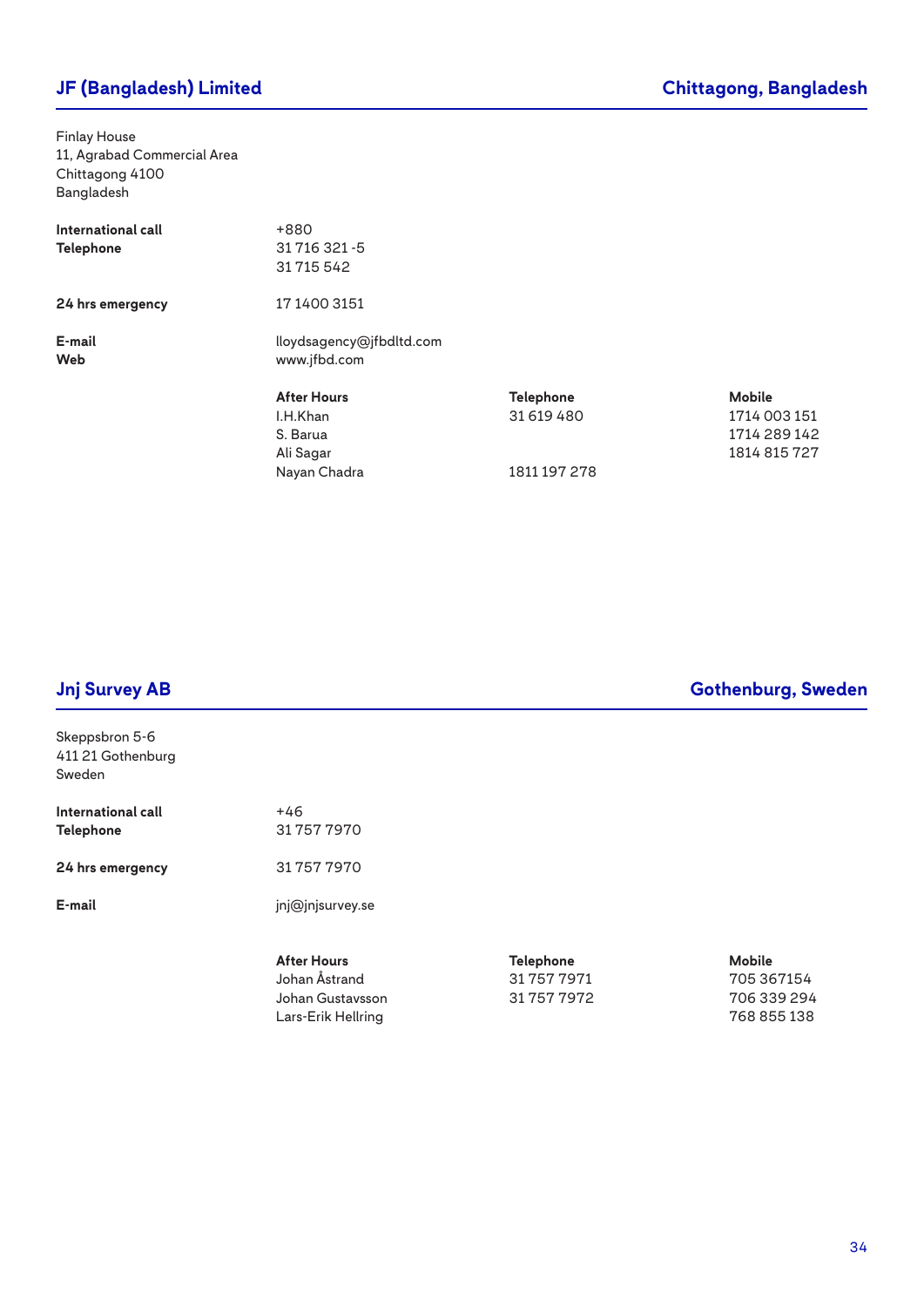### **Kalimbassieris Marine Consultants Ltd. Piraeus, Greece**

65, Akti Miaouli 185 36 Piraeus Greece

| International call<br><b>Telephone</b> | $+30$<br>210 429 4444                                     |                       |
|----------------------------------------|-----------------------------------------------------------|-----------------------|
| 24 hrs emergency                       | 694 454 1622                                              |                       |
| E-mail<br><b>Web</b>                   | pir.maritime@kalimbassieris.com<br>www.kalimbassieris.com |                       |
|                                        | <b>After Hours</b><br>Dimitrios Giannakouros              | <b>Mobile</b><br>6946 |

6946 504 405 George Papadopoulos and the Contract of Gaussian Contract of Gaussian Contract of Gaussian Contract of Gaussian Contract of Gaussian Contract of Gaussian Contract of Gaussian Contract of Gaussian Contract of Gaussian Contr Nikolaos Larentzakis 6949 504 407

### **Kalimbassieris Maritime A.S. Istanbul, Turkey**

| International call | $+90$        |
|--------------------|--------------|
| <b>Telephone</b>   | 216 457 5600 |

**24 hrs emergency** 530 510 3563 & via Greece +30 694 454 1622

**E-mail** istanbul@kalimbassieris.com **Web** www.kalimbassieris.com

> **After Hours Mobile** Cengiz Iseri 530 510 3561 Mehmet Kir 350 510 3562 Ibrahim Dogan 530 511 3983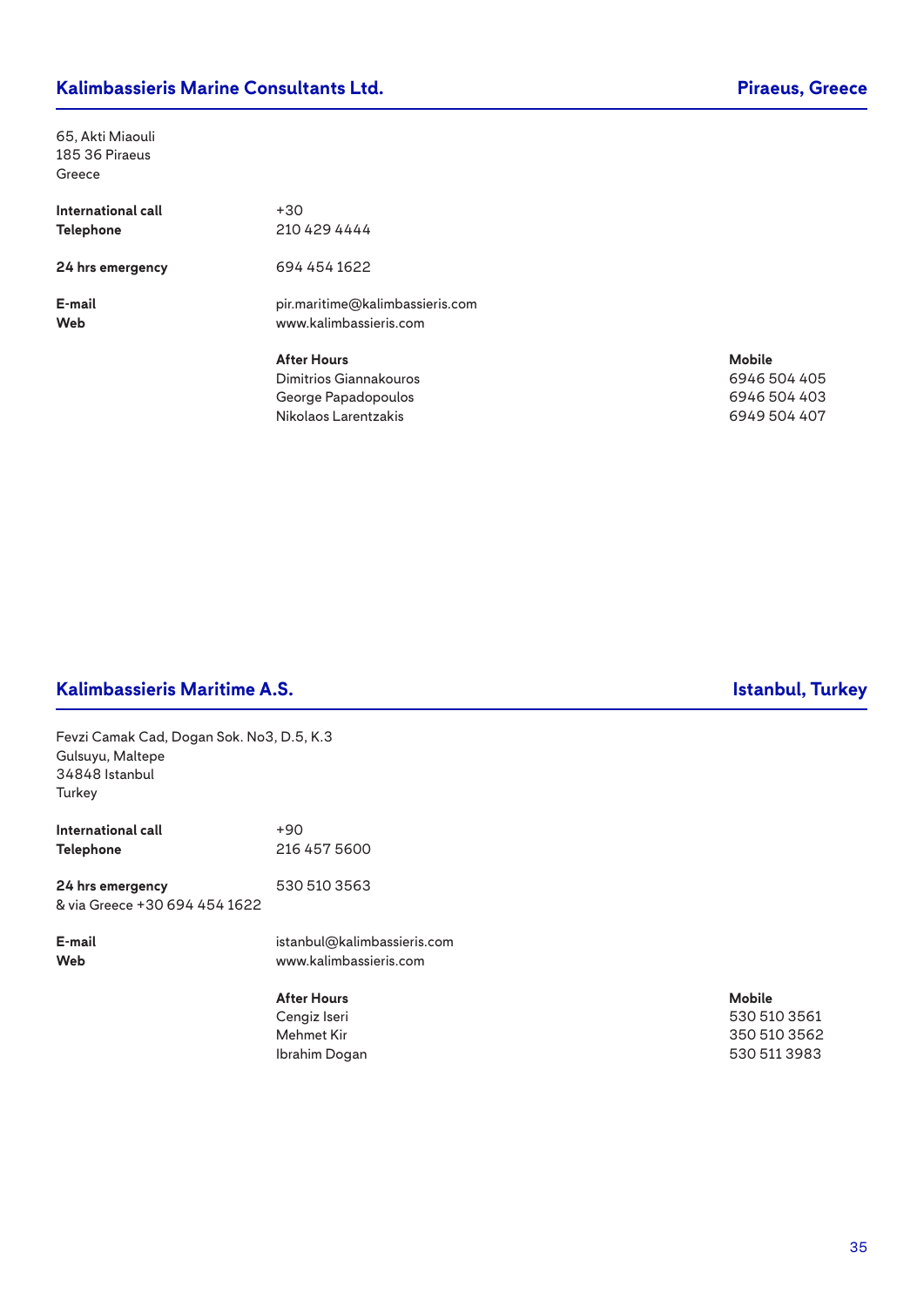### **Kalimbassieris Maritime Cyprus Ltd. Limassol, Cyprus**

Terpsichoris Str., RLG Athina Blg 23 3086 Kapsalos, Limassol Cyprus

| +357<br>25311071              |
|-------------------------------|
| 99902091                      |
| general@kalimbassieris.com.cy |
|                               |

**After Hours Telephone Mobile** Anastasios Hadjisoteriou and 25311 071 99902 091

### **Kalimbassieris Maritime S.R.L., Romania Constantza, Romania**

| 67 Zorelelor Street           |                               |               |
|-------------------------------|-------------------------------|---------------|
| 900553 Constantza             |                               |               |
| Romania                       |                               |               |
| International call            | $+40$                         |               |
| <b>Telephone</b>              | 241 693 750                   |               |
| 24 hrs emergency              | 723 313 619                   |               |
| & via Greece +30 694 454 1622 |                               |               |
| E-mail                        | Constantza@kalimbassieris.com |               |
| Web                           | www.kalimbassieris.com        |               |
|                               | <b>After Hours</b>            | <b>Mobile</b> |
|                               | Antonios Kalmoukis            | 723 313 620   |
|                               | Cristian Serban               | 723 613 618   |
|                               | Cristian Ciocan               | 723 313 625   |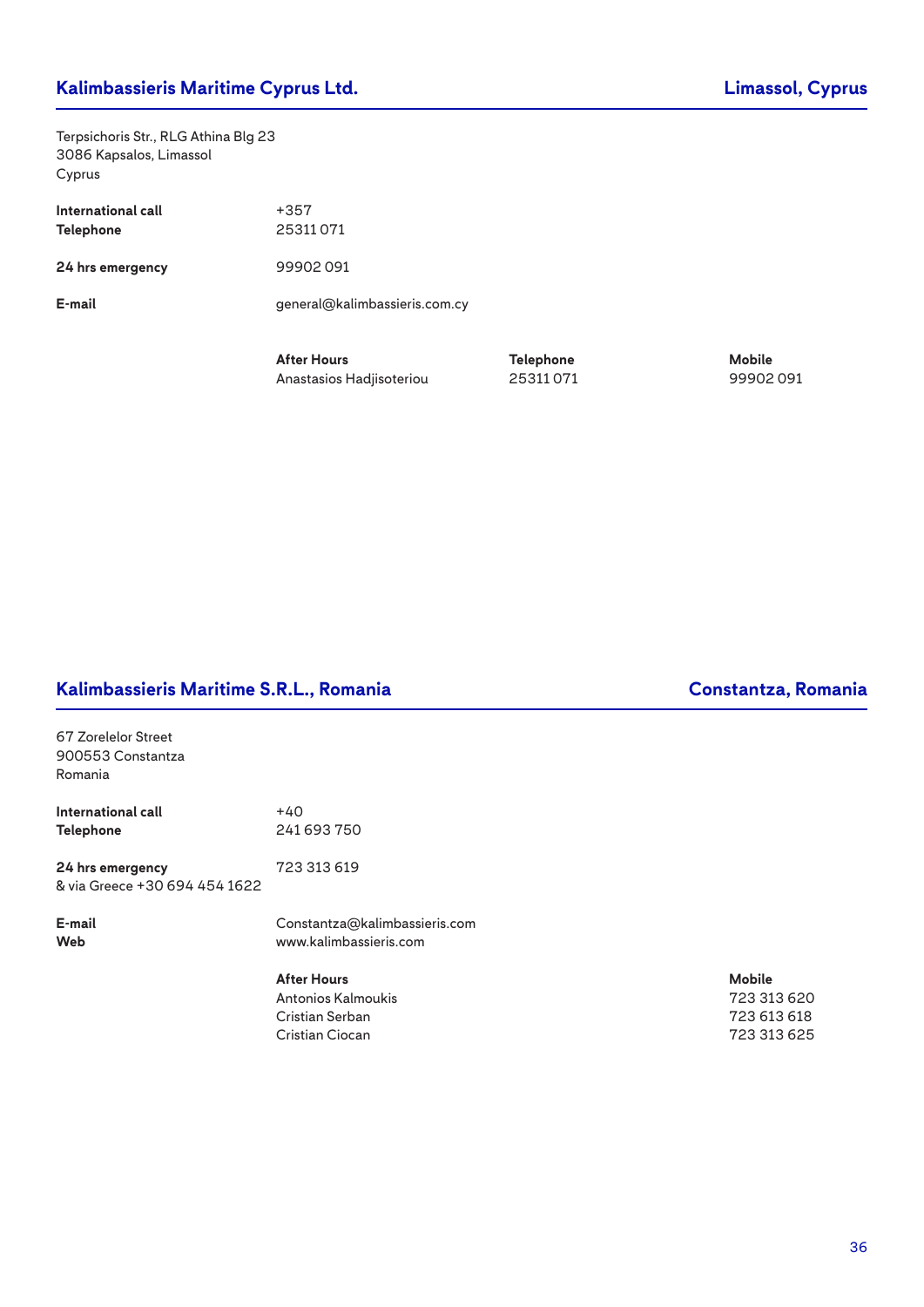| P. O. Box 654                          |                     |
|----------------------------------------|---------------------|
| 3900 Nuuk                              |                     |
| Greenland                              |                     |
| International call<br><b>Telephone</b> | $+299$<br>558 454   |
| 24 hrs emergency                       | 558 454             |
| E-mail                                 | klaus3900@gmail.com |
|                                        |                     |
|                                        |                     |

**After Hours Telephone** Klaus T. Nedergaard 558 454

### **Könnun ehf. (Survey Ltd.) Reykjavik, Iceland**

## Melhagi 20-22 107 Reykjavik Iceland **International call**  $+354$ <br>**Telephone** 892 1220 **Telephone 24 hrs emergency** 892 1220 **E-mail** konnun@konnun.is

**After Hours Telephone Mobile** Knutur Runar Jonsson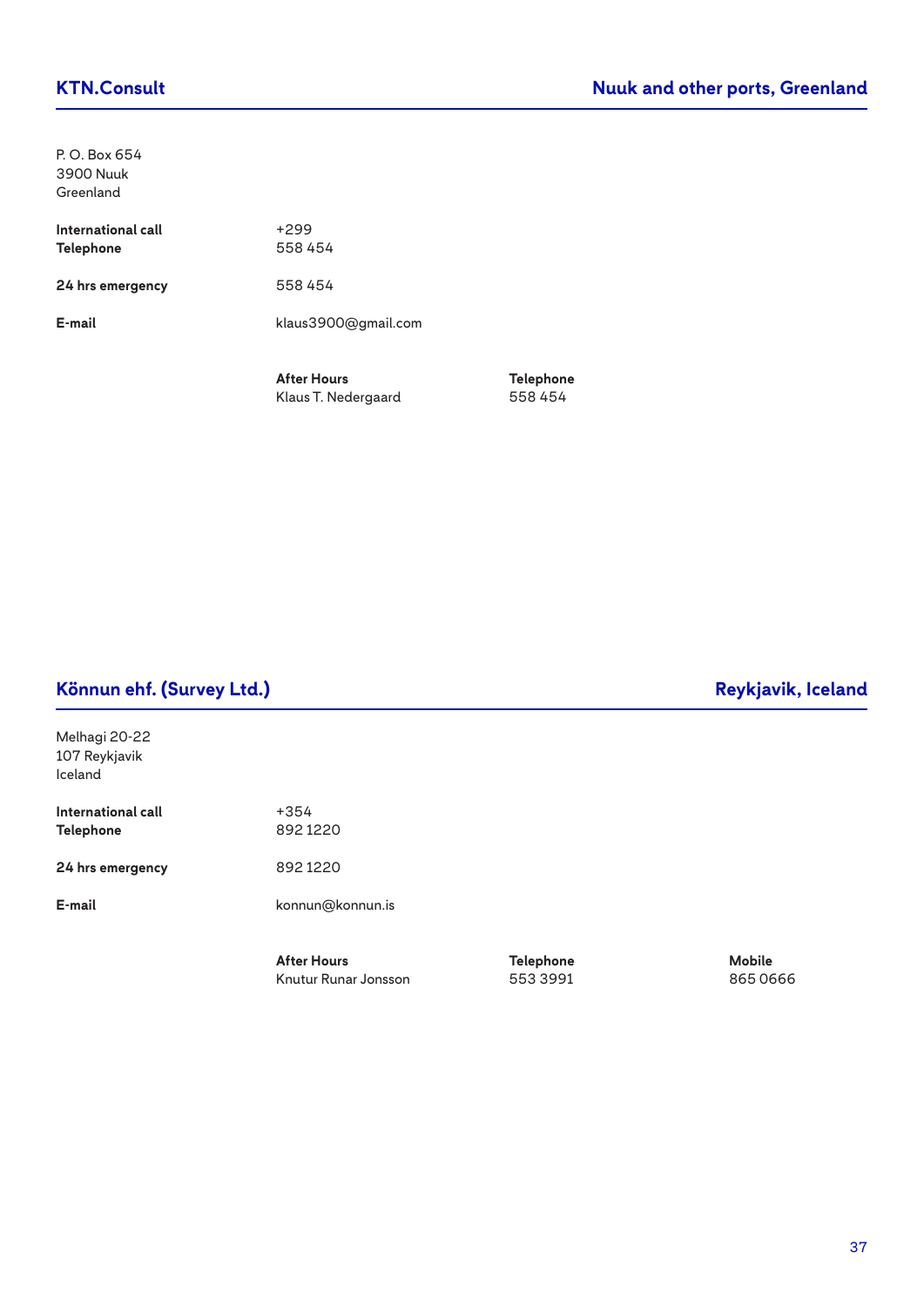### **Lars Krogius Baltic Ltd Tallinn, Estonia**

Ahtri 12 10151 Tallinn Estonia

| International call<br><b>Telephone</b> | $+372$<br>611 6620                     |                             |                           |
|----------------------------------------|----------------------------------------|-----------------------------|---------------------------|
| 24 hrs emergency                       | 5014774                                |                             |                           |
| E-mail<br><b>Web</b>                   | estonia@krogius.com<br>www.krogius.com |                             |                           |
|                                        | <b>After Hours</b><br>Sirje Lubi       | <b>Telephone</b><br>6116620 | <b>Mobile</b><br>501 4774 |

Kaupo Püvi 6116620 505 8299

**After Hours Telephone Mobile** Igor Golovin 5349 6960

### **London Offshore Consultants Korea Co., Seoul, South Korea Co., Seoul, South Korea**

20F.534 Teheran-Ro, Gangnam\_Gu Busan / Seoul South Korea

| International call | +82             |
|--------------------|-----------------|
| <b>Telephone</b>   | 220092 6601     |
| 24 hrs emergency   | 220926601       |
| E-mail             | seoul@loc.groub |

**Web** www.hyopsung.co.kr

**After Hours** J. D. Jang M. S. Choi

| After Hours | Mobile       |
|-------------|--------------|
| J. D. Janq  | 10 3562 5042 |
| S. K. Choi  | 10 8904 8304 |
| M. S. Choi  | 10 9420 2924 |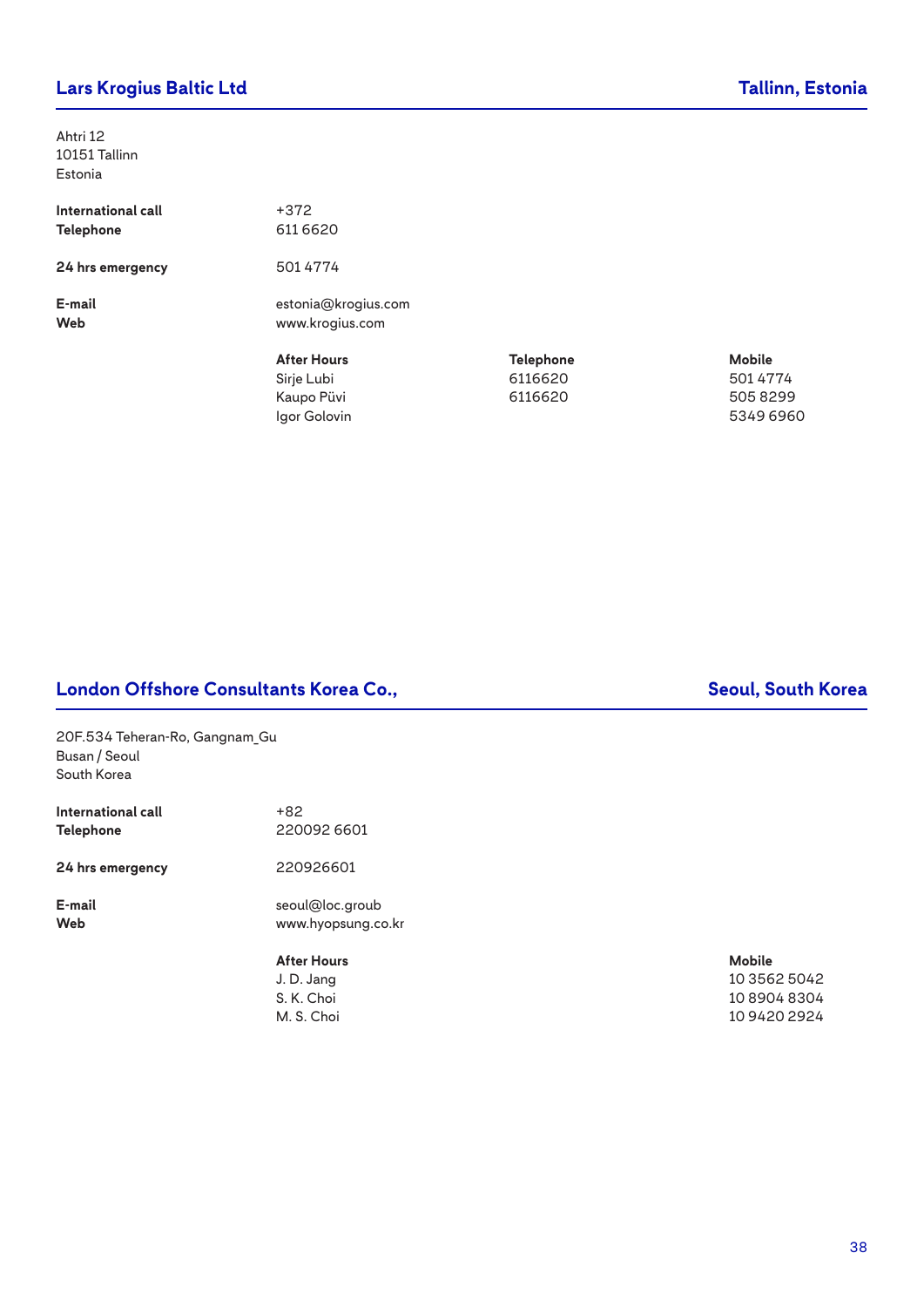### **London Offshore Consultants WLL <b>Dubai**, United Arab Emirates

Park Lane Tower Office 3108 Sheikh Zayed Road P.O. Box 9206 Dubai United Arab Emirates

| International call | $+971$                             |
|--------------------|------------------------------------|
| <b>Telephone</b>   | 45139502                           |
| 24 hrs emergency   | 45136502                           |
| E-mail             | loc-uae@loc-group.com              |
| Web                | www.loc-group.com                  |
|                    | <b>After Hours</b><br>Joe Astorina |

| Mobile      |
|-------------|
| 50 645 9789 |
| 56 536 4333 |
| 50 645 3280 |
|             |

#### **Mackinnon Mackenzie & Co. of Pakistan (Pvt) Ltd. Karachi, Pakistan**

3rd Floor, Mackinnon's Building I.I. Chundrigar Road Karachi - 74000 Pakistan

**International call**  $+92$ 

**Telephone** 21 3241 3041 -7 21 3241 7389

**E-mail** lloydsagency@mackpak.com **Web** www.mackpak.com

> Mujeeb ur Rehman 21 3631 8128 Arif Aziz 300 825 9393 300 825 9393 Ishtiaque Ahmed Touseen Arif Siddiqui

**After Hours Telephone** 

| Mobile       |
|--------------|
| 304 666 1301 |
| 3008259393   |
| 304 666 1305 |
| 333 284 1686 |
|              |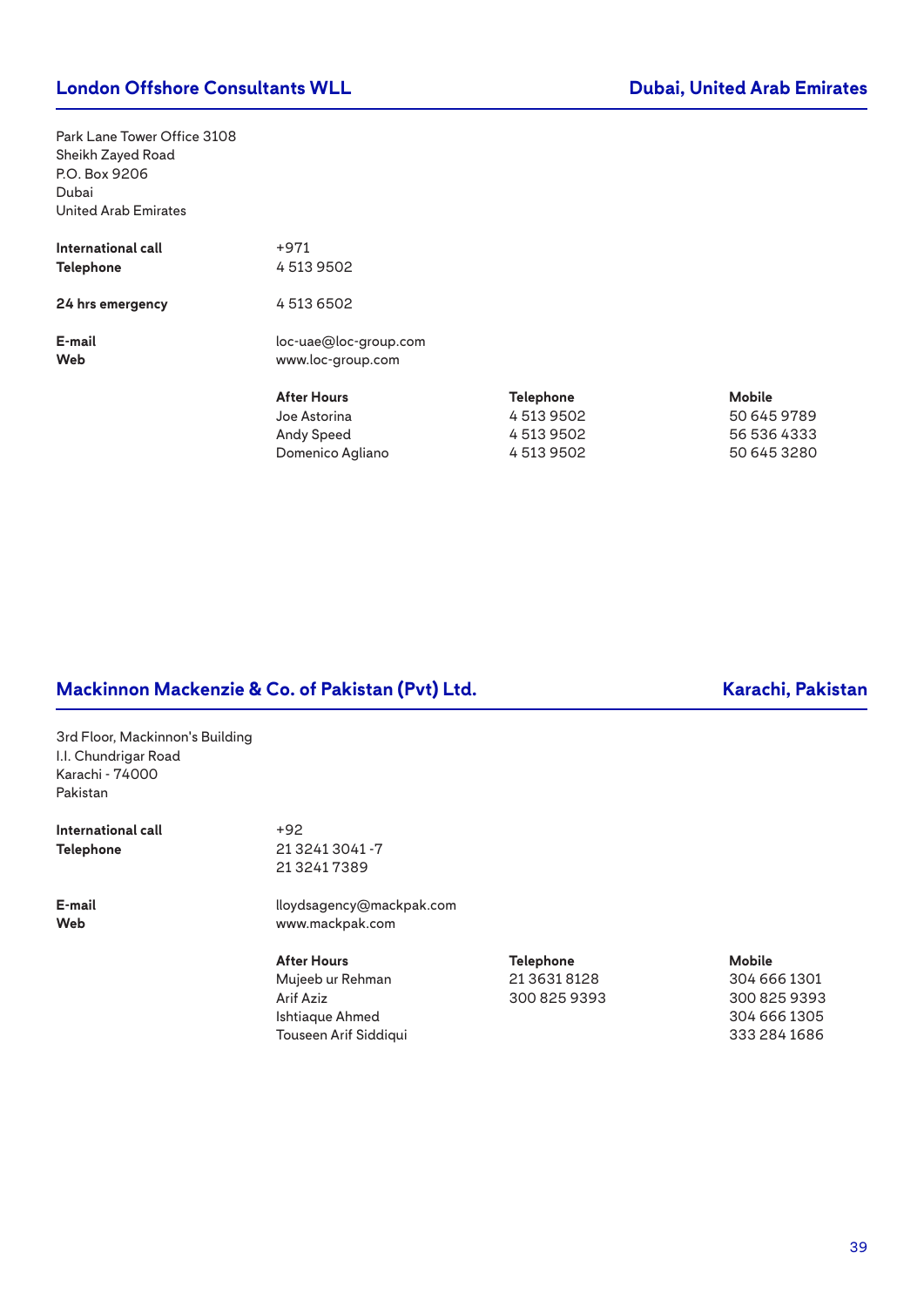Calle Gabriel Gosalvez No. 240 esq Av. 6 de Agosto, Planta Baja- Oficina Nº 2 La Paz Bolivia

| International call<br><b>Telephone</b> | $+591$<br>2243 2444<br>2243 2232<br>2243 2333                           |               |
|----------------------------------------|-------------------------------------------------------------------------|---------------|
| 24 hrs emergency                       | 7655 5596                                                               |               |
| E-mail<br><b>Web</b>                   | lloydsagency.bolivia@marconsult-fidens.com<br>www.marconsult-fidens.com |               |
|                                        | <b>After Hours</b>                                                      | <b>Mobile</b> |
|                                        | Raúl A Perez                                                            | 7655 5596     |
|                                        | Daniela Toro                                                            | 78990745      |

### **Marconsult S.A.C. Lima, Peru**

Av. Mariscal Andres Avelino Caceres 593 Surquillo Peru **International call** +51 **Telephone** 1 611 2200 **24 hrs emergency** 9438 58279

**E-mail** seguros@marconsult-fidens.com **Web** www.marconsult-fidens.com

> **After Hours Telephone Mobile**<br> **Cesar Salerno Mobile**<br> **Cesar Salerno Mobile 1611** 2200 Cesar Salerno 1611 2200 9438 5827**9**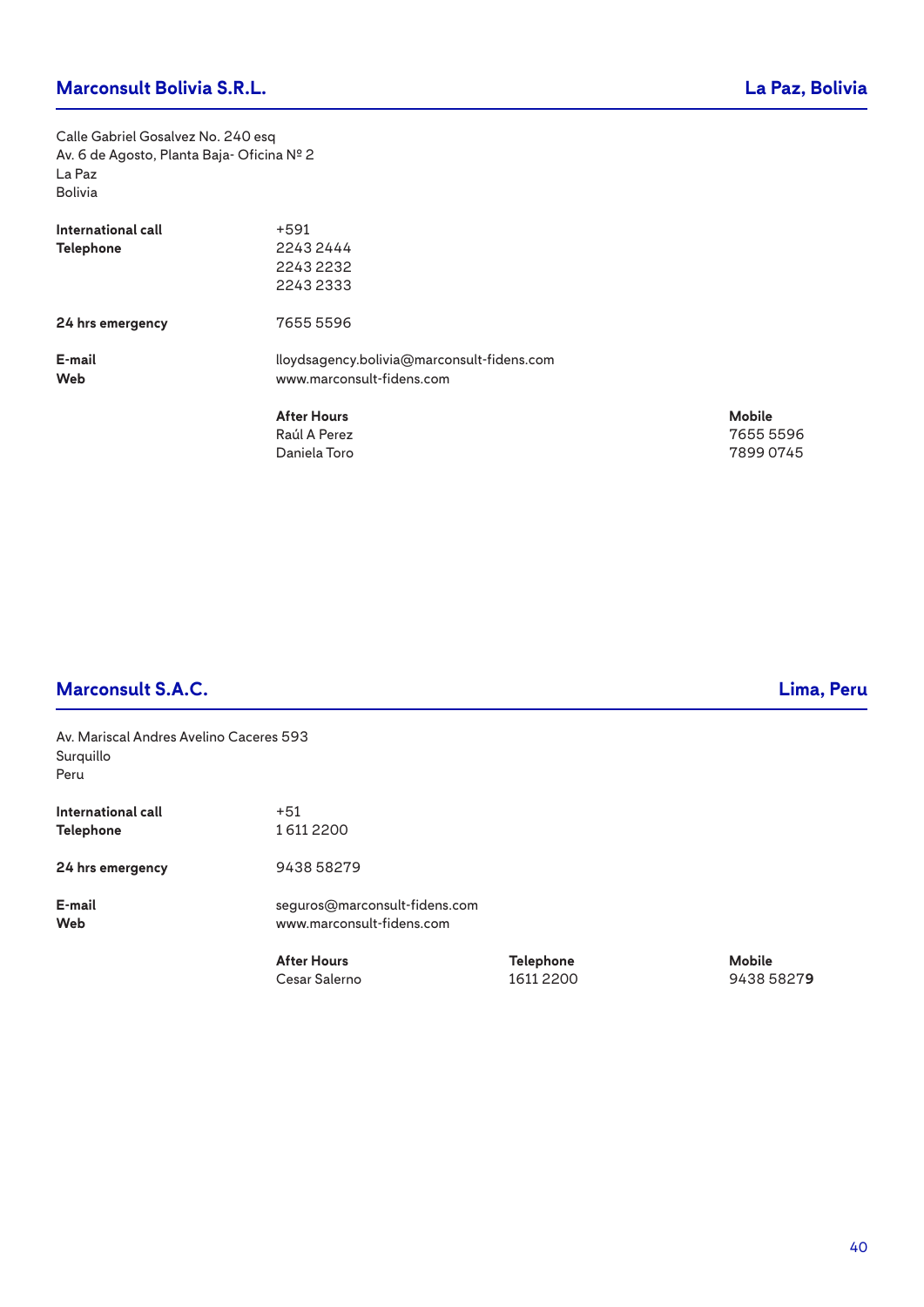10, Ogendengbe Road GRA Apapa Lagos Nigeria

| International call<br>Telephone | +234<br>807 209 0132<br>807 209 0139 |
|---------------------------------|--------------------------------------|
| 24 hrs emergency                | 807 209 0139                         |
| E-mail                          | info@mmswa.com                       |
|                                 |                                      |

**After Hours Telephone** John Biakinogho 807 209 0139<br>Rasik Halai - London UK +44 776 620 6733 Rasik Halai - London UK

### **Marine Technical Services Ltd. Alexandria, Egypt**

20, Abd El Moneem Sanad Street Camp Cezar Alexandria Egypt

**International call**  $+20$ **Telephone** 3 592 1512

3 592 1513

**E-mail** info@mtsalexandria.com **Web** www.mtsalexandria.com

> **After Hours Mobile** Terence Delany 100 180 5205 Raouf Khadra 100 508 0108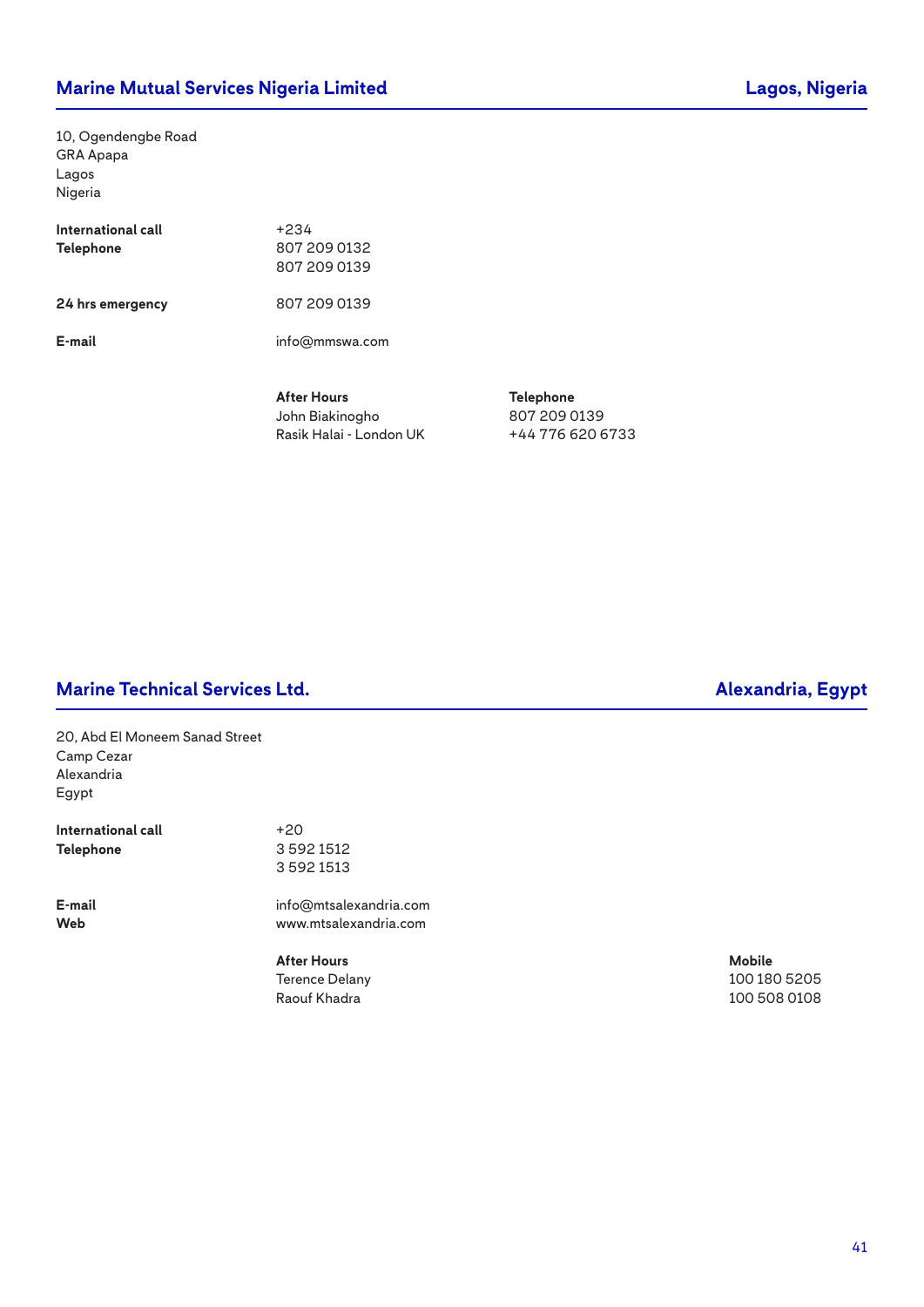### **Mariner Vistorias e Inspecões S/C Ltda. Santos, Brazil**<br> **Santos, Brazil**

Avenida Ana Costa no. 471 suite 708 11060-003 Santos Brazil

| International call |  |
|--------------------|--|
| <b>Telephone</b>   |  |

**International call** +55 **Telephone** 13 3219 1351

**E-mail** picolo@picoloassociados.com **Web** www.picoloassociados.com

**Marinex ITS Ltd. St. Petersburg, Russia**

| Office 700, Business Centre "Mayak" 91 |                               |                  |               |
|----------------------------------------|-------------------------------|------------------|---------------|
| Moskovsky Avenue                       |                               |                  |               |
| St. Petersburg 196084                  |                               |                  |               |
| Russia                                 |                               |                  |               |
| International call                     | $+7$                          |                  |               |
| <b>Telephone</b>                       | 812 611 0760                  |                  |               |
| 24 hrs emergency                       | 9219643425                    |                  |               |
| E-mail                                 | office@marinex-surveys.spb.ru |                  |               |
| <b>Web</b>                             | www.marinex-surveys.ru        |                  |               |
|                                        | <b>After Hours</b>            | <b>Telephone</b> | <b>Mobile</b> |
|                                        | George Ossipov                | 812 611 0760     | 9219643425    |
|                                        | Olesia Demchuk                | 812 611 0760     | 9219643421    |
| Roman Borzenko                         |                               | 812 611 0760     | 9219472702    |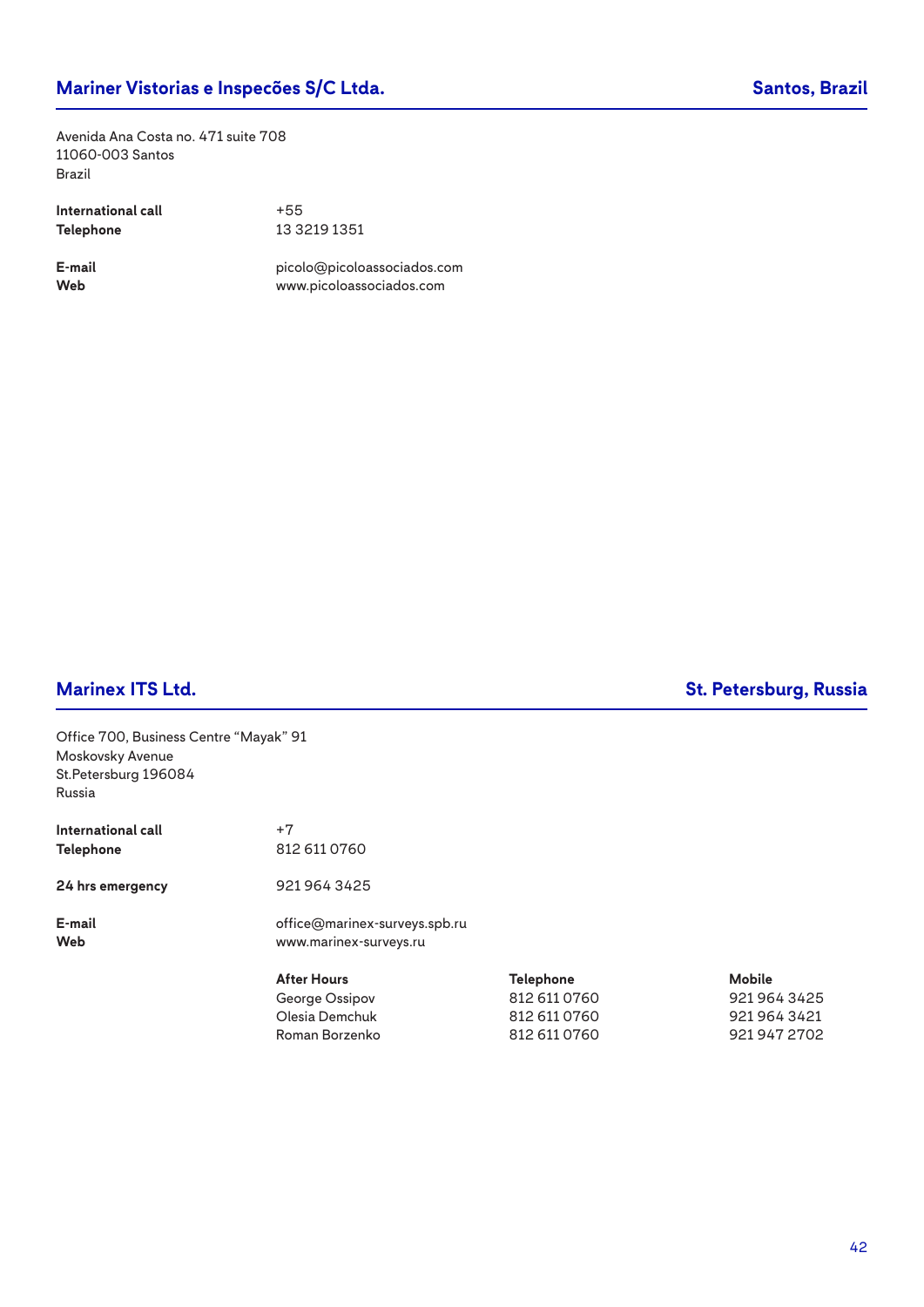### **McLEANS (Paris) Paris, France**

89, Boulevard de Sébastopol 75002 Paris France

|                                        | <b>After Hours</b>                        | <b>Mobile</b> |
|----------------------------------------|-------------------------------------------|---------------|
| E-mail<br><b>Web</b>                   | tmauduit@mcleans.fr<br>www.mcleangroup.fr |               |
| 24 hrs emergency                       | 140399293                                 |               |
| International call<br><b>Telephone</b> | $+33$<br>140399293                        |               |

Tania Mauduit 6 8003 0402 Philippe Garo 6 0779 2028

#### **Mentor Marine Consultants Piraeus, Greece**

### 4-6, Efplias Street GR-18537 Piraeus Greece **International call**  $+30$ **Telephone** 210 418 6002 **24 hrs emergency** 697 474 8337 **E-mail** info@mentormarine.gr **Web** www.mentormarine.com **After Hours Telephone Mobile** John Cratiras 210 418 6002 693 226 0442 Nick E. Mariakis 693 226 0442 6932 228 695 Manos Mariakis 693 226 0442 6974 748 337 Petros Ripis 693 226 0442 6936 111 636

Nearchis Economou 210 418 6315 694 153 7308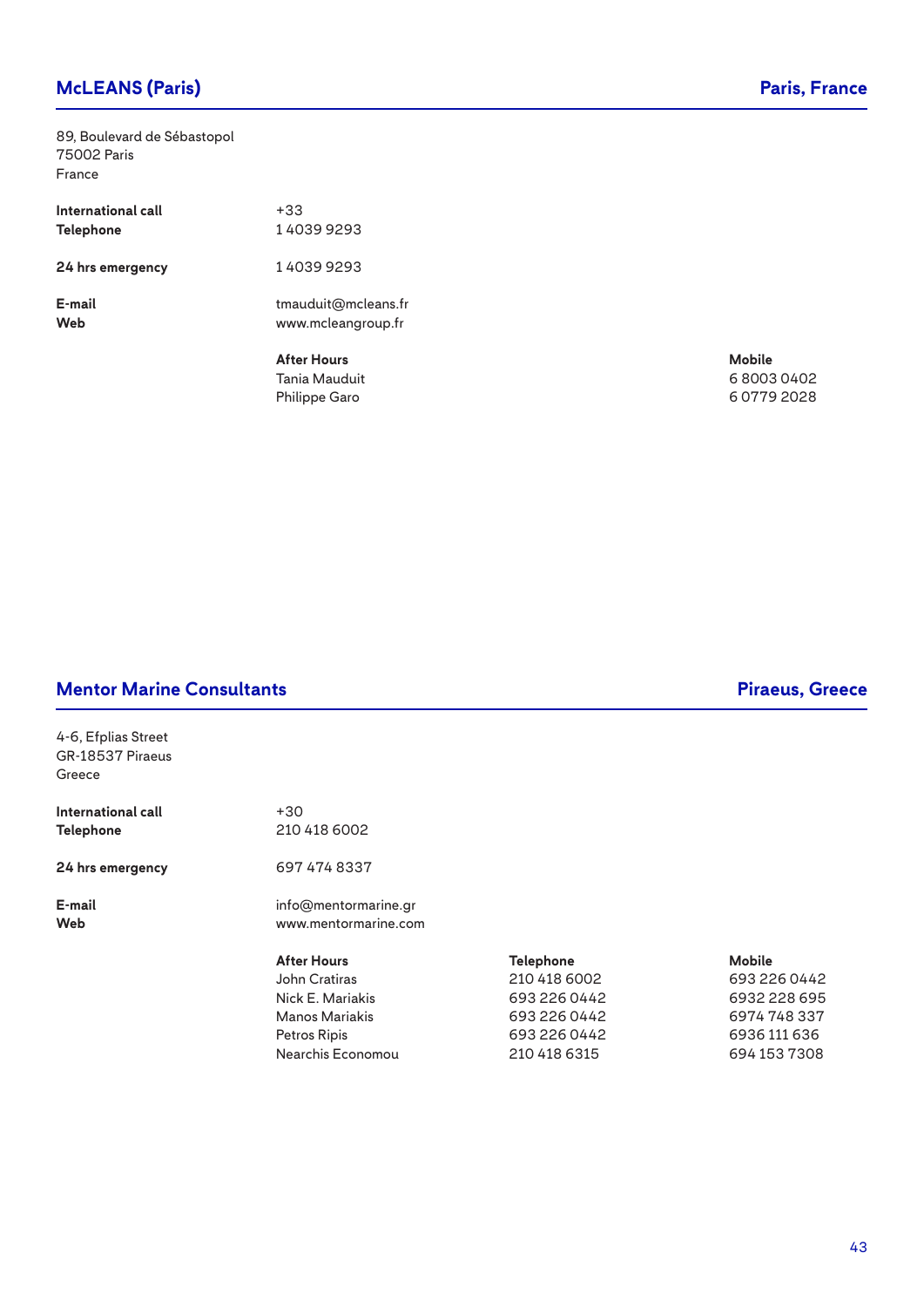### **O.F. Gollcher & Sons Ltd. Valetta, Malta**

19, Zachary Street Valletta VLT 1133 Malta

|                    | <b>After Hours</b>  |
|--------------------|---------------------|
| E-mail             | survey@gollcher.com |
| Web                | www.gollcher.com    |
| 24 hrs emergency   | 9942 2165           |
| International call | +356                |
| <b>Telephone</b>   | 25691500            |

Mark F. Gollcher 21 330 414 7949 5085 Clint Falzon Scerri 9942 2165

**After Hours Telephone Mobile**

#### **Overseas Adjusters & Surveyors Co., Ltd. Taipei, Taiwan**

1205-7, 12/F 237 Fu Hsing South Road Sec 2, Taipei 106 Taiwan

International call  $+886$ **Telephone** 2 2706 6509

**E-mail** info-taipei@ovas-ct.com **Web** www.ctplc.com

> **After Hours Mobile** Edmund Chen Stephanie Wang 1936 603 668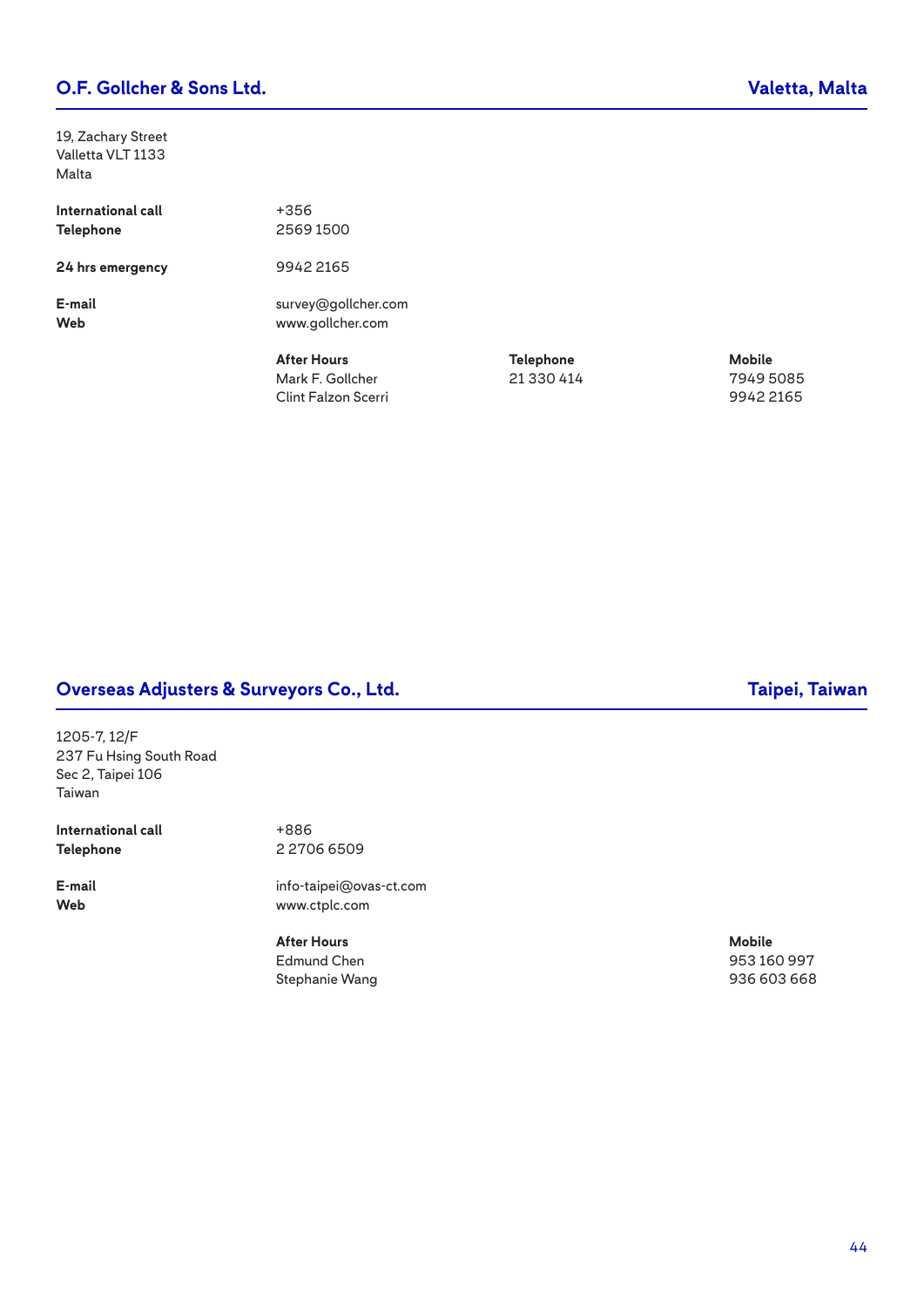Centro Empresarial de Las Américas 1 Office 1001, Calle 77B No. 57-141 Barranquilla Colombia

| International call<br><b>Telephone</b> | $+57$<br>53600524              |
|----------------------------------------|--------------------------------|
| 24 hrs emergency                       | 315 721 3016                   |
| E-mail                                 | pandi.colombia@metrotel.net.co |
|                                        |                                |

Erick Grandjean 301780376 315 721 3016

After Hours **Mobile Telephone Mobile** 

### **Picolo e Associados Ltda. Fortaleza, Brazil**

Rua Oswaldo Cruz 1 - Suite 1407 60165-011 Fortaleza, CE Brazil

| International call |  |
|--------------------|--|
| <b>Telephone</b>   |  |

**International call** +55 **Telephone** 85 3037 3927 85 3037 3872

**E-mail** picolo@picoloassociados.com **Web** www.picoloassociados.com

> **After Hours** Antonio Paulo Bastos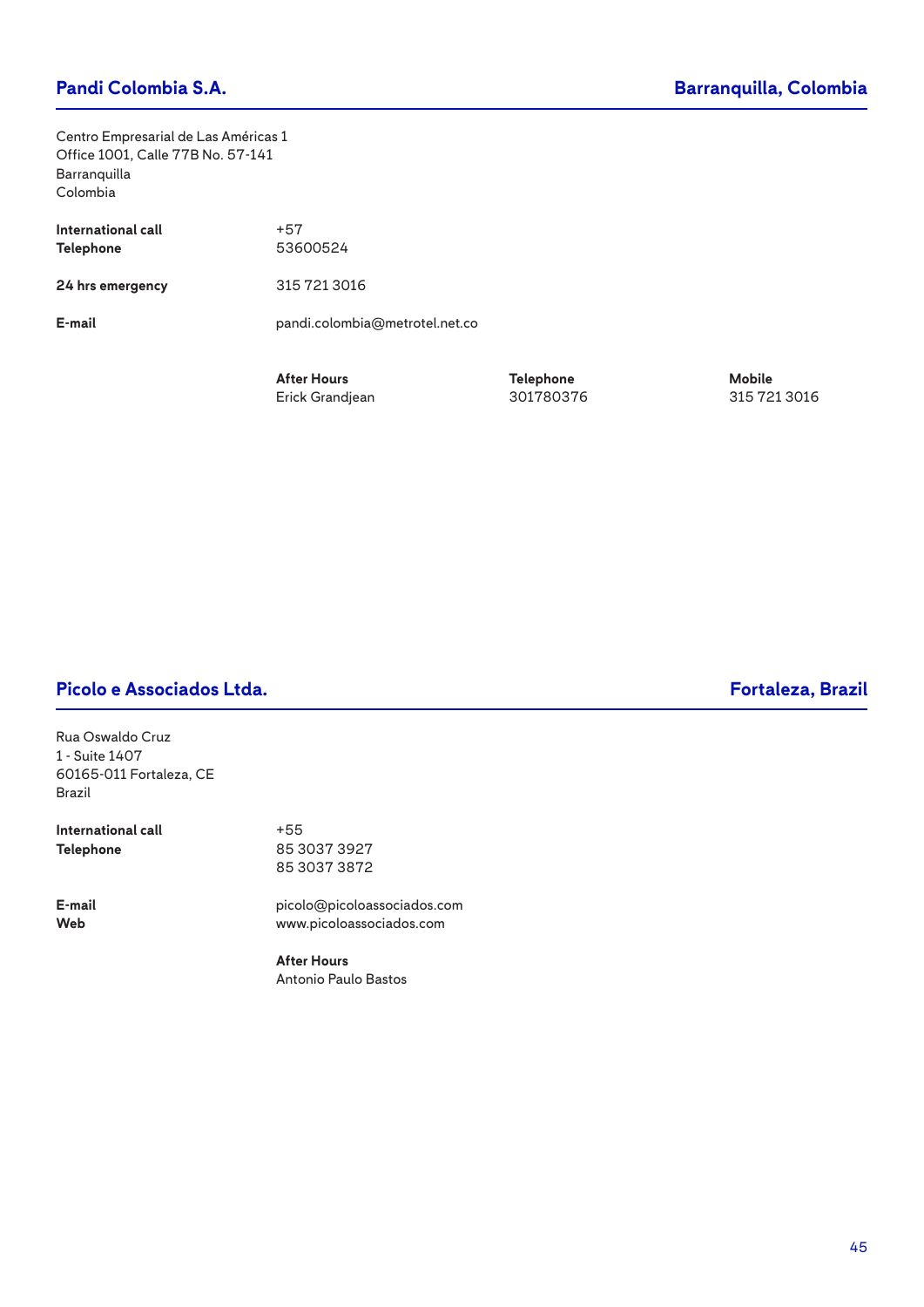### **Picolo e Associados Ltda. Rio de Janeiro, Brazil**

Avenida Rio Branco, 45 - Suite 2412 20090-003 Rio de Janeiro-R.J. Brazil

|                                        | <b>After Hours</b>                                      | <b>Telephone</b> | <b>Mobile</b> |
|----------------------------------------|---------------------------------------------------------|------------------|---------------|
| E-mail<br><b>Web</b>                   | picolo@picoloassociados.com<br>www.picoloassociados.com |                  |               |
| International call<br><b>Telephone</b> | $+55$<br>21 2263 5751<br>21 2253 5373                   |                  |               |

Salvador Picolo 21 2256 3663 21 98857 5808 Cesar Gouveia 21 2288 9665 21 98857 5806 Miguel Folco 21 2614 9323 21 98371 0132 Marcos Picolo 21 2256 3663 21 98778 8964

Rua Visconde de Pirajá, no 303 gr. 711 Cep 22410-001 Rio de Janeiro-RJ Brazil

**International call** +55 **Telephone** 21 2525 6626

**E-mail** Pirani.associates@outlook.com

**After Hours Mobile** Luciene Strada 21 99942 1254

**Pirani & Associates Rio de Janeiro, Brazil**

21 99999 0276 Marco Pirani 21 99707 6848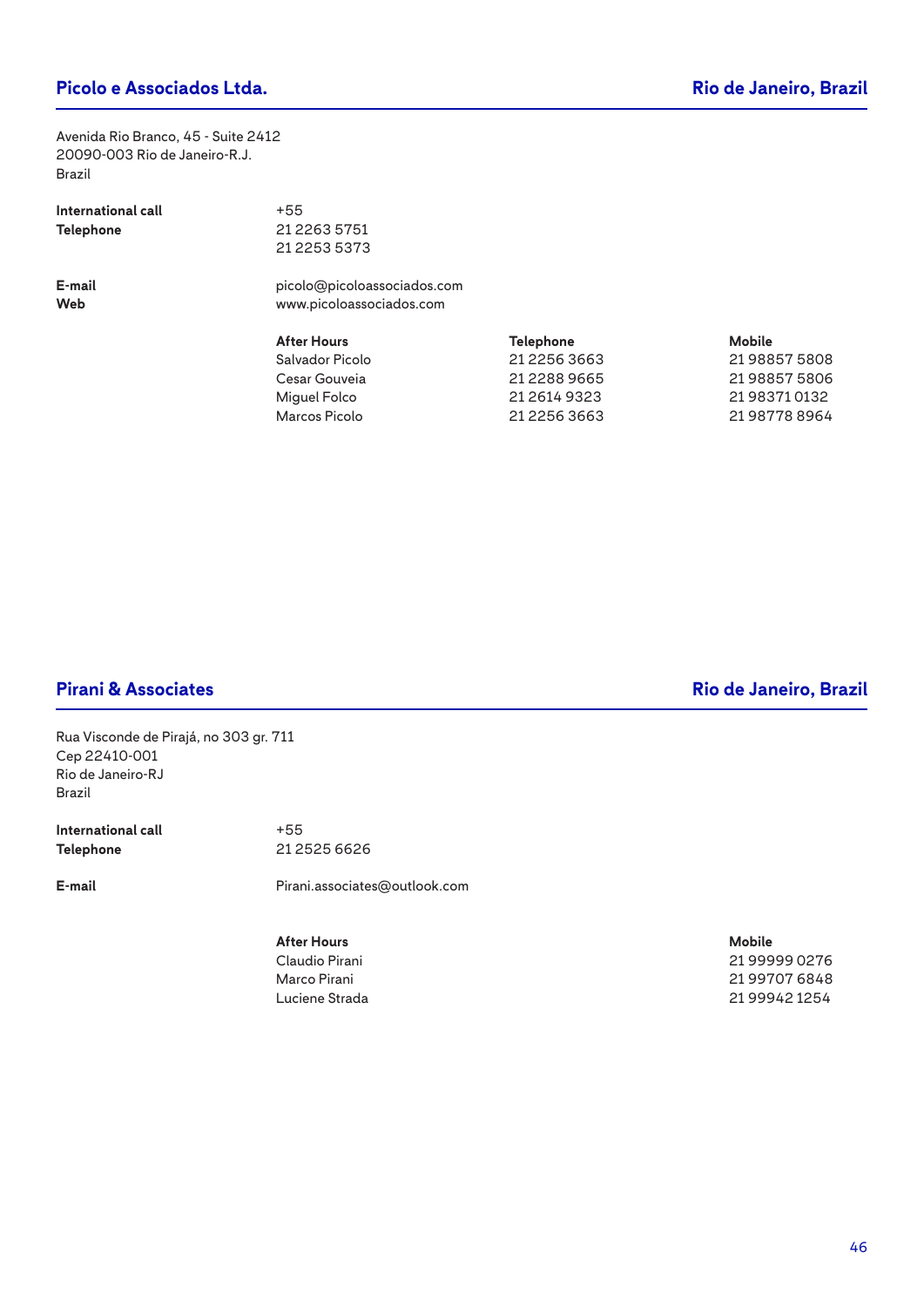### **Poseidon Marine Consultants Ltd. St. John's, NF, Canada**

391 Stavanger Drive St. John's, NL Canada A1A 0A1 Canada

| International call | $+1$                                   |
|--------------------|----------------------------------------|
| <b>Telephone</b>   | 709 739 4321                           |
| 24 hrs emergency   | 709 727 9528                           |
| E-mail             | islade@poseidonmarine.nf.ca            |
| Web                | www.poseidonmarine.nf.ca               |
|                    | <b>After Hours</b><br>$1 - 1 - 0 = -1$ |

**After Hours Telephone Mobile** John Slade 709 739 4321 ex.6 709 727 9528 Deon Dyke 709 739 4321 ex.1 709 746 2664

#### **Puma Maritime Services S.A. de C.V. Tampico, Mexico**

Veracruz 205 Altos. Colonia Guadalupe Tampico, Tamaulipas 89120 Mexico

| International call<br><b>Telephone</b> | +52<br>833 217 9531<br>833 217 9564                           |
|----------------------------------------|---------------------------------------------------------------|
| 24 hrs emergency                       | 833 217 9531                                                  |
| E-mail<br>Web                          | info@pumamaritimeservices.com<br>www.pumamaritimeservices.com |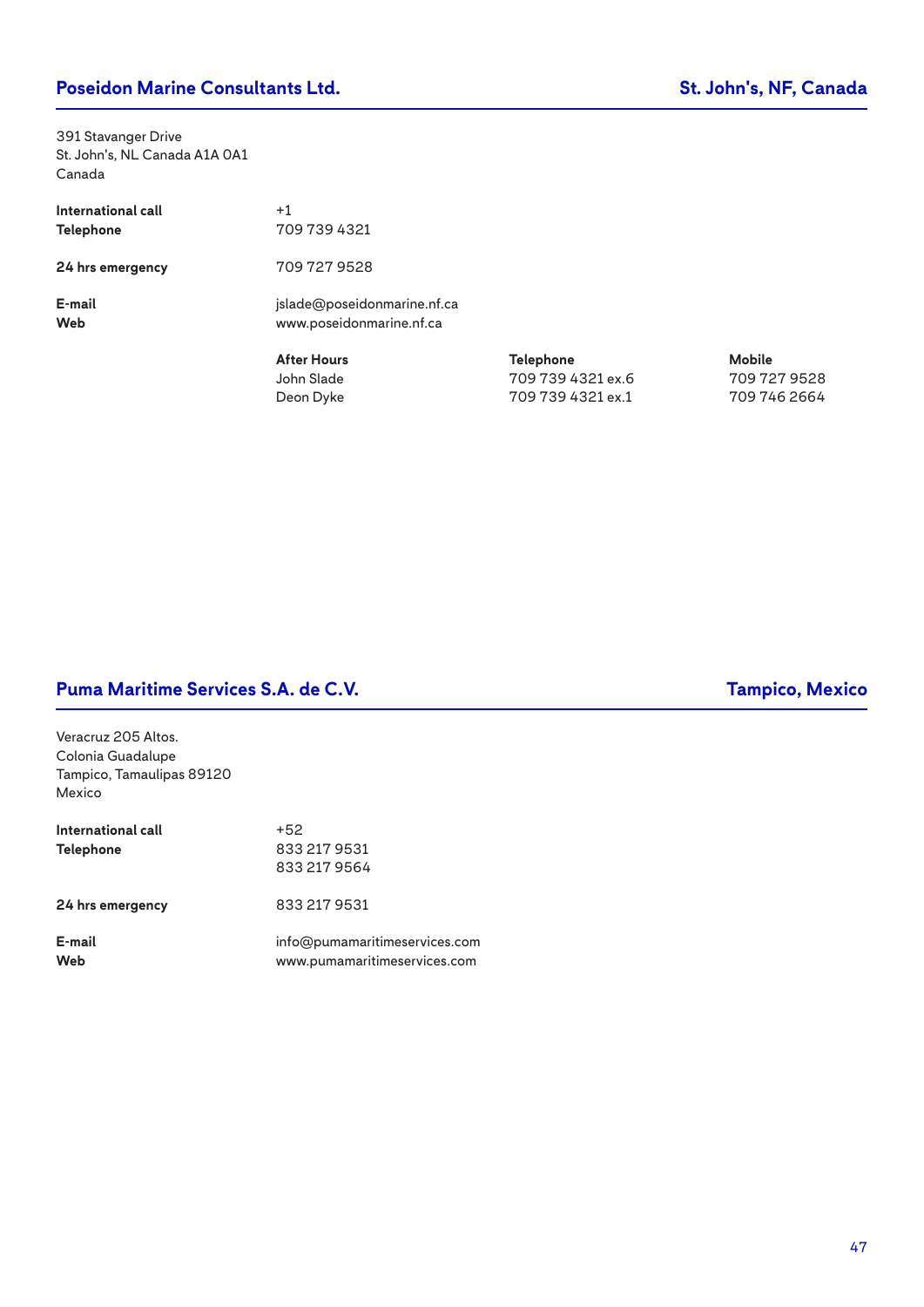### **Rennie Murray & Co. (Pty) Ltd. Cape Town, South Africa**

Unit 28A, Foregate Square F.W. de Klerk Boulevard, Foreshore, Cape Town 8001 P.O. Box 2415 Cape Town 8000 South Africa

|                    | After Houre            |
|--------------------|------------------------|
| E-mail             | nathan@murray.co.za    |
| Web                | www.renniemurray.co.za |
| 24 hrs emergency   | 718997368              |
| International call | $+27$                  |
| <b>Telephone</b>   | 21 421 4150            |

**After Hours Telephone Mobile** Nathan Christians 71 899 7368<br>Andrew Heathcote 83 448 5625 Andrew Heathcote 83 448 5625 83 448 85625

### **Rennie Murray & Co. (Pty) Ltd. Durban, South Africa**

1st Floor, 1 Kingsmead Boulevard Kingsmead Office Park, Durban 4000 Durban 4000 South Africa

| International call | $+27$       |
|--------------------|-------------|
| <b>Telephone</b>   | 31 328 0700 |
| 24 hrs emergency   | 83 448 5625 |

**E-mail** andrewh@renniemurray.co.za **Web** www.renniemurray.co.za

> After Hours **Mobile Telephone Mobile** Andrew Heathcote **83 448 5625** 83 448 5625 Shane Pillay 83 468 1296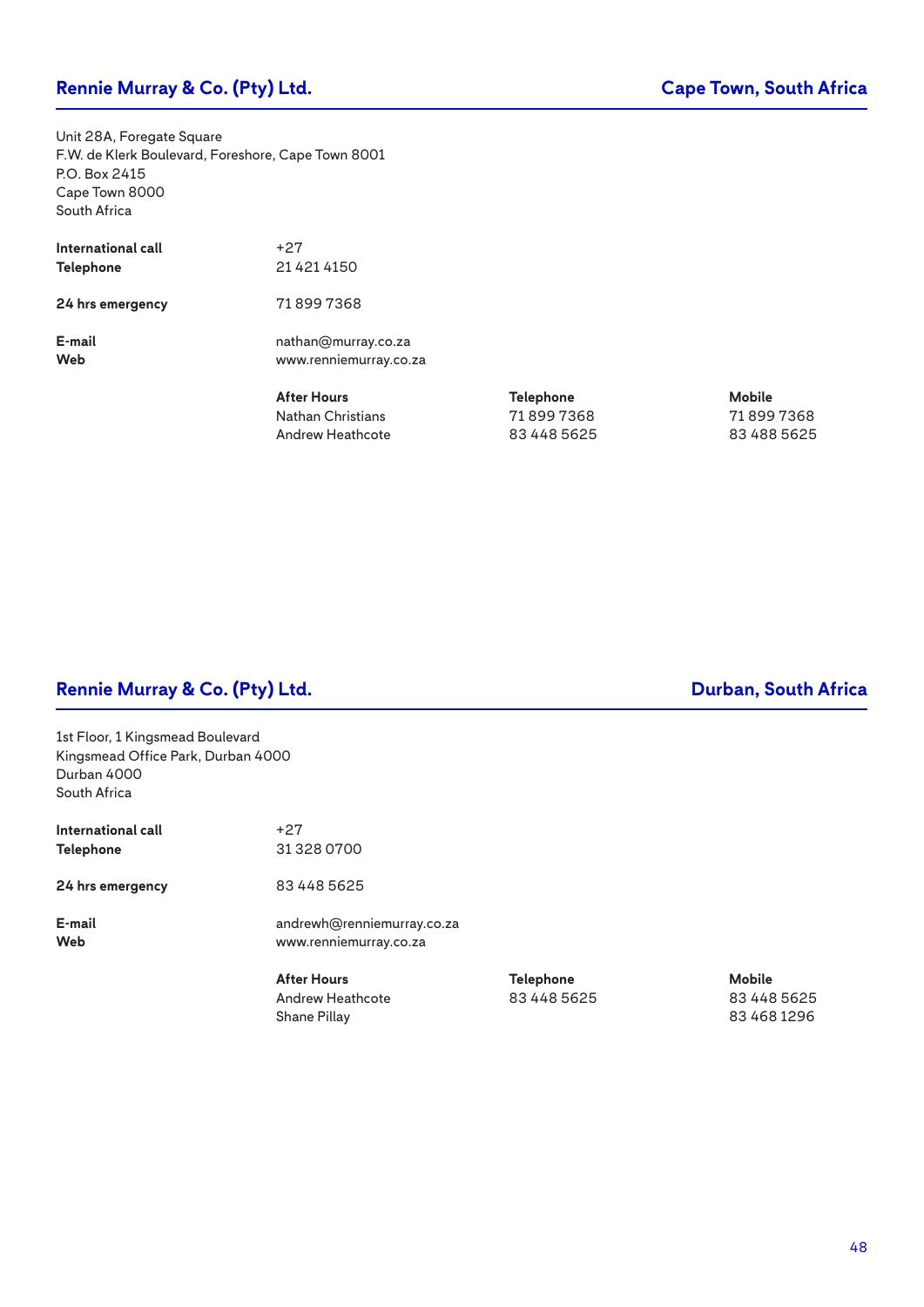### **Rennie Murray & Co. (Pty.) Ltd. Johannesburg, South Africa**

3rd Floor East, Petrob House 343 Surrey Avenue, Ferndale Randburg 2194 P.O. Box 13, Randburg 2125 Randburg 2194 South Africa

| International call | $+27$                                              |
|--------------------|----------------------------------------------------|
| <b>Telephone</b>   | 11 781 7292                                        |
| 24 hrs emergency   | 83 250 3393                                        |
| E-mail<br>Web      | adamb@renniemurray.co.za<br>www.renniemurray.co.za |
|                    |                                                    |

**After Hours Mobile**

Adam Baker 83 250 3393 Graeme Reid 83 255 3590

#### **Rodriguez & Carreras Cadiz, Spain**

C/ Pérgolas, 9-4º A 11007 Cadiz Spain **International call** +34 **Telephone** 956 27907 **24 hrs emergency** 667 501 880 **E-mail** emmclub@interbook.net **After Hours Mobile** Concha Carreras 667 501 880 Antonia de la Campa 646 328007

49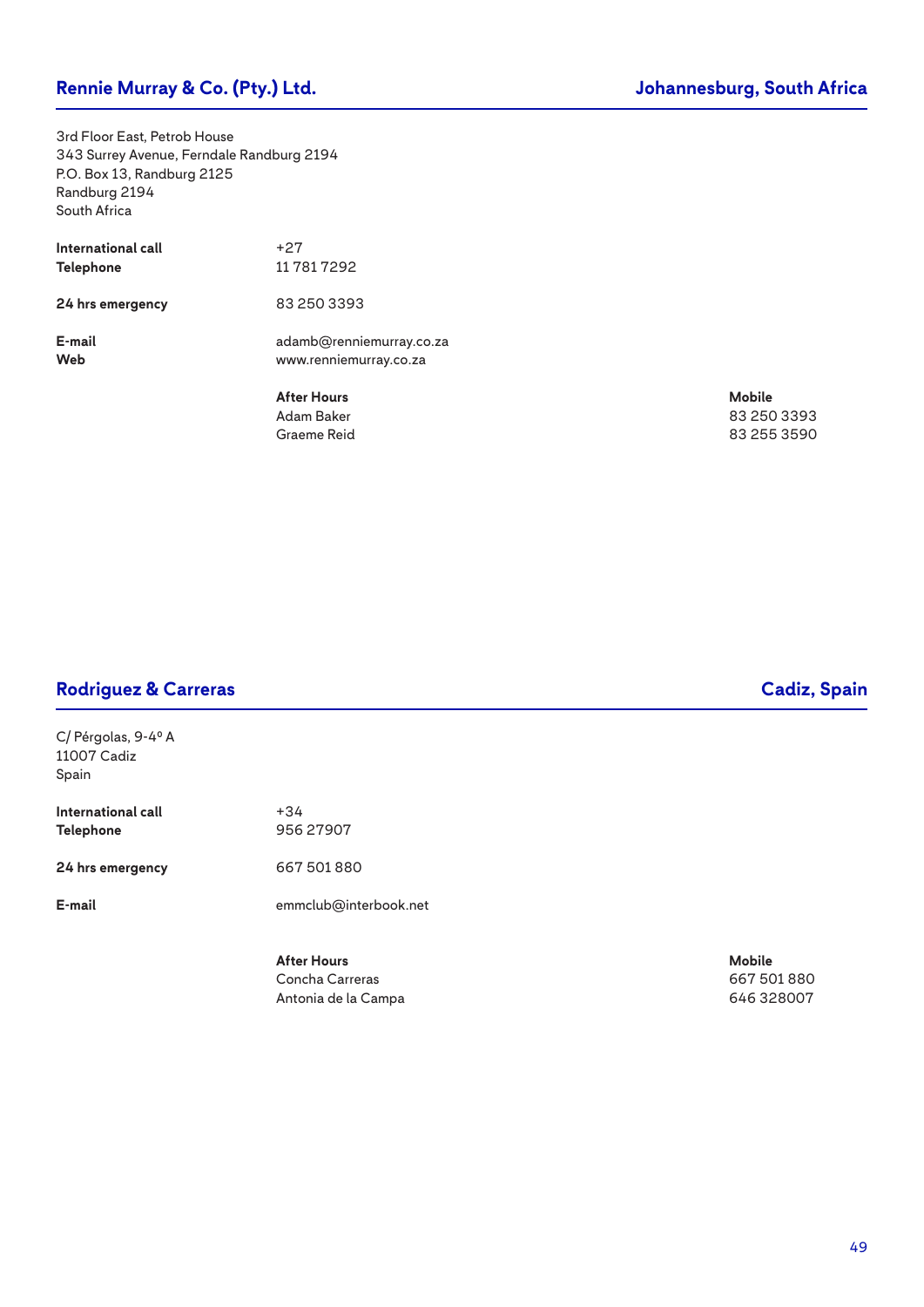Av. Menéndez Pelayo, 63- 1º izq 41003 Sevilla Spain

| <b>International call</b><br><b>Telephone</b> | +34<br>956 079 590    |
|-----------------------------------------------|-----------------------|
| 24 hrs emergency                              | 667 501 880           |
| E-mail                                        | emmclub@interbook.net |
|                                               |                       |

**After Hours Mobile** Concha Carreras 667 501 880 Bernardo Ruiz Lima **658 968 466** Antonio de la Campa 646 328 007

### **S.A.E MORY & Co Algiers, Algeria**

8, Boulevard Colonel Amirouche 16000 Algiers Algeria

| International call<br><b>Telephone</b> | $+213$<br>23 503 493<br>23 503 494<br>23 503 510          |                                |                                           |
|----------------------------------------|-----------------------------------------------------------|--------------------------------|-------------------------------------------|
| 24 hrs emergency                       | 661556815                                                 |                                |                                           |
| E-mail<br><b>Web</b>                   | ops-algiers@saem-dz.com<br>www.saem-dz.com                |                                |                                           |
|                                        | <b>After Hours</b><br>Chaib Kara-Slimane<br>Capt Zerouali | <b>Telephone</b><br>21 600 272 | <b>Mobile</b><br>43 21 42 00<br>661105910 |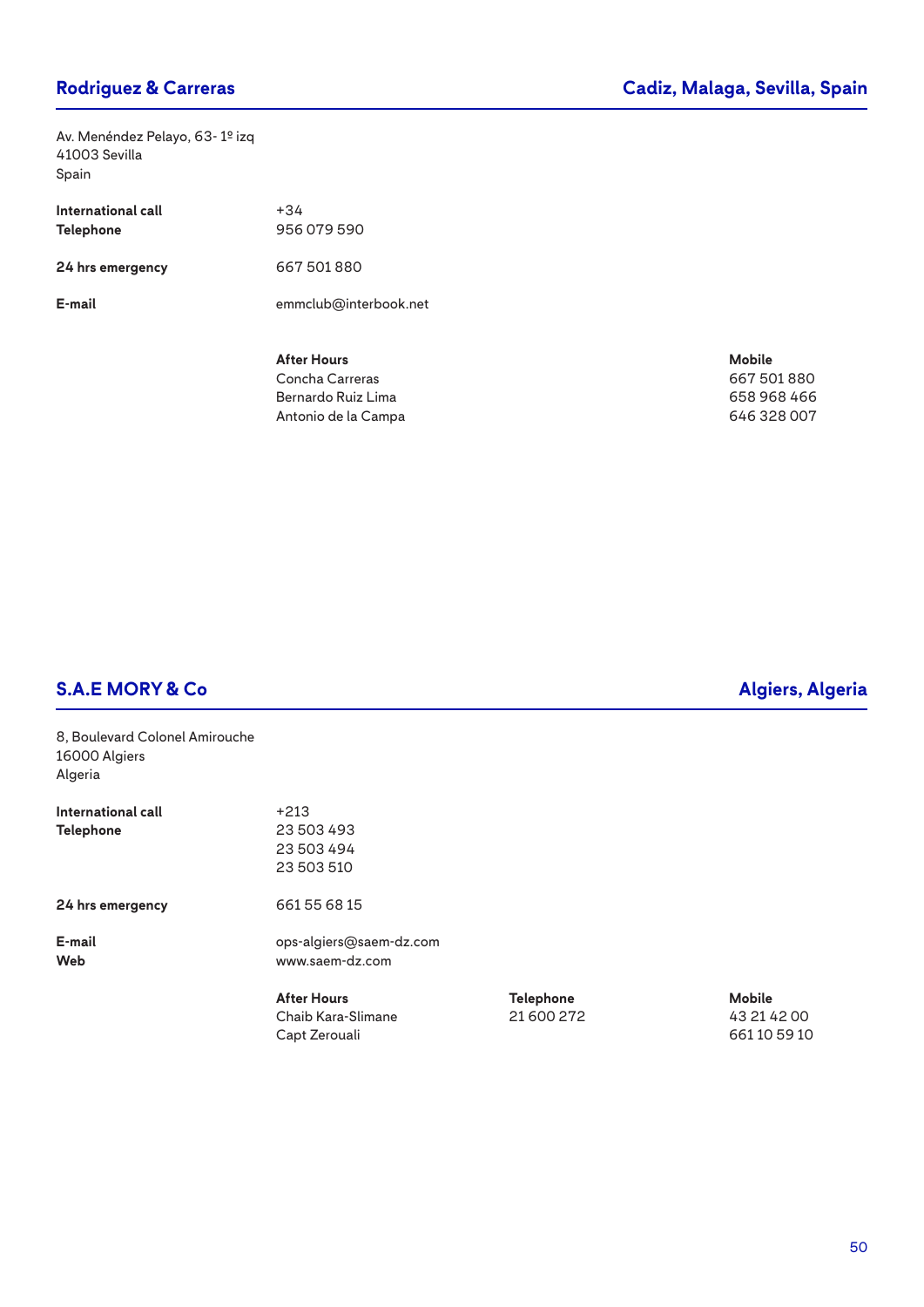St. M. Tita D-5 85000 Bar Montenegro

| International call | +382                   |                  |               |
|--------------------|------------------------|------------------|---------------|
| <b>Telephone</b>   | 30 317 350             |                  |               |
| 24 hrs emergency   | 69 031 125             |                  |               |
| E-mail             | samer.strugar@t-com.me |                  |               |
| <b>Web</b>         | www.samer.com/bar      |                  |               |
|                    | <b>After Hours</b>     | <b>Telephone</b> | <b>Mobile</b> |
|                    | Daniela Strugar        | 30 315 563       | 69 324 583    |
|                    |                        |                  |               |

**Sartori & Berger GmbH & Co. KG Kiel and the Kiel Canal, Germany**

Wall 47/51 24103 Kiel Germany

| International call | +49                    |
|--------------------|------------------------|
| <b>Telephone</b>   | 4319810                |
| 24 hrs emergency   | 4319810                |
| E-mail             | kiel@sartori-berger.de |
| Web                | www.sartori-berger.de  |

**After Hours Mobile** Arne Liemann 171 7970 270

Nikola Strugar 30 311 767 69 031 125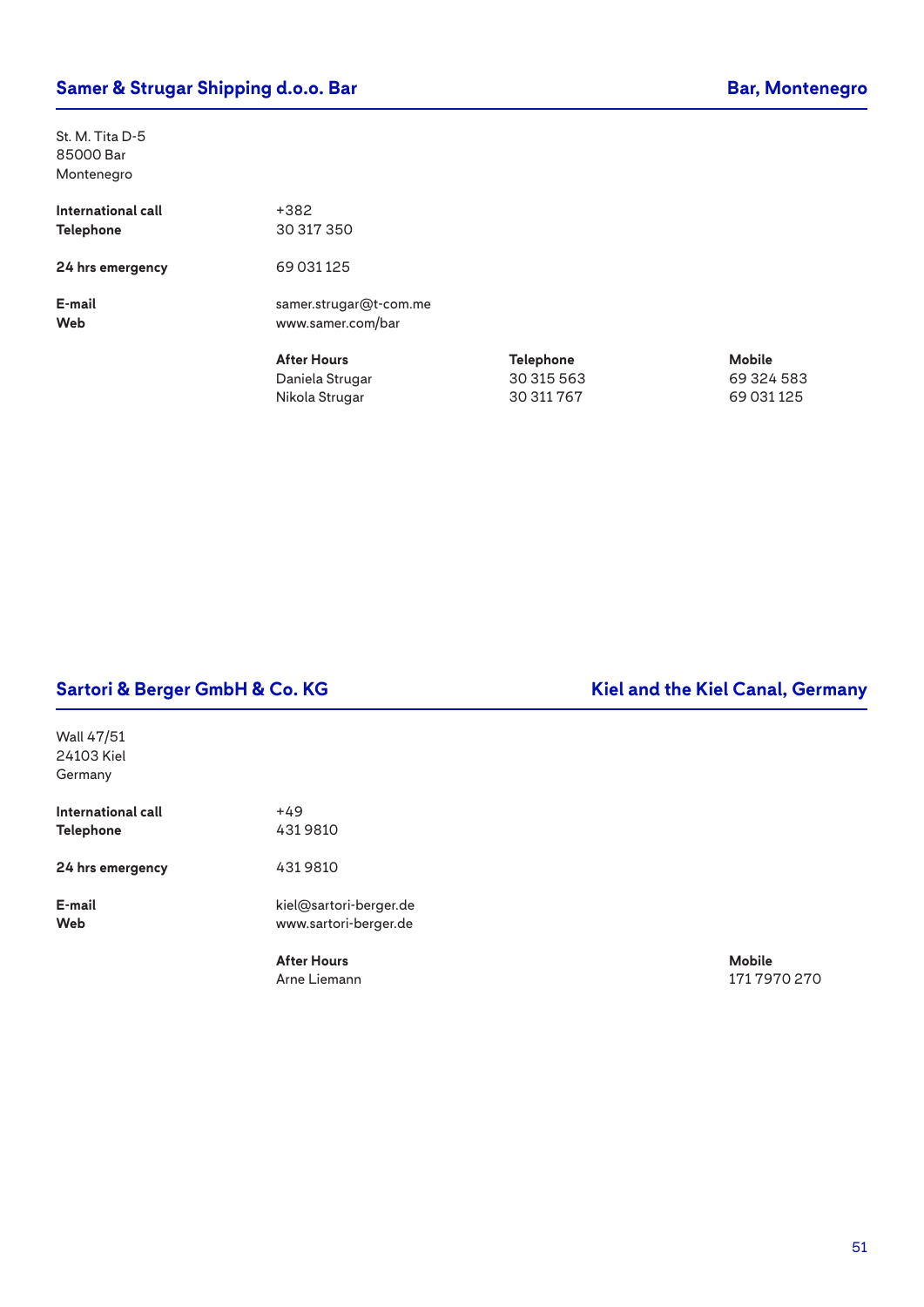### **Scandinavian Underwriters Agency GmbH. Hamburg, Germany**

Burchardstr. 17 20095 Hamburg Germany

| International call<br><b>Telephone</b> | $+49$<br>40 328 198 -0                      |                  |               |
|----------------------------------------|---------------------------------------------|------------------|---------------|
| 24 hrs emergency                       | 40 328 198 -0                               |                  |               |
| E-mail<br><b>Web</b>                   | scua@scua-hamburg.de<br>www.scua-hamburg.de |                  |               |
|                                        | <b>After Hours</b>                          | <b>Telephone</b> | <b>Mobile</b> |
|                                        | <b>Andreas Macke</b>                        | 40 32 81 98 40   | 171 727 8983  |
|                                        | Martin Munzel                               | 40 32 81 98 38   | 171 724 1574  |
|                                        | Niels Wölfel                                | 40 32 81 98 33   | 713 644 2087  |
|                                        | Oliver Rauschenberger                       | 40 32 81 98 30   | 162 246 4430  |

Thomas Katzenmeier 40 32 81 98 34 171 727 8982

### **Scandinavian Underwriters Agency N.V. Antwerp, Belgium**

| Belcrownlaan 13<br>B-2100 Antwerpen<br>Belgium |                                                                                 |                                                              |
|------------------------------------------------|---------------------------------------------------------------------------------|--------------------------------------------------------------|
| International call<br><b>Telephone</b>         | $+32$<br>32310693                                                               |                                                              |
| 24 hrs emergency                               | 475 460 879                                                                     |                                                              |
| E-mail<br><b>Web</b>                           | office@scua-ant.be<br>www.scua.com                                              |                                                              |
|                                                | <b>After Hours</b><br>Dirk Verbist<br>Steve Van den Berghe<br>Laurens de Visser | <b>Mobile</b><br>477 31 71 48<br>475 35 46 60<br>479 799 956 |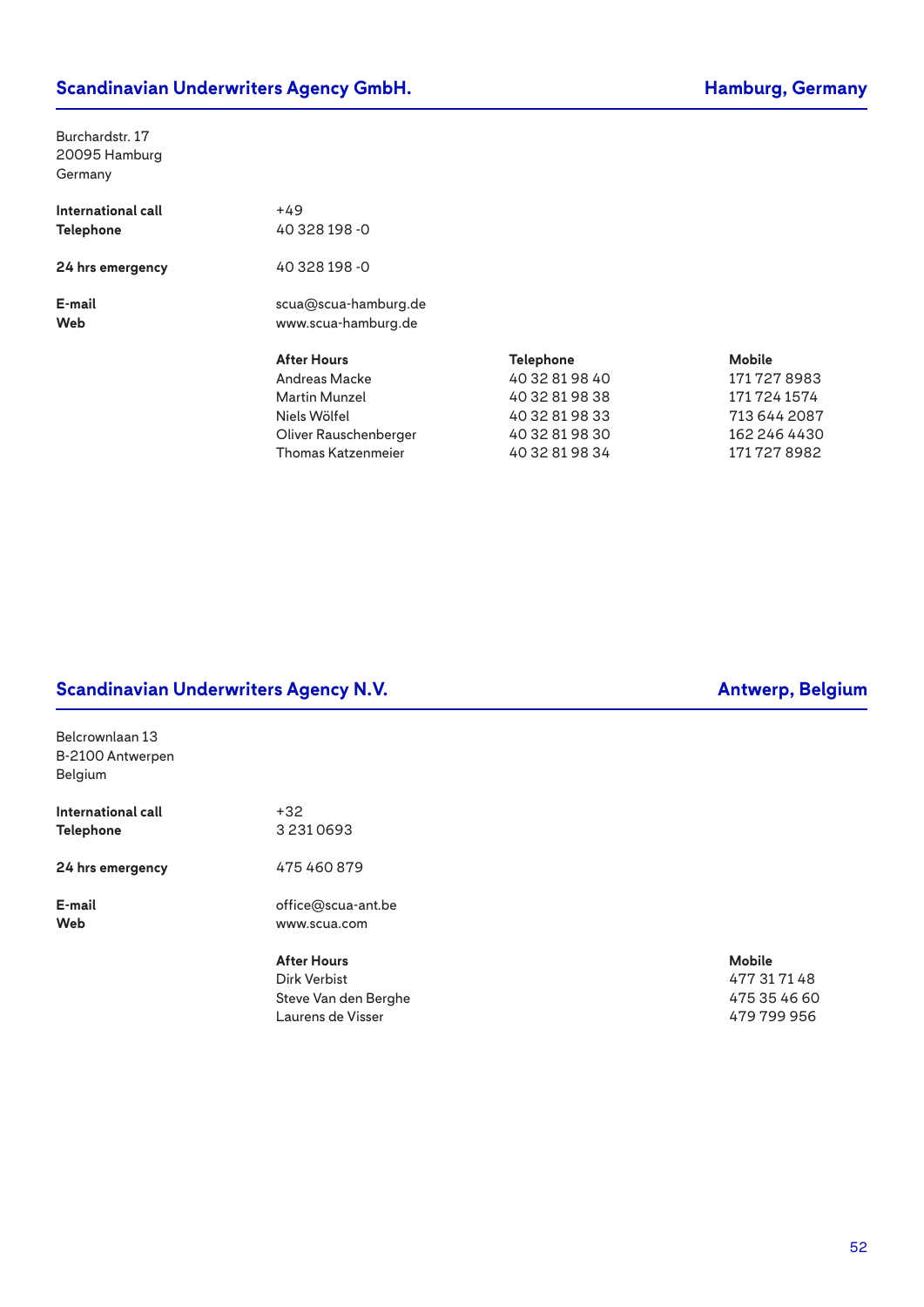### **SCUA Far East Co. Ltd. Kobe, Japan**

Sannomiya Kokusai Bldg. 5 Floor 1-30, Hamabe-dori, 2-chome, Chuo-ku Kobe 651-0083 Japan

| International call |  |
|--------------------|--|
| <b>Telephone</b>   |  |
|                    |  |

**E-mail** office@scua.co.jp

**Telephone** 78 272 1771

**International call** +81

**Web** www.scua.co.jp

**After Hours Telephone Mobile** Kazuo Uchida 78 200 3686 90 3168 7420 K. Fukunaga 78 587 7086 80 8945 2140

| Wilhelminakade 75b |                      |               |
|--------------------|----------------------|---------------|
| 3017 AP Rotterdam  |                      |               |
| <b>Netherlands</b> |                      |               |
| International call | $+31$                |               |
| <b>Telephone</b>   | 10 452 5100          |               |
| 24 hrs emergency   | 10 452 5100          |               |
| E-mail             | rotterdam@scua.com   |               |
| Web                | www.scua.nl          |               |
|                    | <b>After Hours</b>   | <b>Mobile</b> |
|                    | <b>Harry Gelsing</b> | 653260733     |
|                    | Peter Muller         | 612694574     |
|                    | Aant Elzinga         | 643405952     |
|                    | Jelle Klomp          | 610486239     |
|                    | Henri Haaksema       | 613629095     |
|                    | Tristan van Houten   | 6 46 156 027  |
|                    |                      |               |

#### **SCUA Rotterdam B.V. Rotterdam B.V. Rotterdam, Netherlands**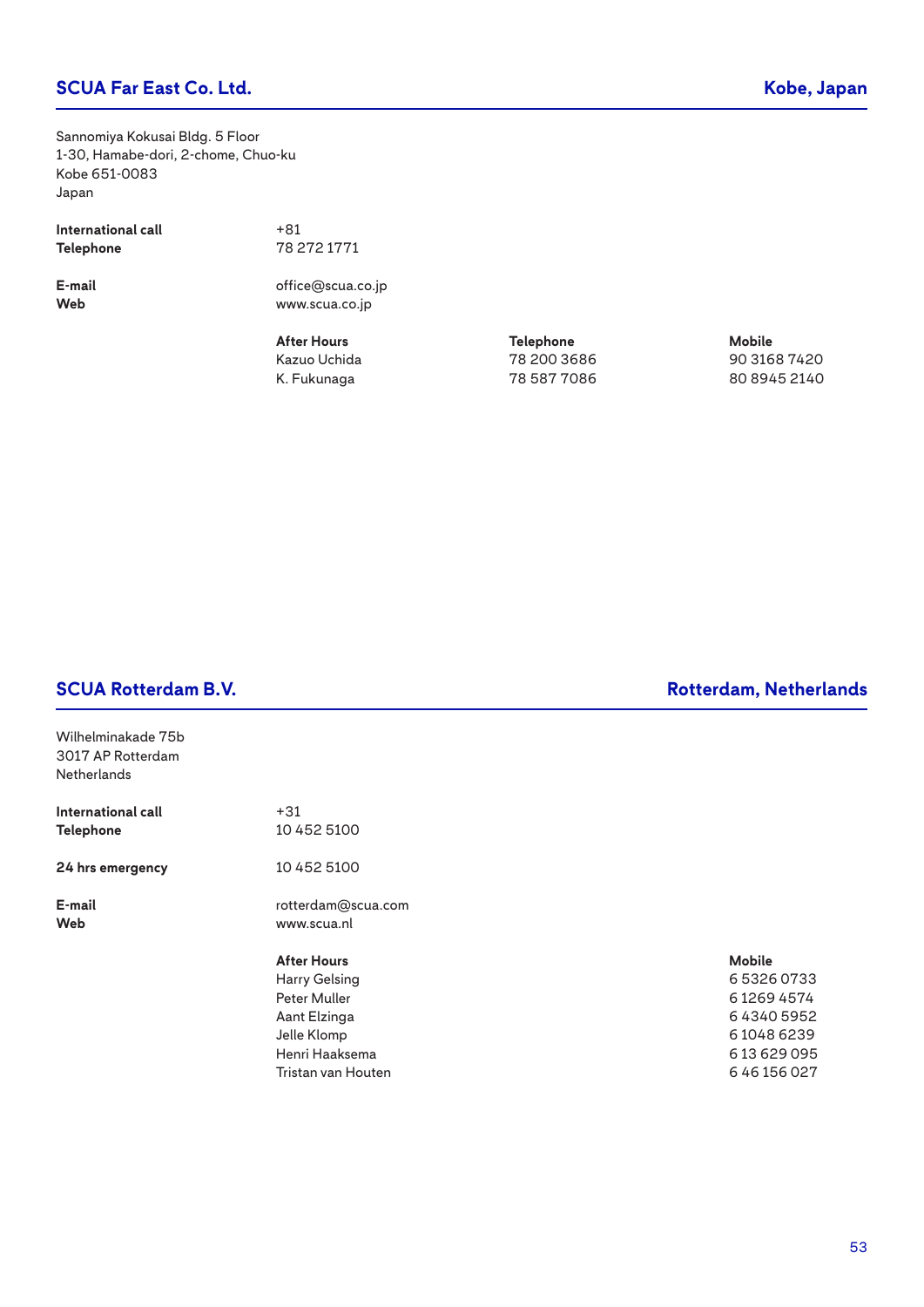### **SCUA South Europe Office Lda. Lisbon, Portugal**

Rua Das Azdnhas 28 1 st Esq 2730-270 Barcarena Portugal

|                                        | <b>After Hours</b><br>- - - -              | <b>Mobile</b><br>$\sim$ $\sim$ $\sim$ |
|----------------------------------------|--------------------------------------------|---------------------------------------|
| E-mail<br><b>Web</b>                   | scualisbon@scualisbonpt.com<br>www.scua.pt |                                       |
| 24 hrs emergency                       | 968 600 394                                |                                       |
| International call<br><b>Telephone</b> | $+351$<br>968 600 394                      |                                       |

Brij Goel 968 600 394

#### **Shomroni International Marine Surveyors Tel Aviv, Israel**

8 Shlonsky, Herzliya 4676708 Israel

| International call<br><b>Telephone</b> | +972<br>99579805<br>35666774              |
|----------------------------------------|-------------------------------------------|
| 24 hrs emergency                       | 505232448                                 |
| E-mail<br>Web                          | shomroni@shomroni.com<br>www.shomroni.com |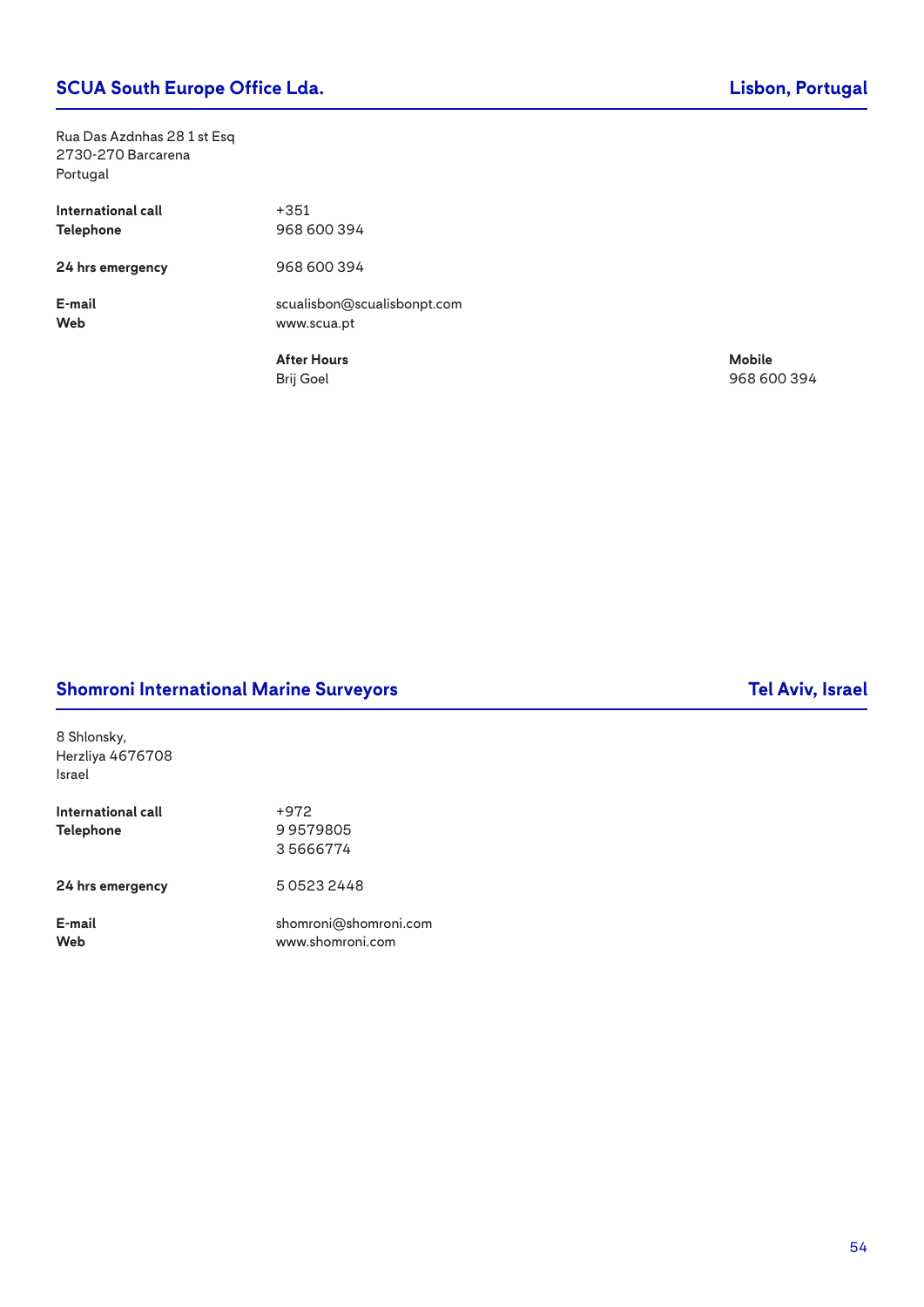### **Sigvart G.J. Simonsen & Cia S.R.L. Buenos Aires, Argentina**

Mendoza 4002 C1430 BRP CABA Buenos Aires Argentina

| International call<br><b>Telephone</b> | $+54$<br>11 45 42 9156<br>1145443847<br>11 4545 7501    |                                  |                                    |
|----------------------------------------|---------------------------------------------------------|----------------------------------|------------------------------------|
| 24 hrs emergency                       | 11 911 6565 6552                                        |                                  |                                    |
| E-mail<br><b>Web</b>                   | companymail@simonsen.com.ar<br>www.simonsen.com.ar      |                                  |                                    |
|                                        | <b>After Hours</b><br>Tomá De Antoni<br>Lucas De Antoni | <b>Telephone</b><br>11 4798 7437 | <b>Mobile</b><br>911 38<br>911 518 |

911 3820 7662<br>11 4798 7437 911 5185 3822 911 5185 3822 Raúl Marco Boero 911 5185 382**5**

#### **Smith Bell Corporation Manila, Philippines**

2nd Floor First Lucky Place 2294 Pasong Tamo Extension 1231 Makati City Philippines

| International call | $+63$                         |                  |               |
|--------------------|-------------------------------|------------------|---------------|
| <b>Telephone</b>   | 28167851-58                   |                  |               |
|                    | 28150166                      |                  |               |
|                    | 28156066                      |                  |               |
| 24 hrs emergency   | 29088823732                   |                  |               |
| E-mail             | lloydsagency@smithbell.com.ph |                  |               |
| <b>Web</b>         | www.smithbell.com.ph          |                  |               |
|                    | <b>After Hours</b>            | <b>Telephone</b> | <b>Mobile</b> |
|                    | Cursillito A. Quintanilla     | 46 438 4119      | 29088823732   |
|                    | Neil Christian Narzabal       |                  | 29209600918   |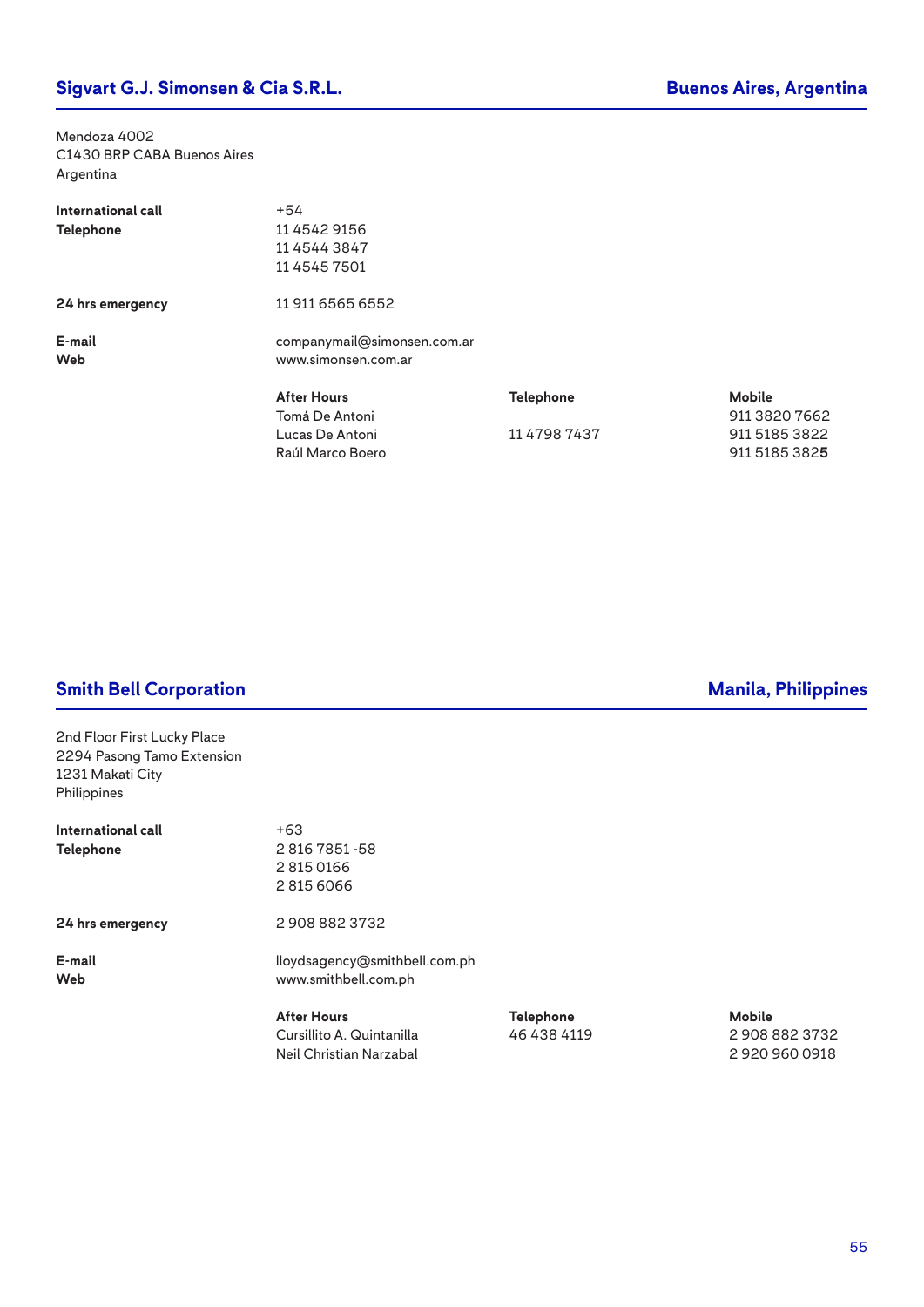### **Smith, Imossi & Co. Ltd. Gibraltar, Gibraltar**

47, Irish Town P.O. Box 185 Gibraltar

| International call<br><b>Telephone</b> | $+350$<br>20078353<br>20078644                     |
|----------------------------------------|----------------------------------------------------|
| 24 hrs emergency                       | 20042403                                           |
| E-mail<br>Web                          | lloydsagent@smith-imossi.gi<br>www.smithimossi.com |
|                                        | <b>After Hours</b><br>Paul Imossi                  |

Paul Imossi 2004 2403 5833 5000 Gina Beltran 2004 6447 5627 700**0**

**After Hours Telephone Mobile**

#### **Societe Commerciale Tunisienne (SOCOTU) Tunisia Tunisia Tunisia Tunisia**

Rue Abou Baker el Bokri Immeuble Luxor II-2 7me 2étage Montplaisir 1073 Tunis Tunisia

| International call | +216     |
|--------------------|----------|
| <b>Telephone</b>   | 70108063 |
| 24 hrs emergency   | 21393789 |

**E-mail** survey.dept@socotu.com.tn **Web** www.socotu.com.tn

> **After Hours Telephone Mobile** Braham Nabil 2139 3789 2139 3789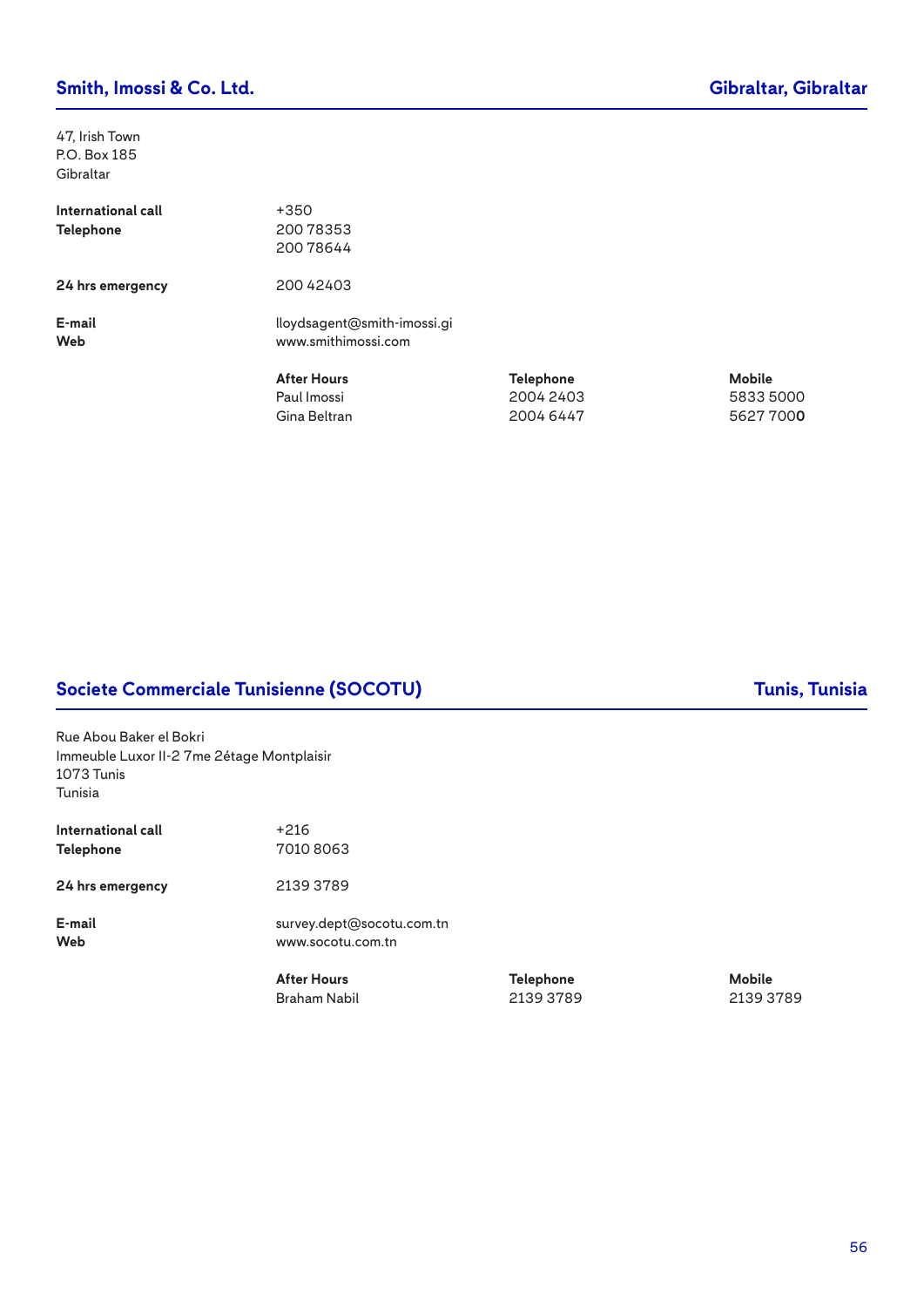2 Phung Khac Khoan Street District 1 Ho Chi Minh City Vietnam

| International call<br><b>Telephone</b> | $+84$<br>28 3823 2527                         |               |
|----------------------------------------|-----------------------------------------------|---------------|
| 24 hrs emergency                       | 838232527                                     |               |
| E-mail<br><b>Web</b>                   | claims@spica.com.vn<br>www. Spicaservices.com |               |
|                                        | <b>After Hours</b>                            | <b>Mobile</b> |
|                                        | <b>Richard Skene</b>                          | 9038          |
|                                        | Le Ha Binh                                    | 90383         |

Nguyen Ngoc Hien

903 802 293 903 831 442<br>903 601 876

#### **Sucesor de J. Innes S.L.U. Bilbao, Spain**

| Barroeta Aldamar 3-1<br>48001 Bilbao<br>Spain |                                                         |                               |
|-----------------------------------------------|---------------------------------------------------------|-------------------------------|
| International call<br><b>Telephone</b>        | $+34$<br>944 230 161<br>944 237 648                     |                               |
| 24 hrs emergency                              | 629 442 575                                             |                               |
| E-mail<br><b>Web</b>                          | agency@sucesorinnes.com<br>www.sucesorinnes.com         |                               |
|                                               | <b>After Hours</b><br>Alberto Eguia<br>Iñigo Balzategui | <b>Mobile</b><br>6294<br>6480 |

629 442 575 648 032 034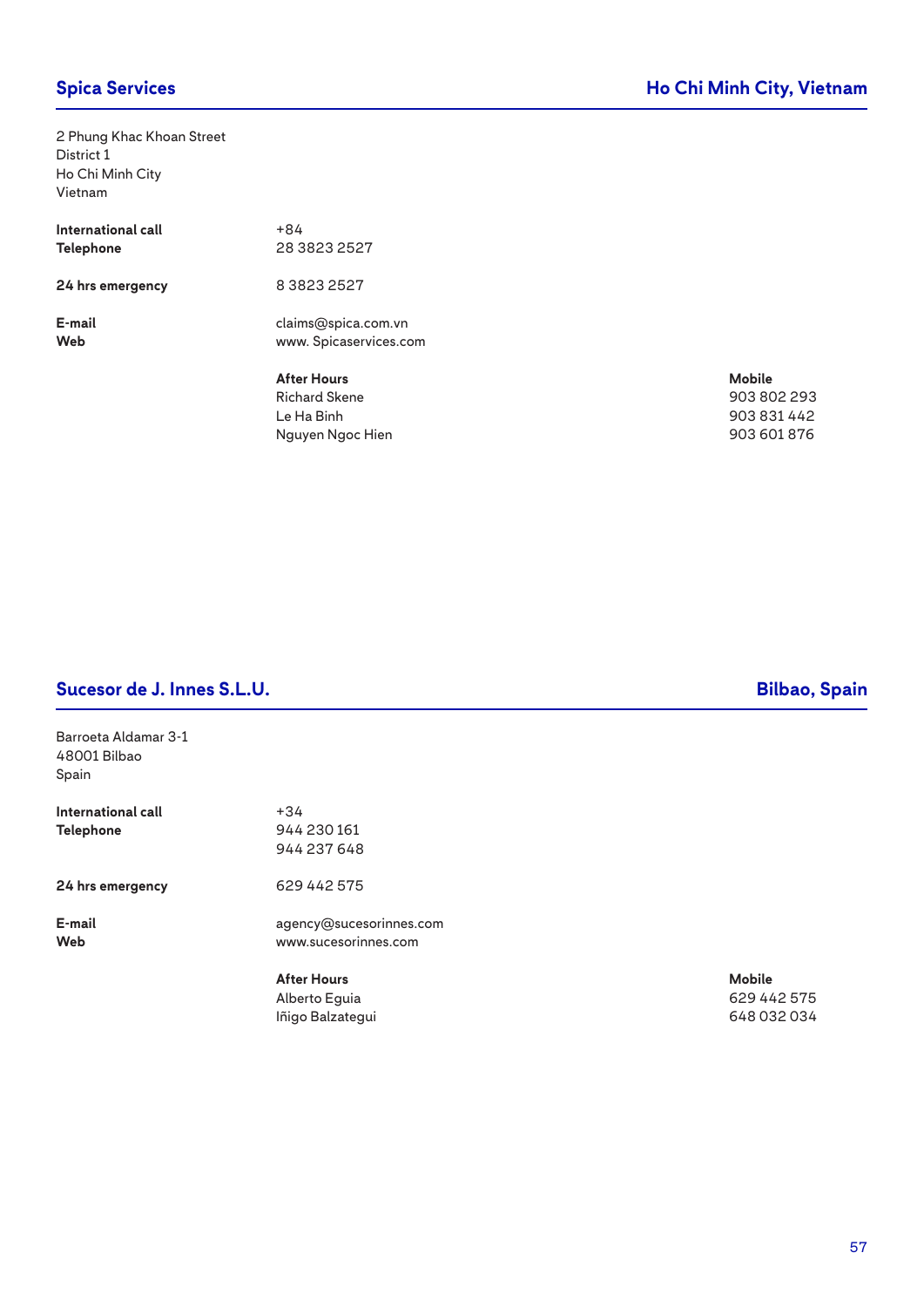Estrada da Ponta da Piedade, no. 25, c/v Dta 8600-512 Lagos Portugal

| International call<br><b>Telephone</b> | $+351$<br>211 450 290                      |                  |               |
|----------------------------------------|--------------------------------------------|------------------|---------------|
| 24 hrs emergency                       | 211 450 290                                |                  |               |
| E-mail<br>Web                          | sul@sul-consult.com<br>www.sul-consult.com |                  |               |
|                                        | <b>After Hours</b>                         | <b>Telephone</b> | <b>Mobile</b> |
|                                        | Joaquim Neves                              | 211450293        | 91 616 0247   |
|                                        | Nuno Quitéria                              | 211450292        | 91 616 0248   |

#### **SUL – Marine Consultants and Technical Services Lisbon, Portugal**

Rua Manuel Inácio, Loja 8C 2770-223 Paço de Arcos Portugal

| International call | +351                |
|--------------------|---------------------|
| <b>Telephone</b>   | 211450290           |
| 24 hrs emergency   | 211450290           |
| E-mail             | sul@sul-consult.com |
| Web                | www.sul-consult.com |

Joaquim Neves Nuno Quitéria 21 145 0292

**After Hours**<br> **Mobile**<br> **Mobile**<br> **Mobile**<br> **After Hours**<br> **Mobile**<br> **Mobile**<br> **Mobile**<br> **Mobile**<br> **Mobile**<br> **Mobile**<br> **Mobile**<br> **Mobile**<br> **Mobile**<br> **Mobile**<br> **Mobile**<br> **Mobile**<br> **Mobile**<br> **Mobile**<br> **Mobile**<br> **Mobile**<br> **M** 

| Mobile |             |
|--------|-------------|
|        | 91 616 0247 |
|        | 91 616 0248 |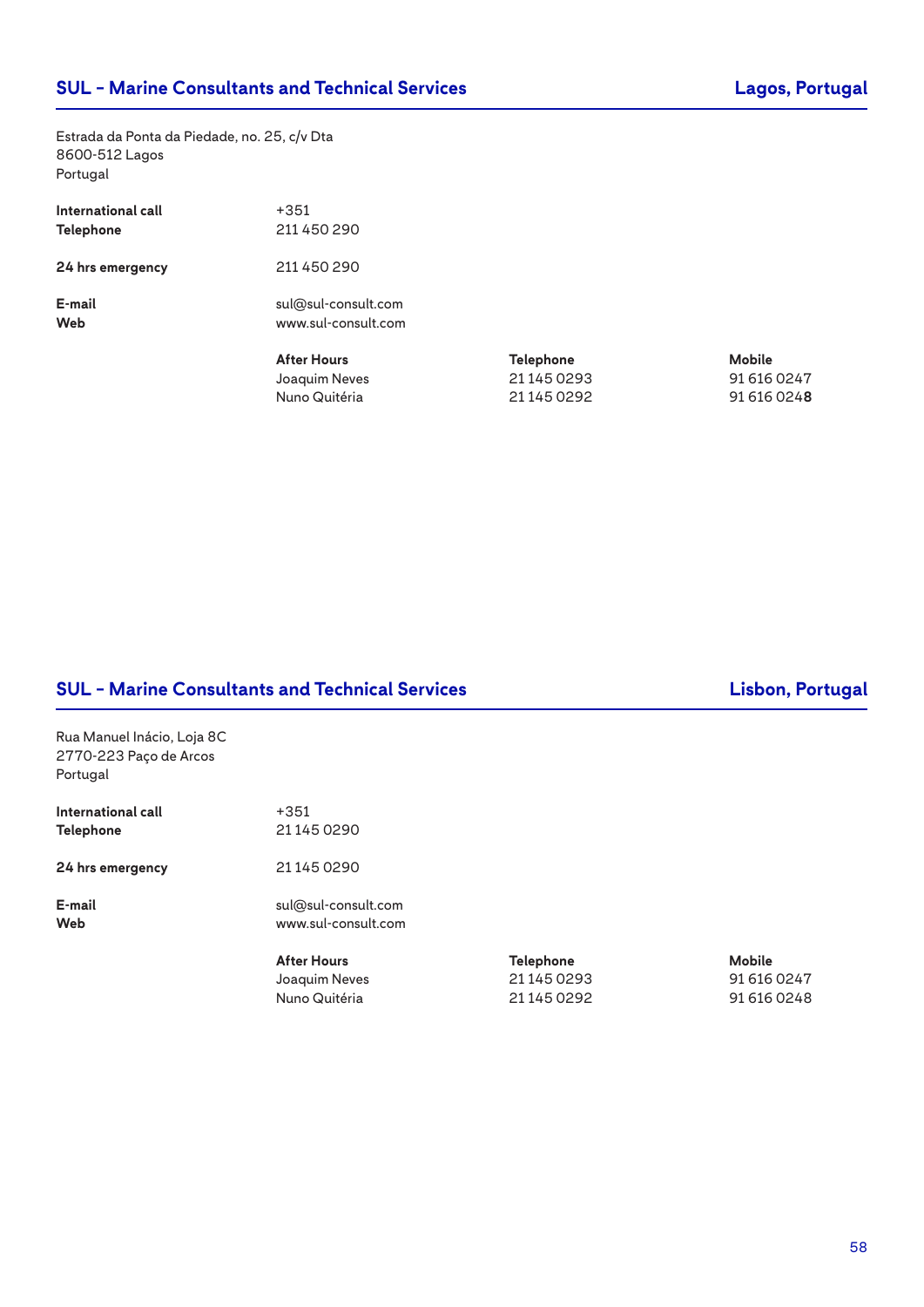### **Sulnave Sp. z.o.o. Szczecin, Poland**

Ul. Nowy Rynek 1/5 70-533 Szczecin Poland

| International call<br><b>Telephone</b> | +48<br>918142203<br>91 814 2204 |
|----------------------------------------|---------------------------------|
| 24 hrs emergency                       | 502 573 513                     |
| E-mail                                 | west@sulnave.com.pl             |
|                                        |                                 |

**After Hours Mobile**

Ewa Sztafiej 502 573 513

Købmagergade 54 1150 Copenhagen K Denmark **International call**  $+45$ **Telephone** 33 93 25 93 **24 hrs emergency** 33 93 25 93 **E-mail** mail@surveyassociation **Web** www.surveyassociation.com **After Hours Mobile** Kurt Damkjær 1990 – 1990 – 1990 – 1990 – 1990 – 1990 – 1990 – 1990 – 1990 – 1990 – 1990 – 1990 – 1990 – 1990 – 1 Hans Henrik Krogh 21 41 04 66 Flemming Sørensen 51 80 41 36 Søren Pedersen 61 80 41 35

#### **Survey Association Copenhagen, Denmark**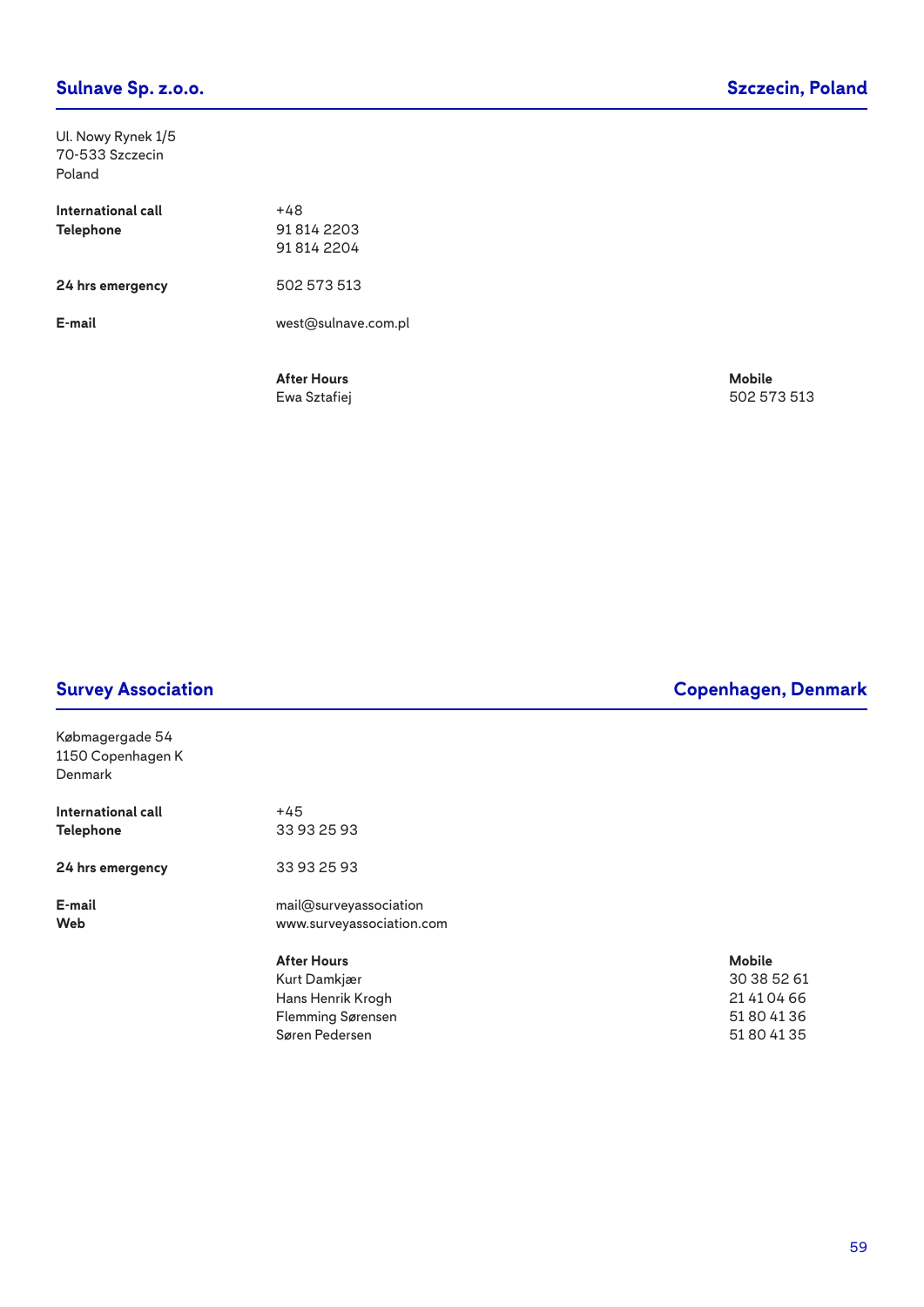### **Syrian Maritime & Transport Agencies S.A. Aleppo, Syria**

Baron Street, Sawaf Building P.O. Box 811 Aleppo Syria

| International call |  |
|--------------------|--|
| <b>Telephone</b>   |  |

**E-mail** maritime@net.sy **Web** www.smta-co.com

**International call** +963 **Telephone** 21 212 1190

Hatlabakken 5 6016 Ålesund Norway

**International call**  $+47$ **Telephone** 70154400

**E-mail** erik@tveten.no

**After Hours Mobile** Erik A. Tveten 9161 7411 Ove Paulsen

### **Tveten Marin AS Ålesund, Norway**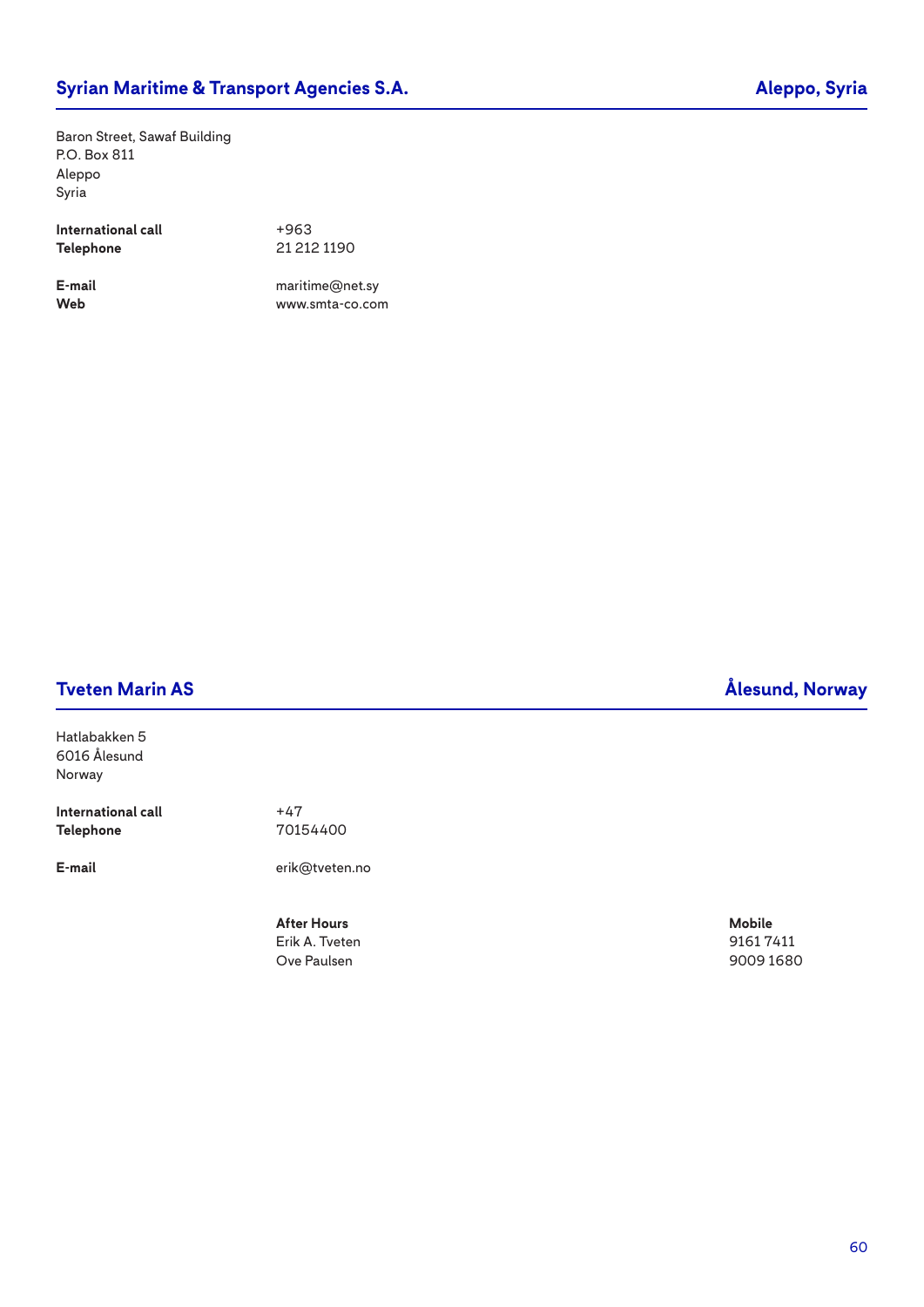Carretera San Andrés, 1, Muelle del Bufadero 38180 Santa Cruz de Tenerife Canary Islands - Spain

| International call<br><b>Telephone</b> | +34<br>922 472 534     |
|----------------------------------------|------------------------|
| 24 hrs emergency                       | 639 350 897            |
| E-mail                                 | bldtf@vbcomisarios.com |
|                                        |                        |

After Hours **Mobile Telephone Mobile** Leo Hamilton **922 594 012** 639 350 897

Avda de Las Petroliferas s/n Edificio Grupo Boluda 35008 - Las Palmas de Gran Canaria Canary Islands - Spain

| International call | $+34$                    |
|--------------------|--------------------------|
| <b>Telephone</b>   | 938 218 872              |
|                    | 928 218 869              |
| 24 hrs emergency   | 609 505 902              |
| E-mail             | bldcasa@vbcomisarios.com |
|                    |                          |
|                    | <b>After Hours</b>       |

**VB Comisarios De Averias, S.A. Las Palmas, Canary Islands - Spain**

| After Hours      | <b>Telephone</b> | Mobile      |
|------------------|------------------|-------------|
| Jesús Alarcon .  | 928 218 874      | 609 505 902 |
| Cristina Sanchez | 928 218 872      | 609 579 579 |
| Ivan Marquez     |                  | 629 765 831 |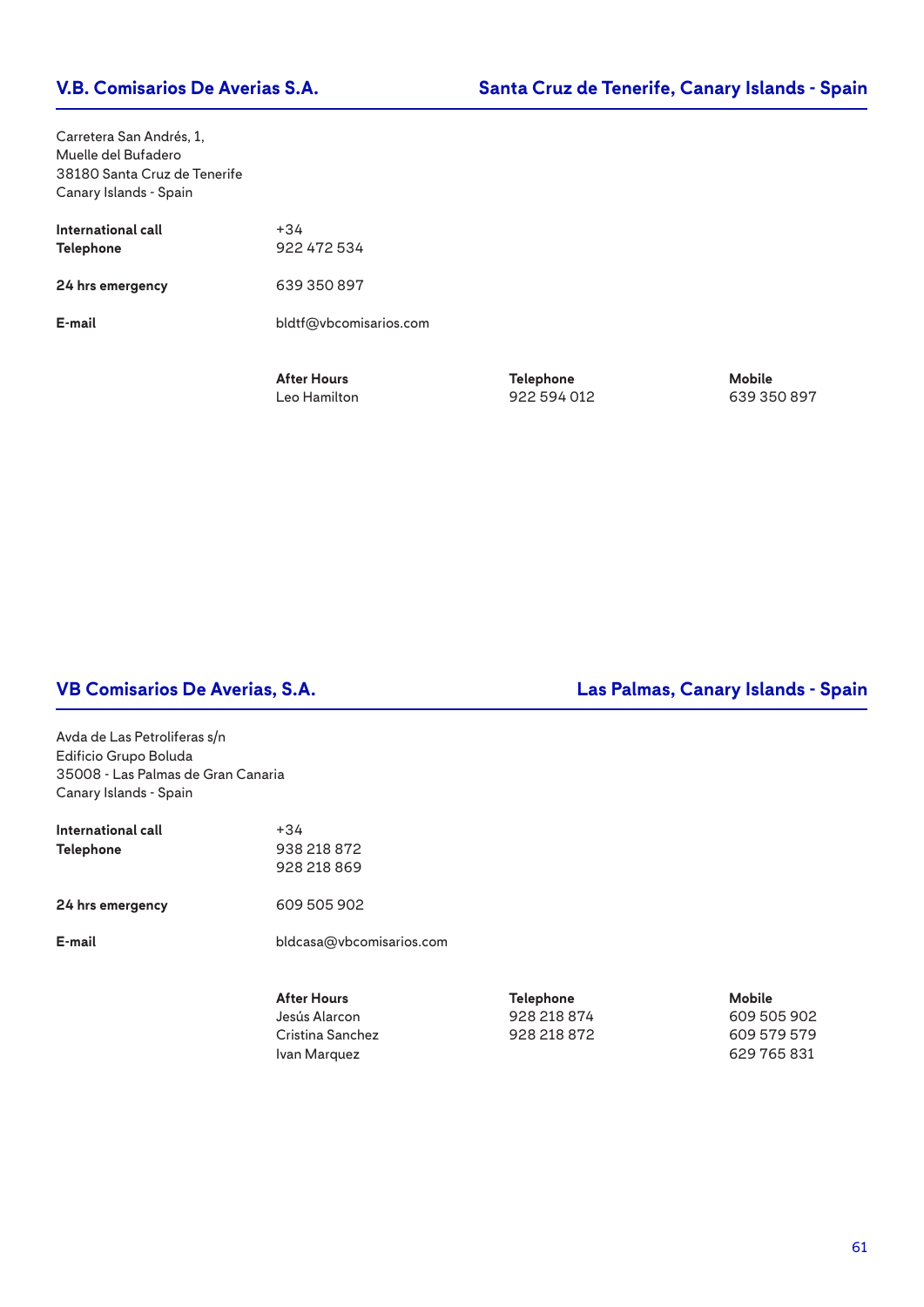### **Vitsan Mümessillik ve Müsavirlik A.S. Istanbul, Turkey**

Bilezik Sokak no: 4 34427 Findikli, Istanbul Turkey

| International call<br><b>Telephone</b> | $+90$<br>212 252 0600                     |                  |               |
|----------------------------------------|-------------------------------------------|------------------|---------------|
| 24 hrs emergency                       | 530 129 1212                              |                  |               |
| E-mail<br><b>Web</b>                   | vitsan@vitsan.com.tr<br>www.vitsan.com.tr |                  |               |
|                                        | <b>After Hours</b>                        | <b>Telephone</b> | <b>Mobile</b> |
|                                        | Selim Bilgisin                            | 212 239 9652     | 532 211 1248  |
|                                        | Nedim Sener                               |                  | 532 296 0947  |
|                                        | Namik Akyondem                            | 212 347 5273     | 533 317 6445  |
|                                        | <b>Ferruh Serbest</b>                     | 212 573 0495     | 532 284 1879  |
|                                        | Ziya Mesut Koc                            |                  | 5316849053    |
|                                        | <b>Banu Narin</b>                         |                  | 530 931 3040  |

### **W.K. Webster & Co. Ltd. London, United Kingdom**

| <b>Webster House</b><br>207 Longlands Road<br><b>DA15 7JH</b><br>Sidcup, Kent |                                                        |                                              |                                             |
|-------------------------------------------------------------------------------|--------------------------------------------------------|----------------------------------------------|---------------------------------------------|
| United Kingdom                                                                |                                                        |                                              |                                             |
| <b>International call</b><br><b>Telephone</b>                                 | $+44$<br>20 8300 7744                                  |                                              |                                             |
| 24 hrs emergency                                                              | 77 1500 3652                                           |                                              |                                             |
| E-mail<br><b>Web</b>                                                          | hull@wkwebster.com<br>www.wkwebster.com                |                                              |                                             |
|                                                                               | <b>After Hours</b><br>Greg Newman<br>Capt. Saumitr Sen | <b>Telephone</b><br>2082697610<br>2082697668 | <b>Mobile</b><br>7753933131<br>78 0938 8396 |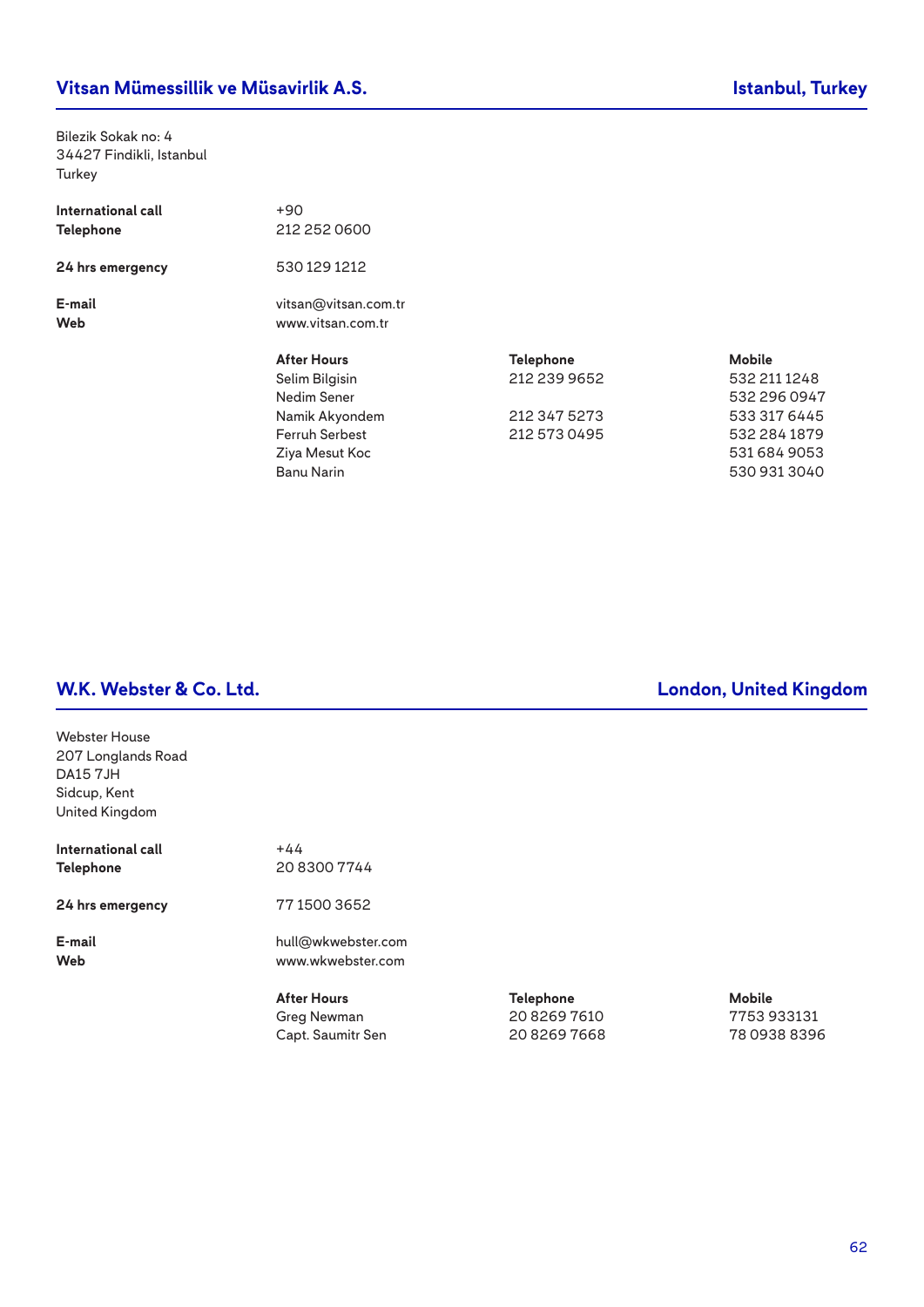5 Tampines Central 1 #03-02 Tampines Plaza Singapore 529541 Singapore

| International call<br><b>Telephone</b> | $+65$<br>6222 6022                         |                  |               |
|----------------------------------------|--------------------------------------------|------------------|---------------|
| 24 hrs emergency                       | 62221257                                   |                  |               |
| E-mail<br><b>Web</b>                   | hull@wkwebster.com.sg<br>www.wkwebster.com |                  |               |
|                                        | <b>After Hours</b>                         | <b>Telephone</b> | <b>Mobile</b> |
|                                        | <b>Martin Terrell</b>                      | 67321274         | 97824761      |
|                                        | Gerry Chia                                 | 65838485         | 9739 4551     |
|                                        | Kelvin Yip                                 |                  | 85117507      |

9782 4761 9739 4551 Aaron Wee **9722 8410** 

### **Wilson Surveyors & Adjusters Pvt. Ltd. Mumbai, India**

|                                                                                  | <b>After Hours</b>                  | Mobile |
|----------------------------------------------------------------------------------|-------------------------------------|--------|
| E-mail<br><b>Web</b>                                                             | mumbai@wilsur.com<br>www.wilsur.com |        |
| 24 hrs emergency                                                                 | 88 7978 5451                        |        |
| International call<br><b>Telephone</b>                                           | $+91$<br>22 6689 2100               |        |
| C-204 Remi Biz Court<br>Veera Desai Road, Andheri West<br>Mumbai 400053<br>India |                                     |        |

Aditya Gautama **88 7978 5451** B.B. Rai 88 7978 5457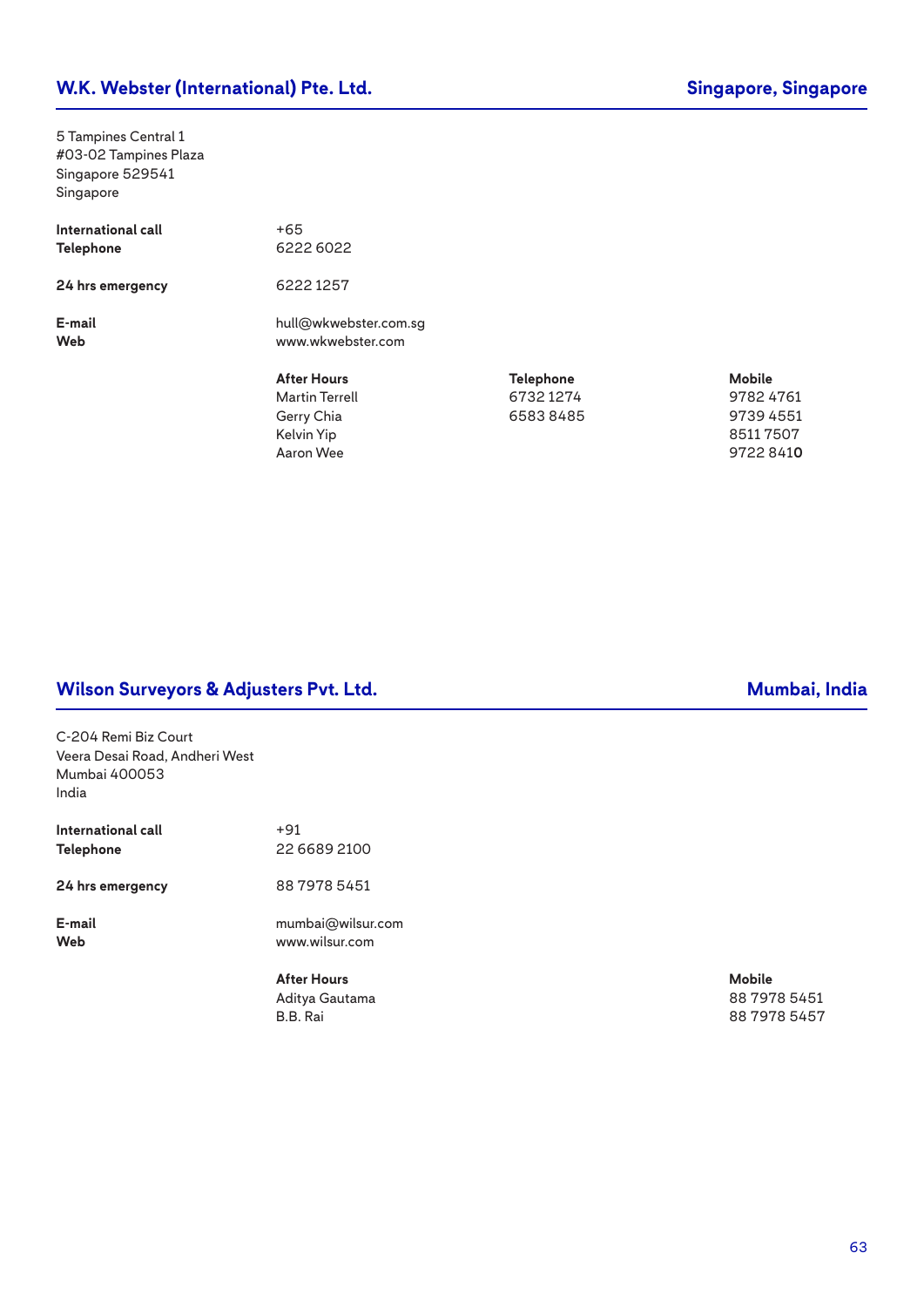### **Wilson Surveyors and Adjusters Pvt Ltd. Chennai (Madras), India**

TMB Manison 739, Anna Salai Chennai 600002 India

| International call<br><b>Telephone</b> | $+91$<br>44 2852 5350                |               |
|----------------------------------------|--------------------------------------|---------------|
| 24 hrs emergency                       | 98 4107 4535                         |               |
| E-mail<br><b>Web</b>                   | chennai@wilsur.com<br>www.wilsur.com |               |
|                                        | <b>After Hours</b>                   | <b>Mobile</b> |
|                                        | C Conthil Kumor                      | 00/11         |

S. Senthil Kumar 98 4107 4535

#### **Wilson Surveyors and Adjusters Pvt Ltd. Head Office, India**

Suneja Tower 2 - 5th Floor District Centre Janakpuri, New Delhi - 110058 India

|                    | <b>After Hours</b>                       |
|--------------------|------------------------------------------|
| E-mail<br>Web      | delhi@wlsur.com<br>www.wilsur.com        |
| 24 hrs emergency   | 72 900 40170                             |
| <b>Telephone</b>   | 11 4705 1991<br>1147061991<br>1147071991 |
| International call | $+91$                                    |

**After Hours Telephone Mobile** Kalyan Jha 72 900 40 170 70 42 898791

Khem Prasad **72 900 40 171** 98 71 588 005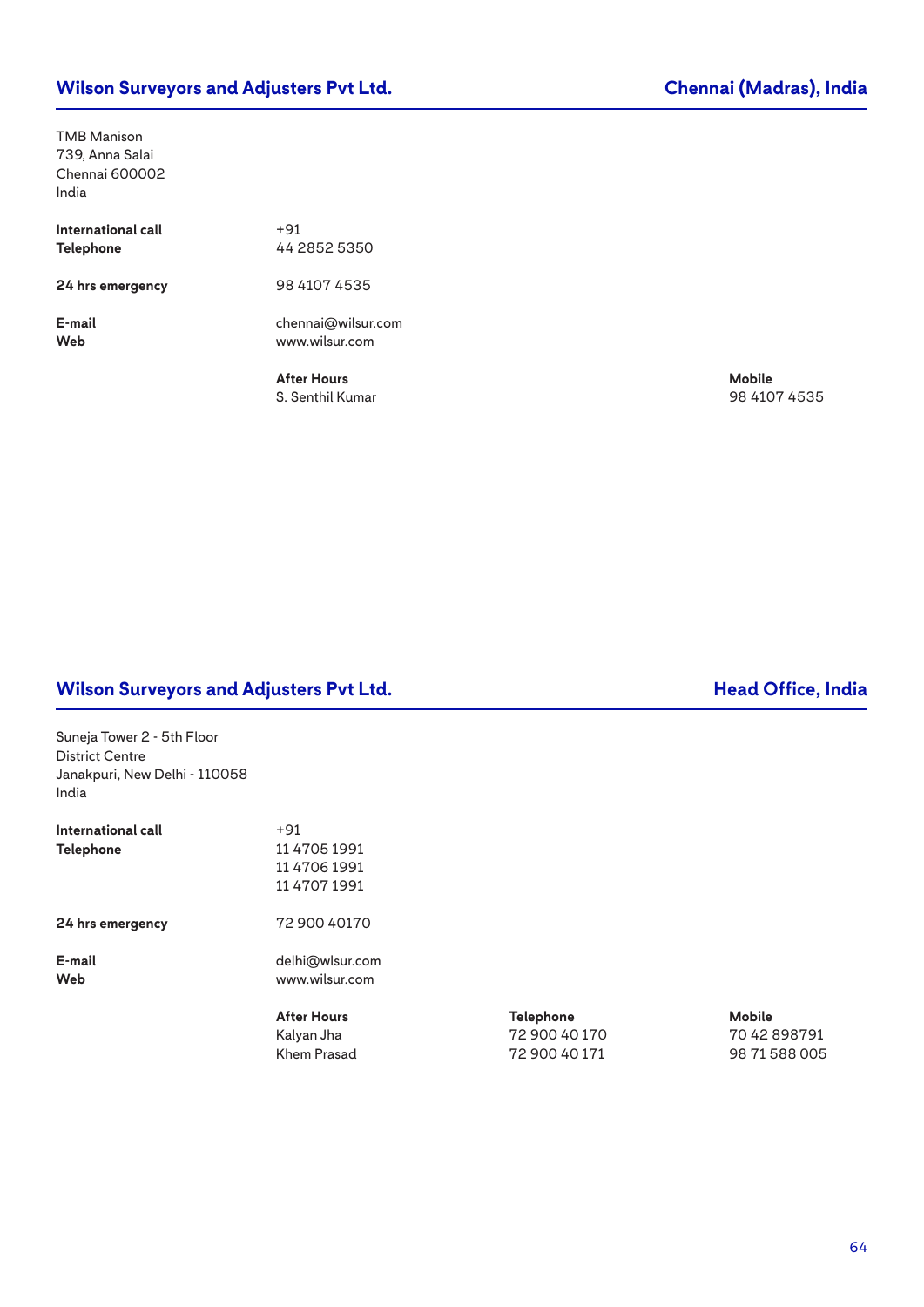Suite No. 806, 8th Floor, "Diamond Prestige" 41, A.J.C.Bose Road Kolkata 700071 India

|                                        | <b>After Hours</b><br>$\sim$ $\sim$ $\sim$ | <b>Mobile</b><br>$\overline{\phantom{a}}$ |
|----------------------------------------|--------------------------------------------|-------------------------------------------|
| <b>Web</b>                             | www.wilsur.com                             |                                           |
| E-mail                                 | kolkata@wilsur.com                         |                                           |
| 24 hrs emergency                       | 99 0386 0113                               |                                           |
| International call<br><b>Telephone</b> | $+91$<br>33 2217 5800<br>33 2217 6568      |                                           |

Anup Sengupta 79 808 20656 98 310 78313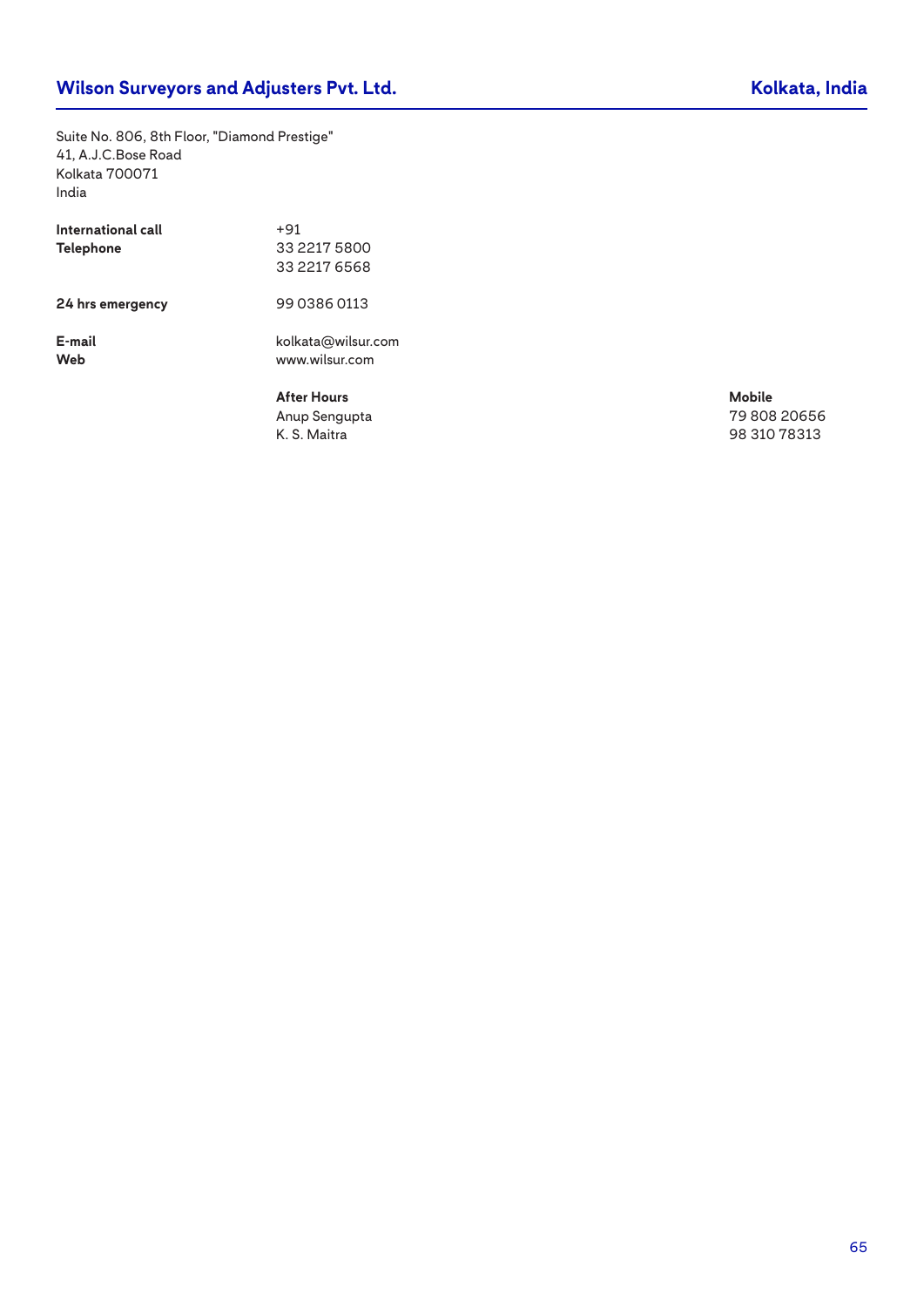# **All ports listed alphabetically by country**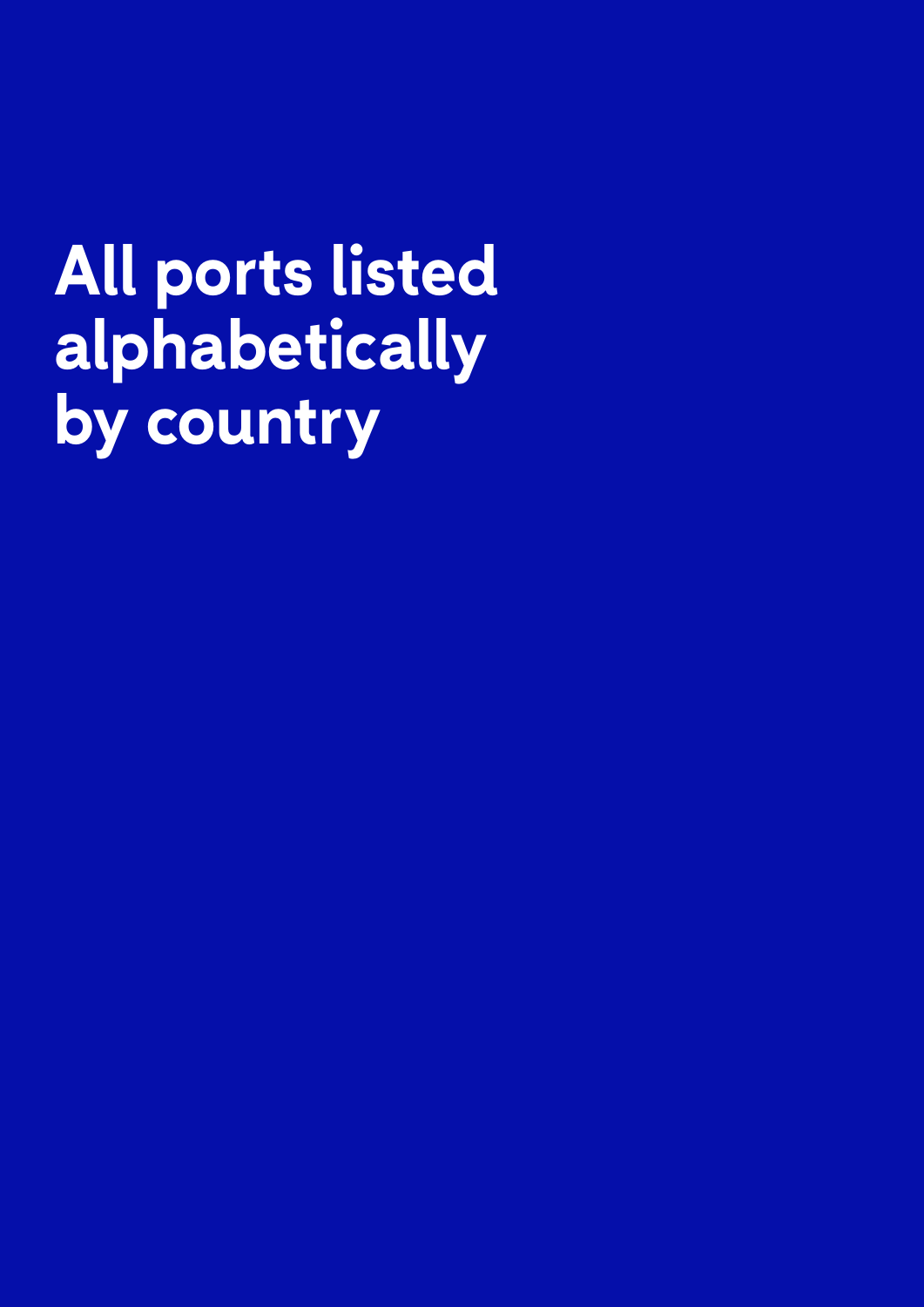| <b>Country / Port</b>              | <b>Page</b> | <b>Country / Port</b>             | <b>Page</b> | <b>Country / Port</b>                | <b>Page</b>    |
|------------------------------------|-------------|-----------------------------------|-------------|--------------------------------------|----------------|
| Α                                  |             | G                                 |             | S                                    |                |
| Algeria / Algiers                  | 50          | Germany / Hamburg                 | 52          | Saudi Arabia / Dammam                | 19             |
| Argentina / Buenos Aires           | 55          | Germany / Kiel and the Kiel Canal | 51          | Singapore / Singapore                | 22             |
| Australia / Adelaide               | 9           | Gibraltar / Gibraltar             | 56          | Singapore / Singapore                | 63             |
| Australia / Brisbane               | 9           | Greece / Piraeus                  | 35          | South Africa / Cape Town             | 48             |
| Australia / Darwin                 | 10          | Greece / Piraeus                  | 43          | South Africa / Durban                | 48             |
| Australia / Fremantle              | 10          | Greenland / Nuuk                  | 18          | South Africa / Johannesburg          | 49             |
| Australia / Melbourne              | 11          | Greenland / Nuuk and other ports  | 37          | South Korea / All ports              | 30             |
| Australia / Newcastle              | 12          |                                   |             | South Korea / Seoul                  | 38             |
| Australia / Sydney                 | 12          | L                                 |             | Spain / Barcelona                    | 17             |
| Australia, Queensland / Townsville | 13          | Iceland / Reykjavik               | 37          | Spain / Bilbao                       | 57             |
| Australia, Tasmania / Tasmania     | 11          | India / Chennai (Madras)          | 64          | Spain / Cadiz                        | 49             |
| Azores, Portugal / Ponta Delgada   | 6           | India / Head Office               | 64          | Spain / Cartagena                    | $\overline{7}$ |
|                                    |             | India / Kolkata                   | 65          | Spain / Las Palmas, Canary Islands   | 61             |
| В                                  |             | India / Mumbai                    | 63          | Spain / Santa Cruz de Tenerife,      | 61             |
| Bangladesh / Chittagong            | 34          | Israel / Tel Aviv                 | 54          | Canary Islands                       |                |
| Belgium / Antwerp                  | 52          | Italy / Genoa                     | 29          | Spain / Sevilla                      | 50             |
| Bolivia / La Paz                   | 40          |                                   |             | Sri Lanka / Colombo                  | 6              |
| Brazil / Fortaleza                 | 45          | J                                 |             | Sweden / Gothenburg                  | 34             |
| Brazil / Rio de Janeiro            | 46          | Japan / Kobe                      | 53          | Syria / Aleppo                       | 60             |
| Brazil / Rio de Jeneiro            | 46          | Jordan / Aqaba                    | 19          |                                      |                |
| Brazil / Santos                    | 8           |                                   |             | т                                    |                |
| Brazil / Santos                    | 42          | L                                 |             | Taiwan / Taipei                      | 44             |
|                                    |             | Latvia / Riga                     | 14          | Thailand / Bangkok                   | $\overline{7}$ |
| C                                  |             | Lebanon / Beirut                  | 23          | Tunisia / Tunis                      | 56             |
| Canada / Halifax                   | 24          | Lithuania / Klaipeda              | 15          | Turkey / Istanbul                    | 35             |
| Canada / Montreal                  | 25          |                                   |             | Turkey / Istanbul                    | 62             |
| Canada / Quebec City               | 25          | M                                 |             |                                      |                |
| Canada / St. John's, NF            | 47          | Malaysia / Kuala Lumpur           | 24          | U                                    |                |
| Canada / Toronto                   | 26          | Malta / Valetta                   | 44          | Ukraine / Odessa                     | 21             |
| Canada / Vancouver                 | 32          | Mexico / Tampico                  | 47          | United Arab Emirates / Dubai         | 39             |
| Chile / Valparaiso                 | 23          | Montenegro / Bar                  | 51          | United Arab Emirates / Fujairah Port | 30             |
| China / Beijing                    | 27          |                                   |             | United Kingdom / London              | 62             |
| China / Dalian                     | 27          | N                                 |             | Uruguay / Montevideo                 | 17             |
| China / Gangzhou                   | 28          | Netherlands / Rotterdam           | 53          | U.S.A. / Houston                     | 26             |
| China / Hangzhou                   | 28          | Nigeria / Lagos                   | 41          | U.S.A. / Houston,                    | 31             |
| China / Hong Kong                  | 8           | Norway / Bergen Area              | 15          | Western Gulf Region                  |                |
| China / Shanghai                   | 29          | Norway / Haugesund, South West    | 33          | U.S.A. / Miami                       | 31             |
| Colombia / Barranquilla            | 45          | Norway / Trondheim                | 13          | U.S.A. / Southport                   | 32             |
| Curacao / Wllemstad                | 16          | Norway / Ålesund                  | 60          |                                      |                |
| Cyprus / Limassol                  | 36          |                                   |             | $\mathsf{V}$                         |                |
|                                    |             | P                                 |             | Venezuala / Caracas                  | 22             |
| D                                  |             | Pakistan / Karachi                | 39          | Vietnam / Ho Chi Minh City           | 57             |
| Denmark / Copenhagen               | 59          | Peru / Lima                       | 40          |                                      |                |
|                                    |             | Philippines / Manila              | 55          |                                      |                |
| Е                                  |             | Poland / Gdynia                   | 14          |                                      |                |
| Ecuador / Guayaquil                | 21          | Poland / Szczecin                 | 59          |                                      |                |
| Egypt / Alexandria                 | 18          | Portugal / Funchal                | 16          |                                      |                |
| Egypt / Alexandria                 | 41          | Portugal / Lagos                  | 58          |                                      |                |
| Estonia / Tallinn                  | 38          | Portugal / Lisbon                 | 54          |                                      |                |
|                                    |             | Portugal / Lisbon                 | 58          |                                      |                |
| F                                  |             | Portugal / Porto                  | 33          |                                      |                |
| France / Marseille                 | 20          |                                   |             |                                      |                |
| France / Paris                     | 43          | R                                 |             |                                      |                |
| France / West African port         | 20          | Romania / Constantza              | 36          |                                      |                |
|                                    |             | Russia / St. Petersburg           | 42          |                                      |                |